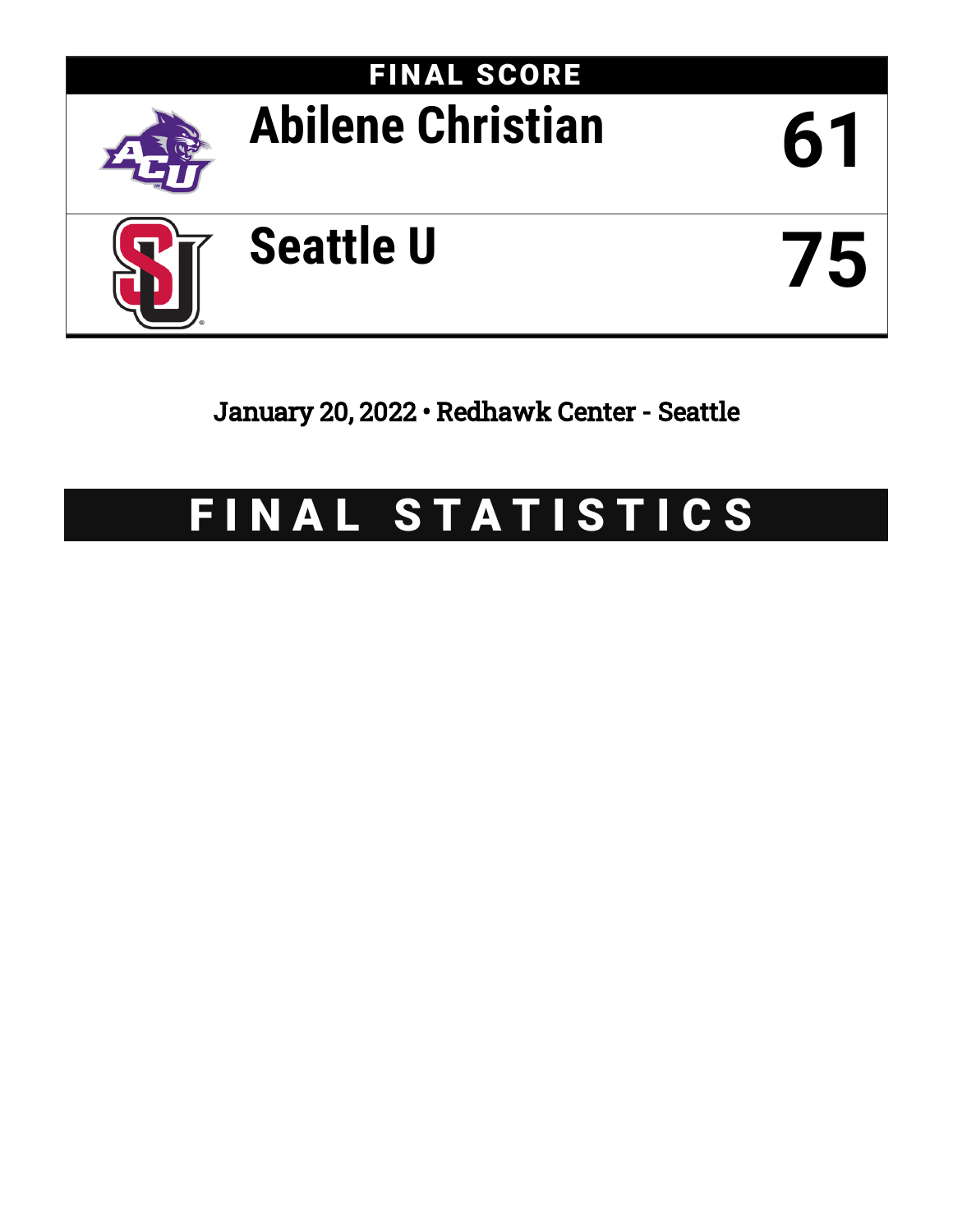# **Official Box Score Abilene Christian vs Seattle U Game Totals -- Final Statistics January 20, 2022 at Redhawk Center - Seattle**



# **Abilene Christian 61**

| No.       | Plaver                  | S  | Pts      | FG.      | 3FG       | FT      | OR            | DR.      | TR       | PF            | A              | TO       | <b>Blk</b>       | Stl      | Min         | $+/-$          |
|-----------|-------------------------|----|----------|----------|-----------|---------|---------------|----------|----------|---------------|----------------|----------|------------------|----------|-------------|----------------|
| 00        | MRAZ, KAMRYN            | G  | $\Omega$ | $0 - 5$  | $0 - 4$   | $0 - 0$ |               | 2        | 3        | $\mathcal{P}$ | 2              |          | 0                |          | 21          | $-4$           |
| 04        | <b>MIDDLETON, EMMA</b>  | F. | 15       | $6 - 17$ | $0 - 0$   | $3 - 4$ | 4             | 1        | 5        | 2             | 3              | 3        | 2                | 3        | 39          | $-14$          |
| <b>20</b> | <b>BONNARENS, JAMIE</b> | F. | 16       | 6-15     | $4 - 9$   | $0 - 0$ | 2             | 3        | 5        | 4             |                | 2        | $\Omega$         | $\Omega$ | -33         | $-15$          |
| <b>22</b> | <b>BARBER, TATUM</b>    | G  | 7        | $2 - 8$  | $0 - 3$   | $3 - 3$ | $\mathcal{P}$ | 5        | 7        | $\mathcal{P}$ | $\Omega$       | 1        | $\Omega$         | 3        | -28         | $-12$          |
| 31        | MILLER, MADI            | G  | 12       | $4 - 10$ | $4 - 10$  | $0 - 0$ |               | 4        | 5        | 3             | 4              | 0        | $\Omega$         |          | 34          | $-15$          |
| 03        | EARLE, BELLA            | G  | 5        | $2 - 6$  | $1 - 5$   | $0 - 0$ | 6             | 2        | 8        | $\Omega$      | $\overline{4}$ | 3        | $\Omega$         | 1.       | 25          | $-1$           |
| 10        | <b>MORGAN, TAYLOR</b>   | G  | 6        | $2 - 8$  | 1-6       | $1 - 2$ | 2             | 0        | 2        | 0             | 3              | 3        | $\Omega$         | 1        | 19          | $-10$          |
| 32        | <b>CRAMER, NYKALE</b>   | G  | $\Omega$ | $0 - 1$  | $0 - 1$   | $0 - 0$ | $\Omega$      | $\Omega$ | $\Omega$ | $\Omega$      | $\Omega$       | $\Omega$ | $\Omega$         | $\Omega$ | $\mathbf 1$ | $\overline{1}$ |
|           | <b>TEAM</b>             |    |          |          |           |         | 1             | 3        | 4        | $\mathbf{0}$  |                | 0        |                  |          |             |                |
|           | <b>TOTALS</b>           |    |          | 61 22-70 | $10 - 38$ | $7-9$   | 19            | 20       | 39       | 13            | 17             | 13       | $\boldsymbol{P}$ | 10 200   |             |                |

| <b>Shooting By Period</b> |          |       |          |       |         |       |
|---------------------------|----------|-------|----------|-------|---------|-------|
| Period                    | FG       | FG%   | 3FG      | 3FG%  | FT      | FT%   |
| 1st Qtr                   | $6 - 14$ | 43%   | $4 - 8$  | 50%   | $0 - 0$ | $0\%$ |
| 2nd Qtr                   | $7-20$   | 35%   | $2 - 9$  | 22%   | $1 - 1$ | 100%  |
| 3rd Qtr                   | $5 - 17$ | 29%   | $2 - 10$ | 20%   | $6 - 8$ | 75%   |
| 4th Qtr                   | $4 - 19$ | 21%   | $2 - 11$ | 18%   | $0 - 0$ | 0%    |
| 1st Half                  | 13-34    | 38%   | $6 - 17$ | 35%   | $1 - 1$ | 100%  |
| 2nd Half                  | $9 - 36$ | 25%   | $4 - 21$ | 19%   | $6-8$   | 75%   |
| Game                      | 22-70    | 31.4% | 10-38    | 26.3% | 7-9     | 77.8% |

*Deadball Rebounds:* 1,0 *Last FG:* 4th-02:46 *Biggest Run:* 8-0 *Largest lead:* By 8 at 3rd-07:02 *Technical Fouls:* None.

# **Seattle U 75**

| 05 | MURPHY, COURTNEY      | G  | 13 | $4-6$     | $3 - 4$  | $2 - 2$  | 0  | 2  | 2  | 2              | 0  | 2        | 0 |          | 25         | $-15$          |
|----|-----------------------|----|----|-----------|----------|----------|----|----|----|----------------|----|----------|---|----------|------------|----------------|
| 11 | <b>KEHOE, GEORGIA</b> | C. | 17 | $8 - 12$  | $0 - 0$  | $1 - 1$  | 3  | 5  | 8  | 3              | 2  | 3        |   |          | 28         | -1             |
|    |                       |    |    |           |          |          |    |    |    |                |    |          |   |          |            |                |
| 15 | ALEXANDER, JADYNN     | G  | 8  | $3 - 8$   | $0 - 1$  | $2 - 2$  | 2  | 2  | 4  | $\Omega$       | 2  |          | 0 | $\Omega$ | 29         | 3              |
| 20 | HOWARD, PEYTON        | G  | 0  | $0 - 4$   | $0 - 3$  | $0 - 0$  | 0  | 3  | 3  | 0              |    | 3        | 0 | 0        | 29         | 10             |
| 22 | CALHOUN, BREE         | G  | 16 | $6 - 11$  | $2 - 4$  | $2 - 2$  | 0  | 5  | 5  | $\overline{2}$ | 8  | 3        |   | 3        | 26         | 24             |
| 23 | KOROLENKO, IRENA      | F  | 8  | $3-6$     | $2 - 5$  | $0 - 0$  | 0  | 2  | 2  | <sup>0</sup>   |    | 0        | 0 |          | 10         | 19             |
| 24 | CLARK, TALIYAH        | G  | 5  | $2 - 5$   | $1 - 3$  | $0 - 2$  |    | 2  | 3  | 3              | 1  | 2        | 0 |          | 16         | $\overline{7}$ |
| 42 | RANGEL, BARBARA       | С  | 2  | $1 - 2$   | $0 - 0$  | $0 - 2$  | 2  | 2  | 4  | 1.             | 2  | $\Omega$ | 0 | 0        | 11         | 15             |
|    | <b>TEAM</b>           |    |    |           |          |          | 2  | 4  | 6  | $\Omega$       |    | 0        |   |          |            |                |
|    | <b>TOTALS</b>         |    | 75 | $30 - 59$ | $8 - 22$ | $7 - 11$ | 11 | 29 | 40 | 14             | 20 | 16       | 2 | 8        | <b>200</b> |                |

| Game                                | $30 - 59$ | 50.8% | $8 - 22$ | 36.4% | 7-11    | 63.6% |
|-------------------------------------|-----------|-------|----------|-------|---------|-------|
| 2nd Half                            | 18-30     | 60%   | $6 - 11$ | 55%   | $6 - 8$ | 75%   |
| 1st Half                            | $12 - 29$ | 41%   | $2 - 11$ | 18%   | $1 - 3$ | 33%   |
| 4th Qtr                             | $13 - 18$ | 72%   | $3-6$    | 50%   | $0 - 0$ | $0\%$ |
| 3rd Qtr                             | $5 - 12$  | 42%   | $3 - 5$  | 60%   | $6 - 8$ | 75%   |
| 2nd Qtr                             | $4 - 10$  | 40%   | $0 - 2$  | 00%   | $1 - 1$ | 100%  |
| 1st Qtr                             | $8 - 19$  | 42%   | $2-9$    | 22%   | $0 - 2$ | 00%   |
| <b>Shooting By Period</b><br>Period | FG        | FG%   | 3FG      | 3FG%  | FT      | FT%   |

*Deadball Rebounds:* 2,1 *Last FG:* 4th-00:25 *Biggest Run:* 10-0 *Largest lead:* By 14 at 4th-00:25 *Technical Fouls:* None.

| Game Notes:                                                           | <b>Score</b>                                    | 1st | 2nd | 3rd             | 4th | тот | <b>Points</b>     | <b>ACU</b> |
|-----------------------------------------------------------------------|-------------------------------------------------|-----|-----|-----------------|-----|-----|-------------------|------------|
| Officials: Marc Merritt, Jen Zylstra, Eddie Zavala<br>Attendance: 236 | ACU                                             | 16  |     | 18              | 10  | 61  | In the Paint      | 22         |
|                                                                       | <b>SEA</b>                                      | 18  | -9  | 19              | 29  | 75  | Off Turns         |            |
| Start Time: 08:59 PM ET                                               |                                                 |     |     |                 |     |     | 2nd Chance        | 12         |
| End Time: 10:47 PM ET<br>Game Duration: 1:47                          | ACU led for 24:35. SEA led for 13:14.           |     |     |                 |     |     | <b>Fast Break</b> |            |
| Conference Game:                                                      | Game was tied for 2:11.<br>Times tied: <b>4</b> |     |     | Lead Changes: 5 |     |     | Bench             |            |

**Times tied: 4** Lead Changes: **5** 

| Points       | <b>ACU</b>     | <b>SEA</b>     |
|--------------|----------------|----------------|
| In the Paint | 22             | 36             |
| Off Turns    | 9              | 20             |
| 2nd Chance   | 12             | 17             |
| Fast Break   | 2              | 17             |
| Bench        | 11             | 31             |
| Per Poss     | 0.924<br>25/66 | 1.103<br>34/68 |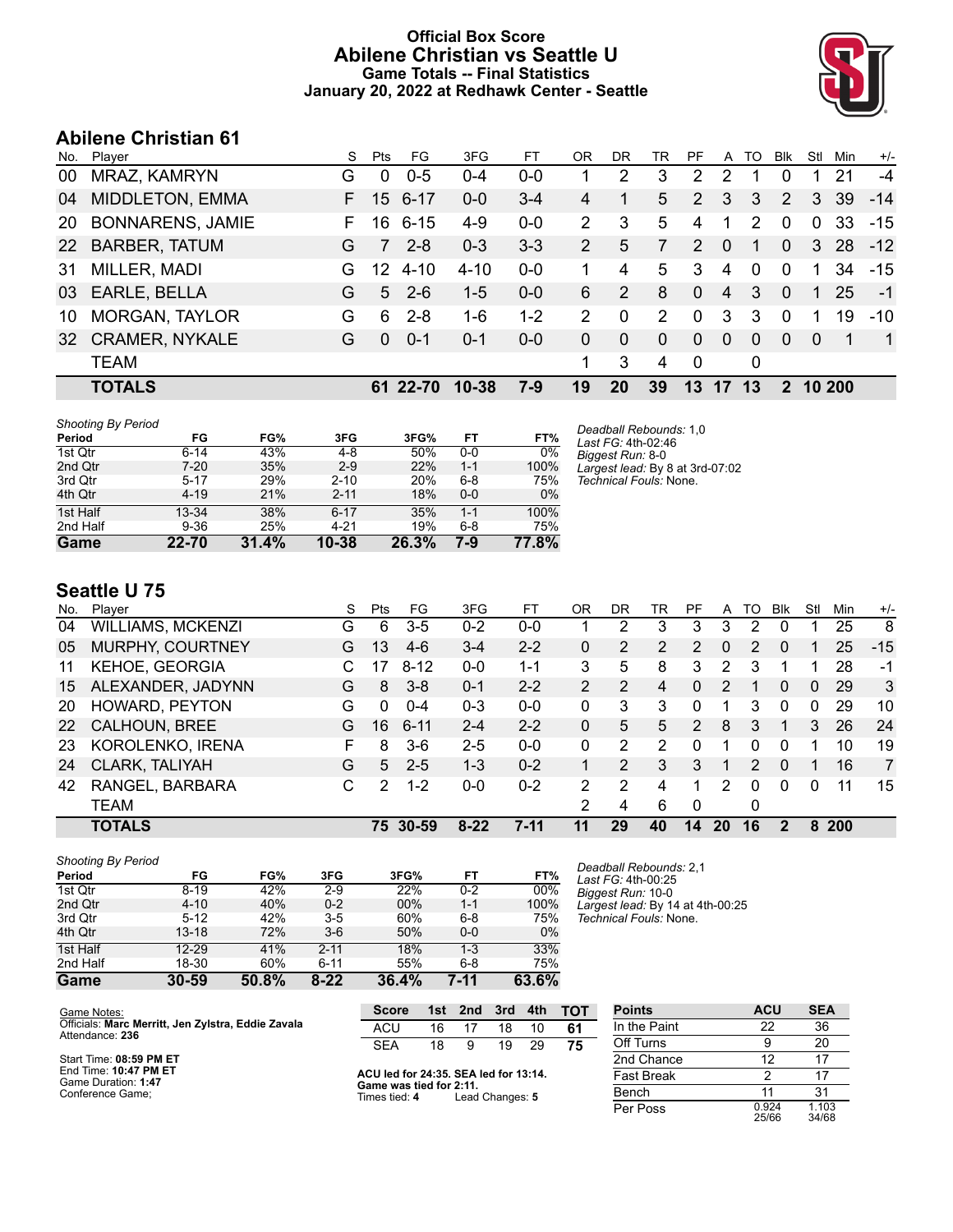## **Official Box Score Abilene Christian vs Seattle U First Half Statistics Only January 20, 2022 at Redhawk Center - Seattle**



# **Abilene Christian 33**

| No.       | Player                  | S. | <b>Pts</b> | FG.      | 3FG      | <b>FT</b> | <b>OR</b> | <b>DR</b> | TR           | PF            | $\mathsf{A}$          | TO.      | <b>Blk</b>     | Stl           | Min          | $+/-$          |
|-----------|-------------------------|----|------------|----------|----------|-----------|-----------|-----------|--------------|---------------|-----------------------|----------|----------------|---------------|--------------|----------------|
| 00        | MRAZ, KAMRYN            | G  | $\Omega$   | $0 - 2$  | $0 - 2$  | $0 - 0$   |           |           | 2            | 2             | 1                     |          | 0              |               | 10           | $\overline{7}$ |
| 03        | EARLE, BELLA            | G  | 3          | $1 - 3$  | $1 - 3$  | $0 - 0$   | 4         | 1         | 5            | 0             | $\mathbf{2}^{\prime}$ | 2        | 0              |               | 12           | 8              |
| 04        | MIDDLETON, EMMA         | F  | 8          | $4 - 8$  | $0 - 0$  | $0-0$     | 0         | $\Omega$  | 0            | 1             | 1                     | 3        | $\mathbf 0$    | 2             | 19           | 6              |
| 10        | <b>MORGAN, TAYLOR</b>   | G  | 5          | $2 - 6$  | $1 - 4$  | $0 - 0$   | 0         | $\Omega$  | $\Omega$     | $\Omega$      | $\overline{0}$        | 3        | 0              |               | 10           | $-1$           |
| <b>20</b> | <b>BONNARENS, JAMIE</b> | F. | 9          | $3 - 7$  | $3-5$    | $0 - 0$   | 0         | 3         | 3            |               | 1                     | $\Omega$ | $\overline{0}$ | $\Omega$      | 18           | 6              |
| <b>22</b> | <b>BARBER, TATUM</b>    | G  | 5          | $2 - 6$  | $0 - 1$  | $1 - 1$   |           | 3         | 4            | 0             | $\overline{0}$        | 0        | $\Omega$       | $\mathcal{P}$ | 16           | $-2$           |
| 31        | MILLER, MADI            | G  | 3          | $1 - 2$  | $1 - 2$  | $0 - 0$   | 0         | 3         | 3            | $\mathcal{P}$ | 4                     | $\Omega$ | $\Omega$       |               | 15           | 6              |
| 32        | <b>CRAMER, NYKALE</b>   | G  | $\Omega$   | $0 - 0$  | $0 - 0$  | $0 - 0$   | 0         | $\Omega$  | $\mathbf{0}$ | $\Omega$      | $\overline{0}$        | $\Omega$ | $\Omega$       | $\Omega$      | $\Omega$     | $\mathbf{0}$   |
|           | <b>TEAM</b>             |    | 0          | $0 - 0$  | $0-0$    | $0 - 0$   | 0         | 2         | 2            | $\Omega$      | $\mathbf{0}$          | $\Omega$ | $\mathbf 0$    | 0             | $\mathbf{0}$ |                |
|           | <b>TOTALS</b>           |    |            | 33 13-34 | $6 - 17$ | $1 - 1$   | 6         | 13        | 19           | 6             | 9                     | 8        | $\bf{0}$       |               | 8 100        |                |

| Shooting By Period<br>Period | FG        | FG%   | 3FG       | 3FG%  | FT      | FT%   |
|------------------------------|-----------|-------|-----------|-------|---------|-------|
| 1st Qtr                      | $6 - 14$  | 43%   | 4-8       | 50%   | $0 - 0$ | $0\%$ |
| 2nd Qtr                      | $7 - 20$  | 35%   | $2 - 9$   | 22%   | $1 - 1$ | 100%  |
| 1st Half                     | $13 - 34$ | 38%   | $6 - 17$  | 35%   | $1 - 1$ | 100%  |
| Game                         | $22 - 70$ | 31.4% | $10 - 38$ | 26.3% | 7-9     | 77.8% |

*Deadball Rebounds:* 1,0 *Last FG Half:* ACU 2nd-01:37

# **Seattle U 27**

| No. | Plaver                | S | <b>Pts</b>    | FG      | 3FG      | <b>FT</b> | <b>OR</b> | DR | TR | PF            | A | TO | <b>Blk</b> | Stl      | Min | $+/-$          |
|-----|-----------------------|---|---------------|---------|----------|-----------|-----------|----|----|---------------|---|----|------------|----------|-----|----------------|
| 04  | WILLIAMS, MCKENZI     | G | 2             | 1-3     | $0 - 2$  | $0 - 0$   |           |    |    | 3             | 0 | 0  | 0          | 0        | 11  | $-5$           |
| 05  | MURPHY, COURTNEY      | G | 0             | $0 - 2$ | $0 - 1$  | $0 - 0$   | 0         |    |    | 0             | 0 |    |            |          | 14  | $-16$          |
| 11  | <b>KEHOE, GEORGIA</b> | С | 9             | $4 - 7$ | $0 - 0$  | 1-1       | 2         | 3  | 5  |               | 0 | 2  | 0          | 0        | 14  | $-12$          |
| 15  | ALEXANDER, JADYNN     | G | 4             | $2 - 4$ | $0 - 0$  | $0 - 0$   |           | 0  |    | 0             | 0 |    | $\Omega$   | $\Omega$ | 16  | -6             |
| 20  | HOWARD, PEYTON        | G | 0             | $0 - 3$ | $0 - 2$  | $0 - 0$   | 0         |    |    | 0             | 0 | 3  | $\Omega$   | $\Omega$ | 16  | $-10$          |
| 22  | CALHOUN, BREE         | G | 5             | $2 - 3$ | $1-2$    | $0 - 0$   | 0         | 2  | 2  | $\mathcal{P}$ | 4 | 3  |            | 3        | 11  | $\overline{4}$ |
| -23 | KOROLENKO, IRENA      | F | 0             | $0 - 1$ | $0 - 1$  | $0 - 0$   | O         |    |    | 0             | 0 | 0  | $\Omega$   | 0        | 1   | 2              |
| 24  | CLARK, TALIYAH        | G | 5             | $2 - 4$ | $1 - 3$  | $0 - 0$   |           | 2  | 3  |               |   |    | 0          |          | 11  | 7              |
| 42  | RANGEL, BARBARA       | С | $\mathcal{P}$ | $1 - 2$ | $0 - 0$  | $0 - 2$   |           | O  |    | 0             |   | 0  | 0          | 0        | 6   | 6              |
|     | <b>TEAM</b>           |   | 0             | $0 - 0$ | $0 - 0$  | $0 - 0$   | 0         | 4  | 4  | $\Omega$      | 0 | 0  | $\Omega$   | $\Omega$ | 0   |                |
|     | <b>TOTALS</b>         |   | 27.           | $12-29$ | $2 - 11$ | $1 - 3$   | 5         | 15 | 20 |               | 6 | 11 |            | 5        | 100 |                |

| <b>Shooting By Period</b><br>Period | FG        | FG%   | 3FG      | 3FG%   | FТ      | FT%    |
|-------------------------------------|-----------|-------|----------|--------|---------|--------|
| 1st Otr                             | $8 - 19$  | 42%   | $2-9$    | 22%    | በ-2     | $00\%$ |
| 2nd Qtr                             | $4 - 10$  | 40%   | $0 - 2$  | $00\%$ | 1-1     | 100%   |
| 1st Half                            | $12 - 29$ | 41%   | $2 - 11$ | 18%    | $1 - 3$ | 33%    |
| Game                                | $30 - 59$ | 50.8% | 8-22     | 36.4%  | 7-11    | 63.6%  |

*Deadball Rebounds:* 2,1 *Last FG Half:* SEA 2nd-00:22

| Game Notes:                                                           | <b>Score</b> | 1st. | 2nd | 3rd | 4th | <b>TOT</b> | <b>Points from (This Period)</b> | <b>ACU SEA</b> |
|-----------------------------------------------------------------------|--------------|------|-----|-----|-----|------------|----------------------------------|----------------|
| Officials: Marc Merritt, Jen Zylstra, Eddie Zavala<br>Attendance: 236 | ACU          | 16   |     | 18  | 10  | 61         | In the Paint                     |                |
|                                                                       | <b>SEA</b>   | 18   |     | 19  | 29  | 75         | Off Turns                        |                |
| Start Time: 08:59 PM ET                                               |              |      |     |     |     |            | 2nd Chance                       |                |
| End Time: 10:47 PM ET<br>Game Duration: 1:47                          |              |      |     |     |     |            | Fast Break                       |                |
| Conference Game:                                                      |              |      |     |     |     |            | Bench                            |                |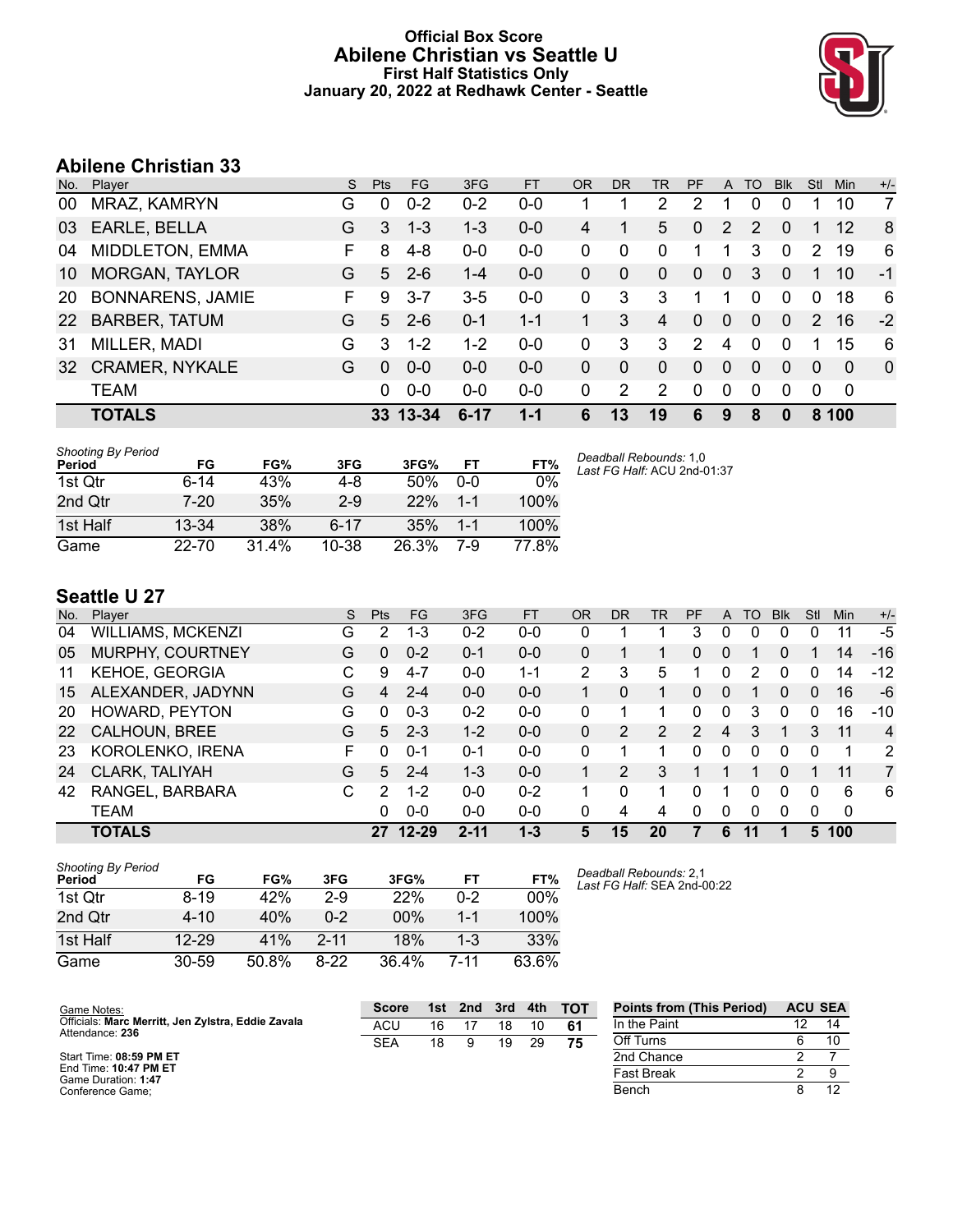## **Official Box Score Abilene Christian vs Seattle U First Quarter Statistics Only January 20, 2022 at Redhawk Center - Seattle**



# **Abilene Christian 16**

| No. | Player                  | S  | <b>Pts</b> | FG.     | 3FG     | <b>FT</b> | <b>OR</b> | <b>DR</b>      | TR             | PF       | A            | TO       | <b>Blk</b> | <b>Stl</b>   | <b>Min</b> | $+/-$          |
|-----|-------------------------|----|------------|---------|---------|-----------|-----------|----------------|----------------|----------|--------------|----------|------------|--------------|------------|----------------|
| 00  | MRAZ, KAMRYN            | G  | $\Omega$   | $0 - 1$ | $0 - 1$ | $0 - 0$   | 0         | 0              | 0              |          |              | 0        | 0          |              |            | $\overline{4}$ |
| 04  | MIDDLETON, EMMA         | F  | 4          | $2 - 4$ | $0 - 0$ | $0-0$     | 0         | 0              | 0              | 1        | $\Omega$     | 2        | 0          |              | 10         | $-2$           |
| 20  | <b>BONNARENS, JAMIE</b> | F. | 6          | $2 - 2$ | $2 - 2$ | $0 - 0$   | $\Omega$  |                | 1              | $\Omega$ |              | 0        | 0          | $\Omega$     | 8          | $-2$           |
| 22  | <b>BARBER, TATUM</b>    | G  | $\Omega$   | $0 - 2$ | $0 - 0$ | $0 - 0$   | 0         | $\overline{2}$ | 2              | 0        | $\mathbf{0}$ | $\Omega$ | $\Omega$   | $\Omega$     | 10         | $-2$           |
| 31  | MILLER, MADI            | G  | 3          | $1 - 2$ | $1 - 2$ | $0-0$     | $\Omega$  | 1              | 1              | 1        | 3            | 0        | $\Omega$   | 0            | 10         | $-2$           |
| 03  | EARLE, BELLA            | G  | $\Omega$   | $0 - 1$ | $0 - 1$ | $0 - 0$   |           |                | $\overline{2}$ | 0        |              | 1        | $\Omega$   | $\Omega$     | 2          | $\mathbf 0$    |
| 10  | <b>MORGAN, TAYLOR</b>   | G  | 3          | $1 - 2$ | $1 - 2$ | $0-0$     | 0         | 0              | $\Omega$       | 0        | $\Omega$     | 1        | $\Omega$   | 0            | 3          | -6             |
| 32  | <b>CRAMER, NYKALE</b>   | G  | $\Omega$   | $0 - 0$ | $0 - 0$ | $0 - 0$   | $\Omega$  | $\mathbf{0}$   | $\mathbf{0}$   | 0        | $\mathbf{0}$ | 0        | $\Omega$   | $\Omega$     | $\Omega$   | $\mathbf{0}$   |
|     | <b>TEAM</b>             |    |            |         |         |           | 0         | $\overline{2}$ | 2              | 0        |              | 0        |            |              |            |                |
|     | <b>TOTALS</b>           |    | 16.        | 6-14    | $4 - 8$ | $0 - 0$   |           | 7              | 8              | 3        | 6            | 4        | 0          | $\mathbf{P}$ | 50         |                |
|     |                         |    |            |         |         |           |           |                |                |          |              |          |            |              |            |                |

| <b>Shooting By Period</b><br>Period | FG        | FG%   | 3FG      | 3FG%  | FT      | FT%   | Deadball Rebounds: 1,0 |
|-------------------------------------|-----------|-------|----------|-------|---------|-------|------------------------|
| 1st Qtr                             | $6 - 14$  | 43%   | 4-8      | 50%   | $0 - 0$ | 0%    |                        |
| 2nd Qtr                             | $7 - 20$  | 35%   | $2-9$    | 22%   | $1 - 1$ | 100%  |                        |
| 1st Half                            | $6-14$    | 43%   | $4 - 8$  | 50%   | $0 - 0$ | 0%    |                        |
| 1st Half                            | $13 - 34$ | 38%   | $6 - 17$ | 35%   | 1-1     | 100%  |                        |
| Game                                | 22.70     | 31.4% | 10-38    | 26.3% | 7-9     | 77.8% |                        |

# **Seattle U 18**

| No. | Player                   | S  | <b>Pts</b> | FG       | 3FG     | <b>FT</b> | <b>OR</b> | DR | TR | PF             | A        | TO       | <b>Blk</b> | Stl | Min      | $+/-$        |
|-----|--------------------------|----|------------|----------|---------|-----------|-----------|----|----|----------------|----------|----------|------------|-----|----------|--------------|
| 04  | <b>WILLIAMS, MCKENZI</b> | G  | $\Omega$   | $0 - 2$  | $0 - 2$ | $0-0$     | 0         | 0  | 0  |                | 0        | ∩        | 0          | 0   |          | $-2$         |
| 05  | MURPHY, COURTNEY         | G  | 0          | $0 - 1$  | $0 - 1$ | $0-0$     | $\Omega$  |    |    | 0              | 0        | 0        | 0          |     | 6        | $-7$         |
| 11  | <b>KEHOE, GEORGIA</b>    | С  | 4          | $2 - 3$  | $0 - 0$ | $0-0$     | 2         |    | 3  | 0              | 0        |          |            | 0   | 6        | -7           |
| 15  | ALEXANDER, JADYNN        | G  | 4          | $2 - 3$  | $0 - 0$ | $0 - 0$   |           | 0  | 1. | 0              | 0        | 0        | 0          | 0   | 8        | 2            |
| 20  | HOWARD, PEYTON           | G  | U          | $0 - 3$  | $0 - 2$ | $0 - 0$   | 0         |    | 1  | 0              | 0        |          |            | 0   | 9        | -3           |
| 22  | CALHOUN, BREE            | G  | 3          | $1 - 2$  | $1 - 2$ | $0-0$     | 0         |    |    | $\overline{2}$ | 3        | $\Omega$ | 0          |     | 4        | 9            |
| 23  | KOROLENKO, IRENA         | F. | 0          | $0 - 0$  | $0 - 0$ | $0-0$     | 0         | 0  | 0  | 0              | $\Omega$ | 0        | 0          | 0   | $\Omega$ | $\mathbf{0}$ |
| 24  | CLARK, TALIYAH           | G  | 5          | $2 - 3$  | $1 - 2$ | $0 - 0$   |           | 0  |    | 0              | 0        | 0        | 0          |     | 6        | 9            |
| 42  | RANGEL, BARBARA          | C  | 2          | $1 - 2$  | $0 - 0$ | $0 - 2$   |           | 0  | 1  | 0              |          | 0        | 0          | 0   | 4        | 9            |
|     | <b>TEAM</b>              |    |            |          |         |           | 0         | 3  | 3  | 0              |          | 0        |            |     |          |              |
|     | <b>TOTALS</b>            |    | 18         | $8 - 19$ | $2 - 9$ | $0 - 2$   | 5         | 7  | 12 | 3              | 4        | 2        | n          | 3   | 50       |              |

| <b>Shooting By Period</b><br>Period | FG        | FG%   | 3FG      | 3FG%  | FT      | FT%   |
|-------------------------------------|-----------|-------|----------|-------|---------|-------|
| 1st Qtr                             | $8 - 19$  | 42%   | $2-9$    | 22%   | $0 - 2$ | 00%   |
| 2nd Qtr                             | $4 - 10$  | 40%   | $0 - 2$  | 00%   | 1-1     | 100%  |
| 1st Half                            | $8 - 19$  | 42%   | $2-9$    | 22%   | 0-2     | 00%   |
| 1st Half                            | $12 - 29$ | 41%   | $2 - 11$ | 18%   | $1 - 3$ | 33%   |
| Game                                | $30 - 59$ | 50.8% | $8 - 22$ | 36.4% | 7-11    | 63.6% |

| Game Notes:                                                           | <b>Score</b> | 1st | 2nd | 3rd | 4th | тот | <b>Points (This Period)</b> | ACU           | SEA           |
|-----------------------------------------------------------------------|--------------|-----|-----|-----|-----|-----|-----------------------------|---------------|---------------|
| Officials: Marc Merritt, Jen Zylstra, Eddie Zavala<br>Attendance: 236 | <b>ACU</b>   | 16  |     | 18  |     | 61  | In the Paint                |               |               |
|                                                                       | <b>SEA</b>   | 18  |     | 19  | 29  | 75  | Off Turns                   |               |               |
| Start Time: 08:59 PM ET                                               |              |     |     |     |     |     | 2nd Chance                  |               |               |
| End Time: 10:47 PM ET<br>Game Duration: 1:47                          |              |     |     |     |     |     | <b>Fast Break</b>           |               |               |
| Conference Game:                                                      |              |     |     |     |     |     | Bench                       |               | 10            |
|                                                                       |              |     |     |     |     |     | Per Poss                    | 0.941<br>6/17 | 1.059<br>8/17 |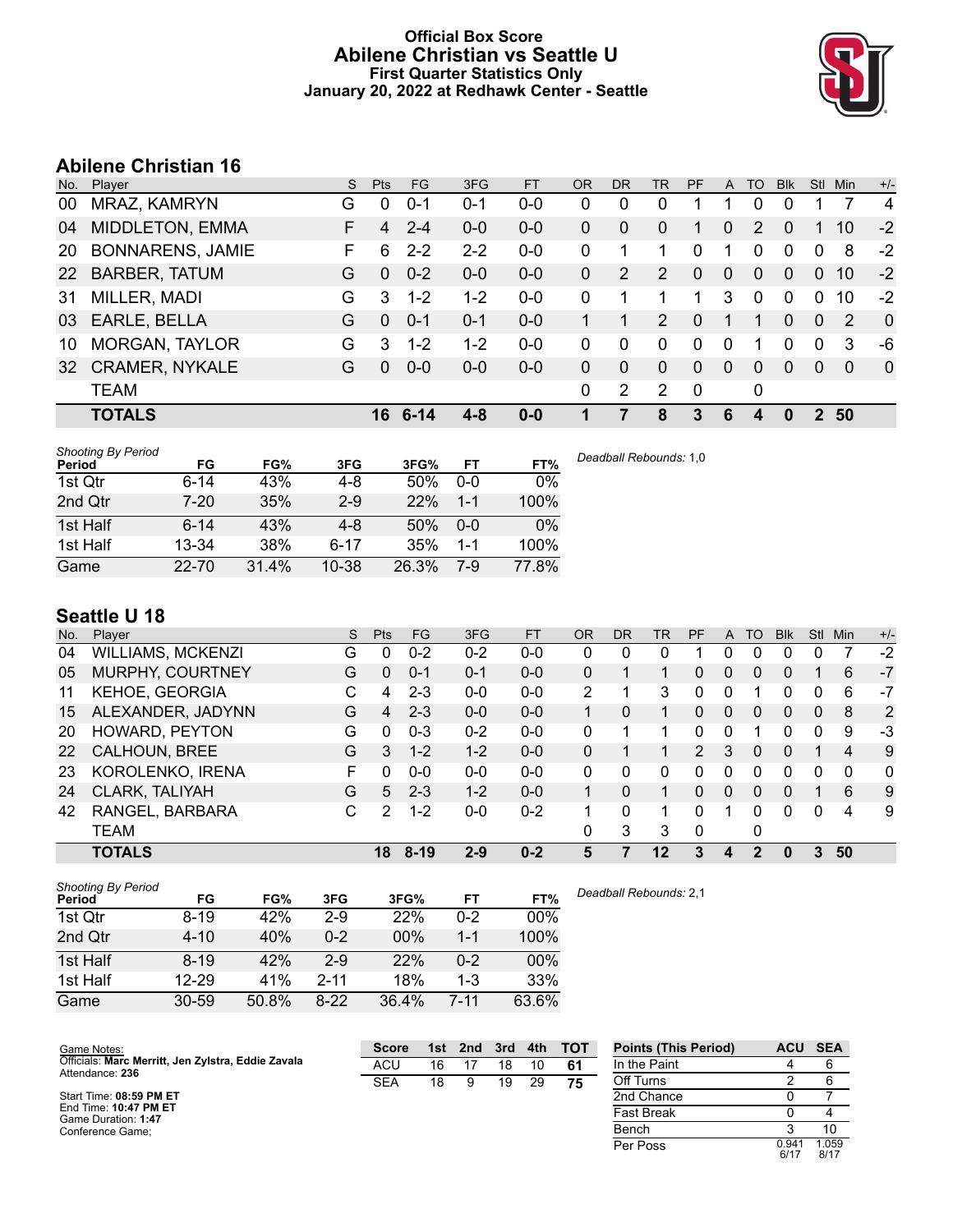## **Official Play-By-Play Abilene Christian vs Seattle U First Quarter January 20, 2022 at Redhawk Center - Seattle**



#### **Period 1**

#### **Starters:**

Abilene Christian: 00 MRAZ,KAMRYN (G); 4 MIDDLETON,EMMA (F); 20 BONNARENS,JAMIE (F); 22 BARBER,TATUM (G); 31 MILLER,MADI (G);<br>Seattle U: 4 WILLIAMS,MCKENZI (G); 5 MURPHY,COURTNEY (G); 11 KEHOE,GEORGIA (C); 15 ALEXANDER,JAD

| Time           | <b>VISITORS: Abilene Christian</b>    | <b>Score</b> | <b>Margin</b>  | <b>HOME: Seattle U</b>                                                  |
|----------------|---------------------------------------|--------------|----------------|-------------------------------------------------------------------------|
| 09:34          | GOOD! 3PTR by BONNARENS, JAMIE        | $0-3$        | $V_3$          |                                                                         |
| 09:34          | ASSIST by MILLER, MADI                |              |                |                                                                         |
| 09:07          |                                       |              |                | MISSED 3PTR by WILLIAMS, MCKENZI                                        |
| 09:03          | REBOUND (DEF) by TEAM                 |              |                |                                                                         |
| 08:55          | GOOD! 3PTR by MILLER, MADI            | $0-6$        | $V_6$          |                                                                         |
| 08:55          | ASSIST by MRAZ, KAMRYN                |              |                |                                                                         |
| 08:31          |                                       |              |                | MISSED 3PTR by MURPHY, COURTNEY                                         |
| 08:25          | REBOUND (DEF) by BONNARENS, JAMIE     |              |                |                                                                         |
| 08:22          | MISSED JUMPER by BARBER, TATUM        |              |                |                                                                         |
| 08:13          |                                       |              |                | REBOUND (DEF) by KEHOE, GEORGIA                                         |
| 07:54          | STEAL by MRAZ, KAMRYN                 |              |                | TURNOVER (LOSTBALL) by HOWARD, PEYTON                                   |
| 07:54<br>07:54 | FOUL (PERSONAL) by MILLER, MADI       |              |                |                                                                         |
| 07:44          | GOOD! LAYUP by MIDDLETON, EMMA [PNT]  | $0 - 8$      | V8             |                                                                         |
| 07:44          | ASSIST by BONNARENS, JAMIE            |              |                |                                                                         |
| 07:37          |                                       |              |                | MISSED JUMPER by ALEXANDER, JADYNN                                      |
| 07:37          | REBOUND (DEF) by TEAM                 |              |                |                                                                         |
| 07:37          | MISSED 3PTR by MRAZ, KAMRYN           |              |                |                                                                         |
| 07:37          |                                       |              |                | REBOUND (DEF) by TEAM                                                   |
| 07:28          |                                       | $2 - 8$      | $V_6$          | GOOD! LAYUP by ALEXANDER, JADYNN [PNT]                                  |
| 07:19          | MISSED LAYUP by MIDDLETON, EMMA       |              |                |                                                                         |
| 07:16          |                                       |              |                | REBOUND (DEF) by MURPHY, COURTNEY                                       |
| 07:00          |                                       | $4 - 8$      | V <sub>4</sub> | GOOD! LAYUP by KEHOE, GEORGIA [PNT]                                     |
| 06:48          | GOOD! 3PTR by BONNARENS, JAMIE        | $4 - 11$     | V <sub>7</sub> |                                                                         |
| 06:48          | ASSIST by MILLER, MADI                |              |                |                                                                         |
| 06:22          |                                       |              |                | MISSED LAYUP by HOWARD, PEYTON                                          |
| 06:18          |                                       |              |                | REBOUND (OFF) by KEHOE, GEORGIA                                         |
| 06:16          |                                       |              |                | MISSED 3PTR by WILLIAMS, MCKENZI                                        |
| 06:10          | REBOUND (DEF) by BARBER, TATUM        |              |                |                                                                         |
| 06:02          | MISSED LAYUP by BARBER, TATUM         |              |                |                                                                         |
| 05:58          |                                       |              |                | REBOUND (DEF) by TEAM                                                   |
| 05:55<br>05:55 |                                       |              |                | SUB OUT: WILLIAMS, MCKENZI<br>SUB OUT: MURPHY, COURTNEY                 |
| 05:55          |                                       |              |                | SUB OUT: KEHOE, GEORGIA                                                 |
| 05:55          |                                       |              |                | SUB IN: CALHOUN, BREE                                                   |
| 05:55          |                                       |              |                | SUB IN: CLARK, TALIYAH                                                  |
| 05:55          |                                       |              |                | SUB IN: RANGEL, BARBARA                                                 |
| 05:46          |                                       | $7 - 11$     | V <sub>4</sub> | GOOD! 3PTR by CLARK, TALIYAH                                            |
| 05:46          |                                       |              |                | ASSIST by RANGEL, BARBARA                                               |
| 05:24          |                                       |              |                | FOUL (PERSONAL) by CALHOUN, BREE                                        |
| 05:18          | MISSED 3PTR by MILLER, MADI           |              |                |                                                                         |
| 05:13          |                                       |              |                | REBOUND (DEF) by HOWARD, PEYTON                                         |
| 05:07          |                                       |              |                | MISSED 3PTR by CLARK, TALIYAH                                           |
| 05:02          | REBOUND (DEF) by BARBER, TATUM        |              |                |                                                                         |
| 04:51          | SUB OUT: MRAZ, KAMRYN                 |              |                |                                                                         |
| 04:51          | SUB IN: MORGAN, TAYLOR                |              |                |                                                                         |
| 04:50          | TURNOVER (BADPASS) by MIDDLETON, EMMA |              |                |                                                                         |
| 04:50          |                                       |              |                |                                                                         |
| 04:34          |                                       |              |                | MISSED LAYUP by RANGEL, BARBARA                                         |
| 04:30          |                                       |              |                | REBOUND (OFF) by RANGEL, BARBARA                                        |
| 04:28          |                                       |              |                | MISSED 3PTR by CALHOUN, BREE                                            |
| 04:24          |                                       |              |                | REBOUND (OFF) by CLARK, TALIYAH<br>GOOD! LAYUP by RANGEL, BARBARA [PNT] |
| 04:21<br>04:21 |                                       | $9 - 11$     | V <sub>2</sub> | ASSIST by CALHOUN, BREE                                                 |
| 04:11          | TURNOVER (LOSTBALL) by MORGAN, TAYLOR |              |                |                                                                         |
| 04:11          |                                       |              |                | STEAL by CALHOUN, BREE                                                  |
| 04:05          |                                       | $11 - 11$    | $\mathsf{T}$   | GOOD! JUMPER by CLARK, TALIYAH [FB]                                     |
| 04:05          |                                       |              |                | ASSIST by CALHOUN, BREE                                                 |
| 03:38          | GOOD! 3PTR by MORGAN, TAYLOR          | $11 - 14$    | $V_3$          |                                                                         |
| 03:38          | ASSIST by MILLER, MADI                |              |                |                                                                         |
| 03:21          | FOUL (PERSONAL) by MIDDLETON, EMMA    |              |                |                                                                         |
| 03:20          |                                       |              |                | SUB OUT: HOWARD, PEYTON                                                 |
| 03:20          |                                       |              |                | SUB IN: WILLIAMS, MCKENZI                                               |
| 03:20          |                                       |              |                | MISSED FT by RANGEL, BARBARA                                            |
| 03:20          |                                       |              |                | REBOUND (OFF) by TEAM                                                   |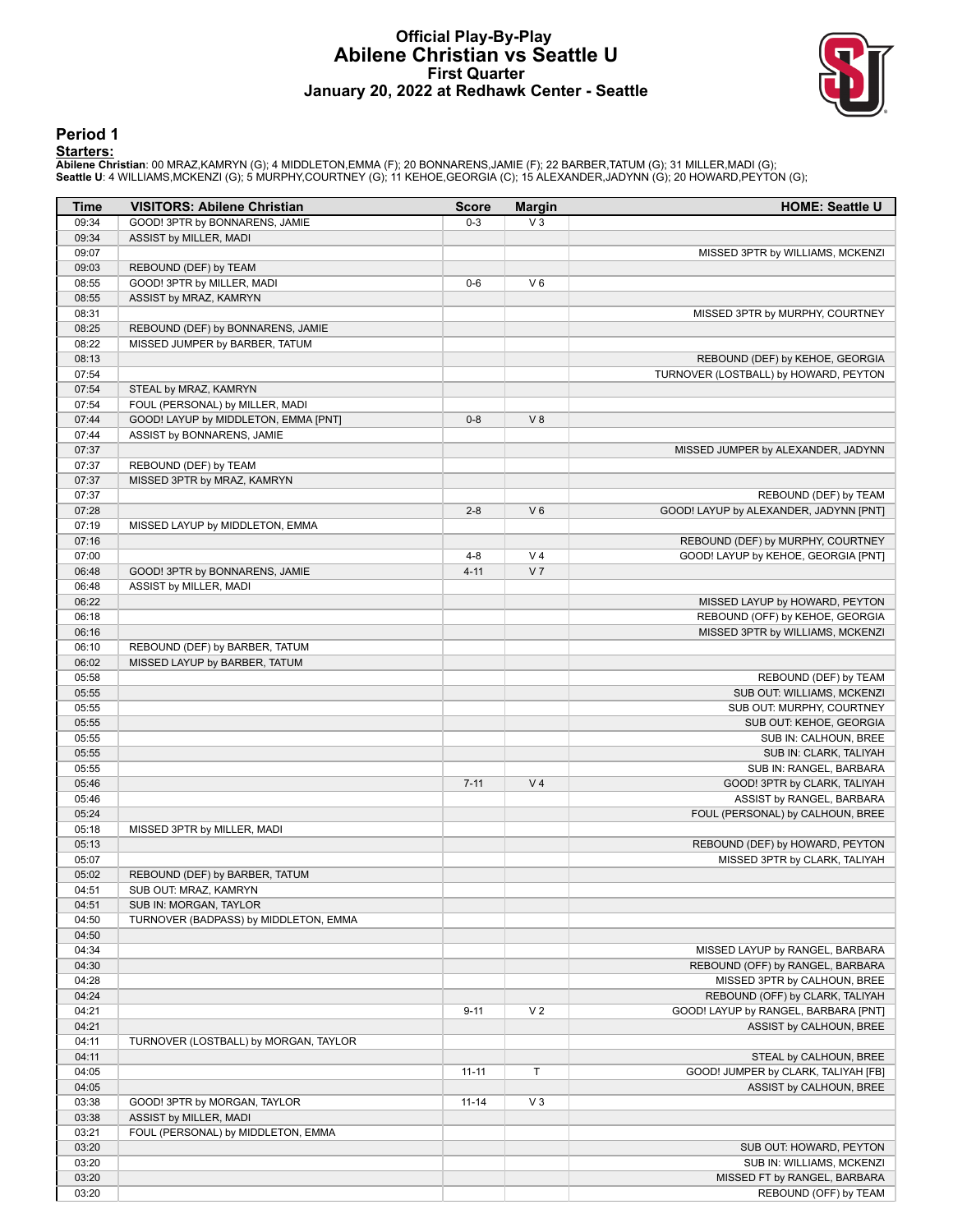| <b>Time</b> | <b>VISITORS: Abilene Christian</b>    | <b>Score</b> | <b>Margin</b>  | <b>HOME: Seattle U</b>                 |
|-------------|---------------------------------------|--------------|----------------|----------------------------------------|
| 03:20       |                                       |              |                | MISSED FT by RANGEL, BARBARA           |
| 03:18       |                                       |              |                | REBOUND (OFF) by ALEXANDER, JADYNN     |
| 03:06       |                                       | $14 - 14$    | T.             | GOOD! 3PTR by CALHOUN, BREE            |
| 02:46       | MISSED LAYUP by MIDDLETON, EMMA       |              |                |                                        |
| 02:43       |                                       |              |                | REBOUND (DEF) by CALHOUN, BREE         |
| 02:40       |                                       | $16 - 14$    | H <sub>2</sub> | GOOD! JUMPER by ALEXANDER, JADYNN [FB] |
| 02:40       |                                       |              |                | ASSIST by CALHOUN, BREE                |
| 02:24       |                                       |              |                | FOUL (PERSONAL) by CALHOUN, BREE       |
| 02:24       |                                       |              |                | SUB OUT: ALEXANDER, JADYNN             |
| 02:24       |                                       |              |                | SUB OUT: CALHOUN, BREE                 |
| 02:24       |                                       |              |                | SUB OUT: RANGEL, BARBARA               |
| 02:24       |                                       |              |                | SUB IN: MURPHY, COURTNEY               |
| 02:24       |                                       |              |                | SUB IN: KEHOE, GEORGIA                 |
| 02:24       |                                       |              |                | SUB IN: HOWARD, PEYTON                 |
| 02:24       | SUB OUT: BONNARENS, JAMIE             |              |                |                                        |
| 02:24       | SUB IN: EARLE, BELLA                  |              |                |                                        |
| 02:21       | MISSED 3PTR by MORGAN, TAYLOR         |              |                |                                        |
| 02:17       | REBOUND (OFF) by EARLE, BELLA         |              |                |                                        |
| 02:15       | MISSED 3PTR by EARLE, BELLA           |              |                |                                        |
| 02:10       |                                       |              |                | REBOUND (DEF) by TEAM                  |
| 01:44       |                                       |              |                | MISSED 3PTR by HOWARD, PEYTON          |
| 01:40       | REBOUND (DEF) by MILLER, MADI         |              |                |                                        |
| 01:37       |                                       |              |                | FOUL (PERSONAL) by WILLIAMS, MCKENZI   |
| 01:37       | SUB OUT: MORGAN, TAYLOR               |              |                |                                        |
| 01:37       | SUB IN: MRAZ, KAMRYN                  |              |                |                                        |
| 01:20       | GOOD! LAYUP by MIDDLETON, EMMA [PNT]  | $16 - 16$    | T              |                                        |
| 01:20       | ASSIST by EARLE, BELLA                |              |                |                                        |
| 01:03       |                                       |              |                | TURNOVER (LOSTBALL) by KEHOE, GEORGIA  |
| 01:03       | STEAL by MIDDLETON, EMMA              |              |                |                                        |
| 00:57       | TURNOVER (BADPASS) by MIDDLETON, EMMA |              |                |                                        |
| 00:57       |                                       |              |                | STEAL by CLARK, TALIYAH                |
| 00:47       |                                       |              |                | MISSED 3PTR by HOWARD, PEYTON          |
| 00:41       |                                       |              |                | REBOUND (OFF) by KEHOE, GEORGIA        |
| 00:38       |                                       | $18 - 16$    | H <sub>2</sub> | GOOD! JUMPER by KEHOE, GEORGIA         |
| 00:18       | TURNOVER (BADPASS) by EARLE, BELLA    |              |                |                                        |
| 00:18       |                                       |              |                | STEAL by MURPHY, COURTNEY              |
| 00:03       | FOUL (PERSONAL) by MRAZ, KAMRYN       |              |                |                                        |
| 00:00       |                                       |              |                | MISSED JUMPER by KEHOE, GEORGIA        |
| 00:00       | REBOUND (DEF) by EARLE, BELLA         |              |                |                                        |

# **Abilene Christian 16, Seattle U 18**

| <b>Points (This Period)</b> | <b>ACU</b>    | <b>SEA</b>    |
|-----------------------------|---------------|---------------|
| In the Paint                |               |               |
| Off Turns                   |               |               |
| 2nd Chance                  |               |               |
| <b>Fast Break</b>           |               |               |
| Bench                       |               | 10            |
| Per Poss                    | 0.941<br>6/17 | 1.059<br>8/17 |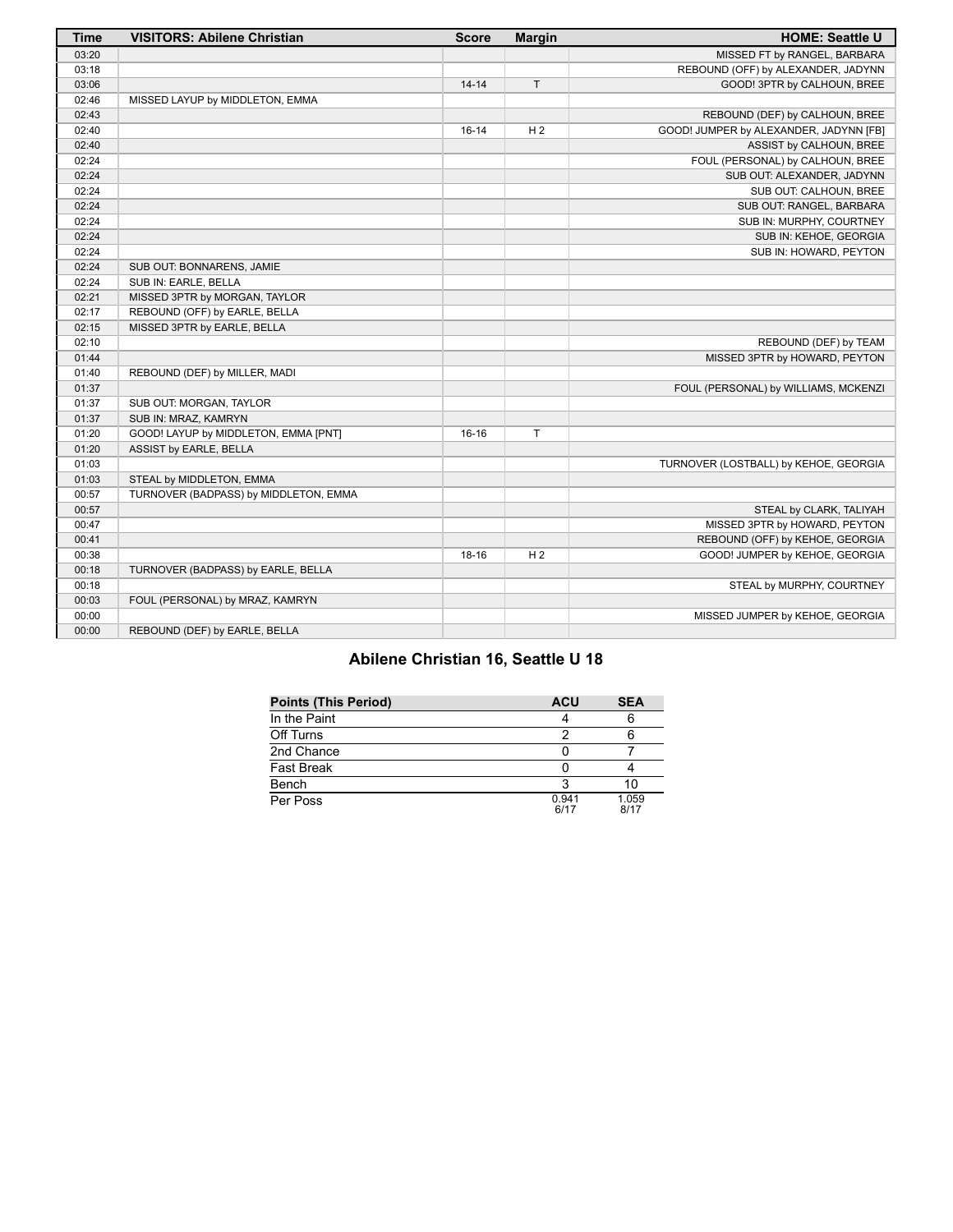## **Official Box Score Abilene Christian vs Seattle U Second Quarter Statistics Only January 20, 2022 at Redhawk Center - Seattle**



# **Abilene Christian 17**

| No.       | Player                  | S  | <b>Pts</b> | FG.     | 3FG     | <b>FT</b> | <b>OR</b> | <b>DR</b>    | TR                    | <b>PF</b> | A            | TO       | <b>Blk</b> | Stl      | Min      | $+/-$       |
|-----------|-------------------------|----|------------|---------|---------|-----------|-----------|--------------|-----------------------|-----------|--------------|----------|------------|----------|----------|-------------|
| 00        | MRAZ, KAMRYN            | G  | $\Omega$   | $0 - 1$ | $0 - 1$ | $0 - 0$   |           |              | $\overline{2}$        |           |              | 0        | 0          | 0        | 3        | 3           |
| 04        | <b>MIDDLETON, EMMA</b>  | F  | 4          | $2 - 4$ | $0 - 0$ | $0 - 0$   | 0         | $\Omega$     | 0                     | 0         |              | 1        | $\Omega$   |          | 9        | 8           |
| 20        | <b>BONNARENS, JAMIE</b> | F. | 3          | $1 - 5$ | $1 - 3$ | $0 - 0$   | 0         | 2            | 2                     |           | $\mathbf 0$  | 0        | $\Omega$   | $\Omega$ | 10       | 8           |
| <b>22</b> | <b>BARBER, TATUM</b>    | G  | 5          | $2 - 4$ | $0 - 1$ | $1 - 1$   |           |              | $\mathbf{2}^{\prime}$ | 0         | $\mathbf{0}$ | $\Omega$ | $\Omega$   | 2        | 6        | $\mathbf 0$ |
| 31        | MILLER, MADI            | G  | $\Omega$   | $0-0$   | $0-0$   | $0-0$     | 0         | 2            | 2                     | 1         |              | 0        | $\Omega$   |          | 5        | 8           |
| 03        | EARLE, BELLA            | G  | 3          | $1 - 2$ | $1 - 2$ | $0 - 0$   | 3         | $\Omega$     | 3                     | 0         |              | 1        | $\Omega$   |          | 10       | 8           |
| 10        | <b>MORGAN, TAYLOR</b>   | G  | 2          | 1-4     | $0 - 2$ | $0-0$     | 0         | 0            | 0                     | 0         | $\mathbf 0$  | 2        | $\Omega$   |          | 7        | 5           |
| 32        | <b>CRAMER, NYKALE</b>   | G  | $\Omega$   | $0 - 0$ | $0 - 0$ | $0 - 0$   | 0         | $\mathbf{0}$ | $\Omega$              | 0         | $\mathbf{0}$ | 0        | $\Omega$   | $\Omega$ | $\Omega$ | $\mathbf 0$ |
|           | <b>TEAM</b>             |    |            |         |         |           | 0         | 0            | 0                     | 0         |              | 0        |            |          |          |             |
|           | <b>TOTALS</b>           |    | 17         | 7-20    | $2 - 9$ | $1 - 1$   | 5         | 6            | 11                    | 3         | 3            | 4        | 0          | 6        | 50       |             |
|           |                         |    |            |         |         |           |           |              |                       |           |              |          |            |          |          |             |

| <b>Shooting By Period</b><br>Period | FG        | FG%   | 3FG       | 3FG%       | FT      | FT%   |
|-------------------------------------|-----------|-------|-----------|------------|---------|-------|
| 3rd Qtr                             | $5 - 17$  | 29%   | $2 - 10$  | <b>20%</b> | $6 - 8$ | 75%   |
| 4th Qtr                             | $4 - 19$  | 21%   | $2 - 11$  | 18%        | $0 - 0$ | 0%    |
| 2nd Half                            | 7-20      | 35%   | $2-9$     | 22%        | 1-1     | 100%  |
| 2nd Half                            | $9 - 36$  | 25%   | $4 - 21$  | 19%        | 6-8     | 75%   |
| Game                                | $22 - 70$ | 31.4% | $10 - 38$ | 26.3%      | 7-9     | 77.8% |

# **Seattle U 9**

| No. | Plaver                   | S  | <b>Pts</b>     | FG      | 3FG     | <b>FT</b> | <b>OR</b> | <b>DR</b> | TR | <b>PF</b> | A                | TO | <b>Blk</b> | Stl            | Min | $+/-$ |
|-----|--------------------------|----|----------------|---------|---------|-----------|-----------|-----------|----|-----------|------------------|----|------------|----------------|-----|-------|
| 04  | <b>WILLIAMS, MCKENZI</b> | G  | 2              | 1-1     | $0-0$   | $0-0$     | 0         |           |    | 2         | 0                | 0  | 0          | 0              | 4   | $-3$  |
| 05  | MURPHY, COURTNEY         | G  | 0              | $0 - 1$ | $0 - 0$ | $0 - 0$   | 0         | 0         | 0  | 0         | 0                |    | 0          | 0              | 8   | -9    |
| 11  | <b>KEHOE, GEORGIA</b>    | С  | 5              | $2 - 4$ | $0 - 0$ | 1-1       | 0         | 2         | 2  |           | 0                |    |            | 0              | 8   | -5    |
| 15  | ALEXANDER, JADYNN        | G  | 0              | $0 - 1$ | $0 - 0$ | $0-0$     | 0         | 0         | 0  | 0         | 0                |    | 0          | 0              | 8   | -8    |
| 20  | HOWARD, PEYTON           | G  | <sup>0</sup>   | $0 - 0$ | $0 - 0$ | $0 - 0$   | 0         | 0         | 0  | 0         | 0                | 2  |            | 0              |     | -7    |
| 22  | CALHOUN, BREE            | G  | $\overline{2}$ | 1-1     | $0 - 0$ | $0 - 0$   | 0         |           |    | 0         |                  | 3  |            | $\overline{2}$ |     | $-5$  |
| 23  | KOROLENKO, IRENA         | F. | 0              | $0 - 1$ | $0 - 1$ | $0 - 0$   | 0         |           | 1  | 0         | 0                | 0  | 0          | 0              |     | 2     |
| 24  | CLARK, TALIYAH           | G  | $\Omega$       | $0 - 1$ | $0 - 1$ | $0 - 0$   | 0         | 2         | 2  |           |                  |    | 0          | 0              | 5   | $-2$  |
| 42  | RANGEL, BARBARA          | С  | 0              | $0 - 0$ | $0 - 0$ | $0-0$     | 0         | 0         | 0  | 0         | $\Omega$         | 0  | 0          | 0              | 2   | -3    |
|     | TEAM                     |    |                |         |         |           | 0         | 1         | 1  | 0         |                  | 0  |            |                |     |       |
|     | <b>TOTALS</b>            |    | 9              | 4-10    | $0 - 2$ | $1 - 1$   | 0         | 8         | 8  | 4         | $\boldsymbol{P}$ | 9  |            | 2              | 50  |       |

| <b>Shooting By Period</b><br>Period | FG        | FG%   | 3FG      | 3FG%  | FT       | FT%   | Deadball Rebounds: 2,1 |
|-------------------------------------|-----------|-------|----------|-------|----------|-------|------------------------|
| 3rd Qtr                             | $5 - 12$  | 42%   | $3 - 5$  | 60%   | $6 - 8$  | 75%   |                        |
| 4th Qtr                             | $13 - 18$ | 72%   | $3-6$    | 50%   | $0 - 0$  | 0%    |                        |
| 2nd Half                            | $4 - 10$  | 40%   | $0 - 2$  | 00%   | 1-1      | 100%  |                        |
| 2nd Half                            | 18-30     | 60%   | 6-11     | 55%   | $6 - 8$  | 75%   |                        |
| Game                                | $30 - 59$ | 50.8% | $8 - 22$ | 36.4% | $7 - 11$ | 63.6% |                        |

| Game Notes:                                                           | <b>Score</b> |    | 1st 2nd | 3rd | 4th | <b>TOT</b> | <b>Points (This Period)</b> | <b>ACU</b>    | SEA           |
|-----------------------------------------------------------------------|--------------|----|---------|-----|-----|------------|-----------------------------|---------------|---------------|
| Officials: Marc Merritt, Jen Zylstra, Eddie Zavala<br>Attendance: 236 | <b>ACU</b>   | 16 |         | 18  | 10  | 61         | In the Paint                |               |               |
|                                                                       | <b>SEA</b>   | 18 |         | 19  | 29  | 75         | Off Turns                   |               |               |
| Start Time: 08:59 PM ET                                               |              |    |         |     |     |            | 2nd Chance                  |               |               |
| End Time: 10:47 PM ET<br>Game Duration: 1:47                          |              |    |         |     |     |            | <b>Fast Break</b>           |               |               |
| Conference Game:                                                      |              |    |         |     |     |            | Bench                       |               |               |
|                                                                       |              |    |         |     |     |            | Per Poss                    | 0.895<br>8/19 | 0.474<br>5/19 |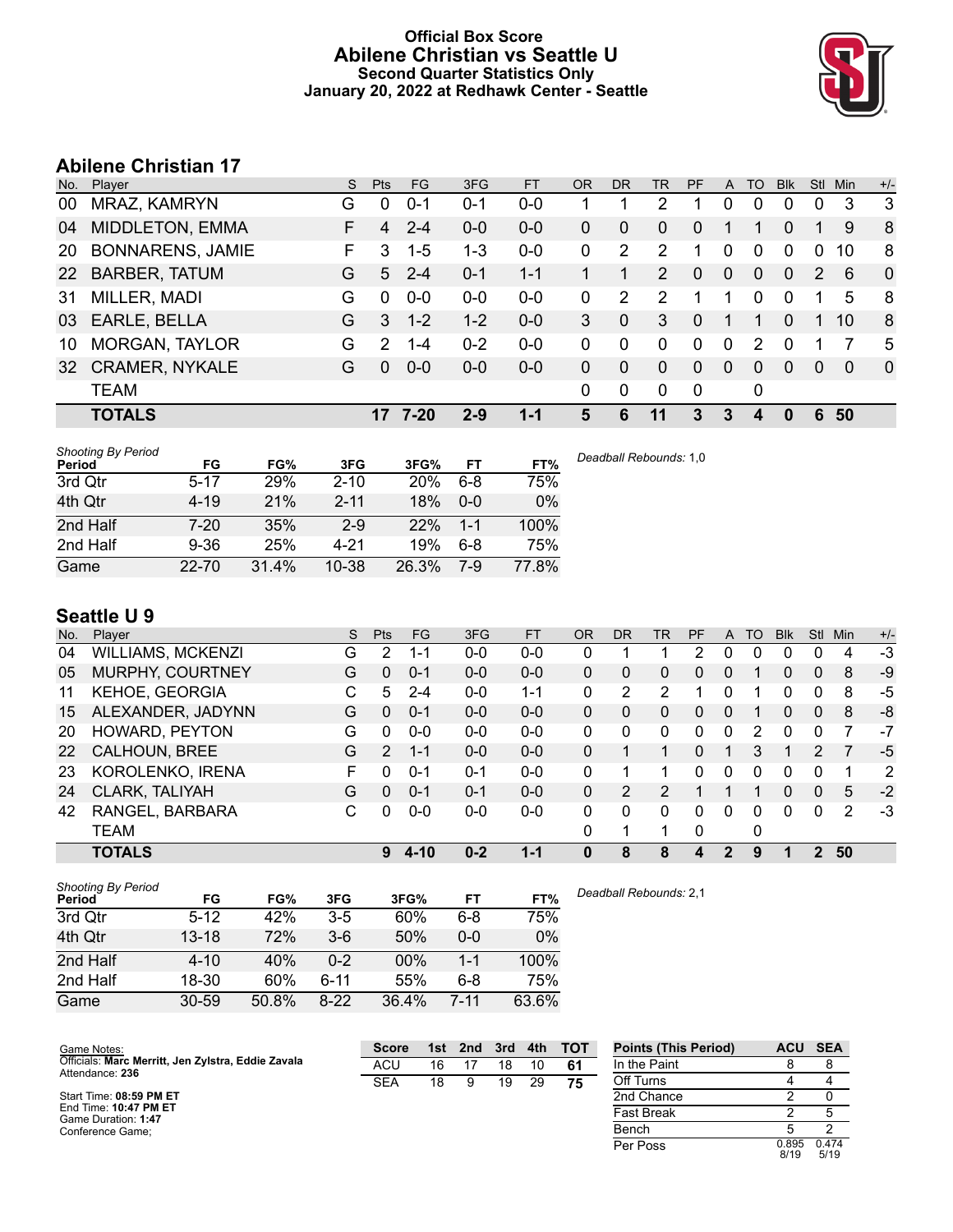## **Official Play-By-Play Abilene Christian vs Seattle U Second Quarter January 20, 2022 at Redhawk Center - Seattle**



#### **Period 2**

#### **Starters:**

Abilene Christian: 00 MRAZ,KAMRYN (G); 4 MIDDLETON,EMMA (F); 20 BONNARENS,JAMIE (F); 22 BARBER,TATUM (G); 31 MILLER,MADI (G);<br>Seattle U: 4 WILLIAMS,MCKENZI (G); 5 MURPHY,COURTNEY (G); 11 KEHOE,GEORGIA (C); 15 ALEXANDER,JAD

| Time  | <b>VISITORS: Abilene Christian</b>     | <b>Score</b> | <b>Margin</b>  | <b>HOME: Seattle U</b>                  |
|-------|----------------------------------------|--------------|----------------|-----------------------------------------|
| 10:00 | SUB OUT: MIDDLETON, EMMA               |              |                |                                         |
| 10:00 | SUB IN: BONNARENS, JAMIE               |              |                |                                         |
| 09:59 |                                        |              |                | MISSED JUMPER by KEHOE, GEORGIA         |
| 09:49 | REBOUND (DEF) by MILLER, MADI          |              |                |                                         |
| 09:43 | MISSED 3PTR by BARBER, TATUM           |              |                |                                         |
| 09:38 |                                        |              |                | REBOUND (DEF) by CLARK, TALIYAH         |
| 09:15 |                                        |              |                | FOUL (OFF) by KEHOE, GEORGIA            |
| 09:15 |                                        |              |                | TURNOVER (OFFENSIVE) by KEHOE, GEORGIA  |
| 09:15 |                                        |              |                | SUB OUT: KEHOE, GEORGIA                 |
| 09:15 |                                        |              |                | SUB IN: RANGEL, BARBARA                 |
| 09:15 | SUB OUT: BARBER, TATUM                 |              |                |                                         |
| 09:15 | SUB IN: MIDDLETON, EMMA                |              |                |                                         |
| 09:02 | MISSED LAYUP by MIDDLETON, EMMA        |              |                |                                         |
| 08:58 | REBOUND (OFF) by MRAZ, KAMRYN          |              |                |                                         |
| 08:56 | MISSED 3PTR by MRAZ, KAMRYN            |              |                |                                         |
| 08:50 |                                        |              |                | REBOUND (DEF) by TEAM                   |
| 08:20 |                                        |              |                | MISSED 3PTR by CLARK, TALIYAH           |
| 08:13 | REBOUND (DEF) by MRAZ, KAMRYN          |              |                |                                         |
| 08:10 |                                        |              |                | FOUL (PERSONAL) by WILLIAMS, MCKENZI    |
| 08:10 |                                        |              |                | SUB OUT: CLARK, TALIYAH                 |
| 08:10 |                                        |              |                | SUB IN: ALEXANDER, JADYNN               |
| 08:09 | GOOD! 3PTR by BONNARENS, JAMIE         | 18-19        | V <sub>1</sub> |                                         |
| 08:09 | ASSIST by MILLER, MADI                 |              |                |                                         |
| 07:40 |                                        | $20-19$      | H <sub>1</sub> | GOOD! JUMPER by WILLIAMS, MCKENZI [PNT] |
| 07:24 | GOOD! LAYUP by MIDDLETON, EMMA [PNT]   | $20 - 21$    | V <sub>1</sub> |                                         |
| 07:24 | ASSIST by EARLE, BELLA                 |              |                |                                         |
| 07:03 | FOUL (PERSONAL) by MRAZ, KAMRYN        |              |                |                                         |
| 07:03 |                                        |              |                | SUB OUT: HOWARD, PEYTON                 |
| 07:03 |                                        |              |                | SUB OUT: RANGEL, BARBARA                |
| 07:03 |                                        |              |                | SUB IN: KEHOE, GEORGIA                  |
| 07:03 |                                        |              |                | SUB IN: CALHOUN, BREE                   |
| 07:03 | SUB OUT: MRAZ, KAMRYN                  |              |                |                                         |
| 07:03 | SUB IN: MORGAN, TAYLOR                 |              |                |                                         |
| 07:01 |                                        |              |                | TURNOVER (TRAVEL) by ALEXANDER, JADYNN  |
| 06:47 | MISSED 3PTR by MORGAN, TAYLOR          |              |                |                                         |
| 06:47 |                                        |              |                | BLOCK by CALHOUN, BREE                  |
| 06:37 |                                        |              |                | REBOUND (DEF) by WILLIAMS, MCKENZI      |
| 06:33 |                                        |              |                | MISSED JUMPER by ALEXANDER, JADYNN      |
| 06:30 | REBOUND (DEF) by MILLER, MADI          |              |                |                                         |
| 06:30 |                                        |              |                | SUB OUT: WILLIAMS, MCKENZI              |
| 06:30 |                                        |              |                | SUB IN: HOWARD, PEYTON                  |
| 06:28 |                                        |              |                | FOUL (PERSONAL) by WILLIAMS, MCKENZI    |
| 06:27 | GOOD! 3PTR by EARLE, BELLA             | $20 - 24$    | V <sub>4</sub> |                                         |
| 06:27 | ASSIST by MIDDLETON, EMMA              |              |                |                                         |
| 06:04 |                                        |              |                | TURNOVER (BADPASS) by HOWARD, PEYTON    |
| 06:04 | STEAL by MILLER, MADI                  |              |                |                                         |
| 05:56 | TURNOVER (3SEC) by MIDDLETON, EMMA     |              |                |                                         |
| 05:47 |                                        |              |                | TURNOVER (BADPASS) by MURPHY, COURTNEY  |
| 05:47 | STEAL by MIDDLETON, EMMA               |              |                |                                         |
| 05:42 | GOOD! LAYUP by MORGAN, TAYLOR [FB/PNT] | $20 - 26$    | $V_6$          |                                         |
| 05:33 | FOUL (PERSONAL) by MILLER, MADI        |              |                |                                         |
| 05:25 |                                        |              |                | TURNOVER (BADPASS) by CALHOUN, BREE     |
| 05:25 | SUB OUT: MILLER, MADI                  |              |                |                                         |
| 05:25 | SUB IN: BARBER, TATUM                  |              |                |                                         |
| 05:12 | MISSED JUMPER by MIDDLETON, EMMA       |              |                |                                         |
| 05:06 |                                        |              |                | REBOUND (DEF) by CALHOUN, BREE          |
| 04:51 |                                        |              |                | MISSED JUMPER by KEHOE, GEORGIA         |
| 04:45 | REBOUND (DEF) by BARBER, TATUM         |              |                |                                         |
| 04:35 | MISSED JUMPER by BONNARENS, JAMIE      |              |                |                                         |
| 04:28 | REBOUND (OFF) by EARLE, BELLA          |              |                |                                         |
| 04:28 |                                        |              |                |                                         |
| 04:28 |                                        |              |                | SUB OUT: MURPHY, COURTNEY               |
| 04:28 |                                        |              |                | SUB IN: CLARK, TALIYAH                  |
| 04:25 | MISSED 3PTR by EARLE, BELLA            |              |                |                                         |
| 04:21 | REBOUND (OFF) by BARBER, TATUM         |              |                |                                         |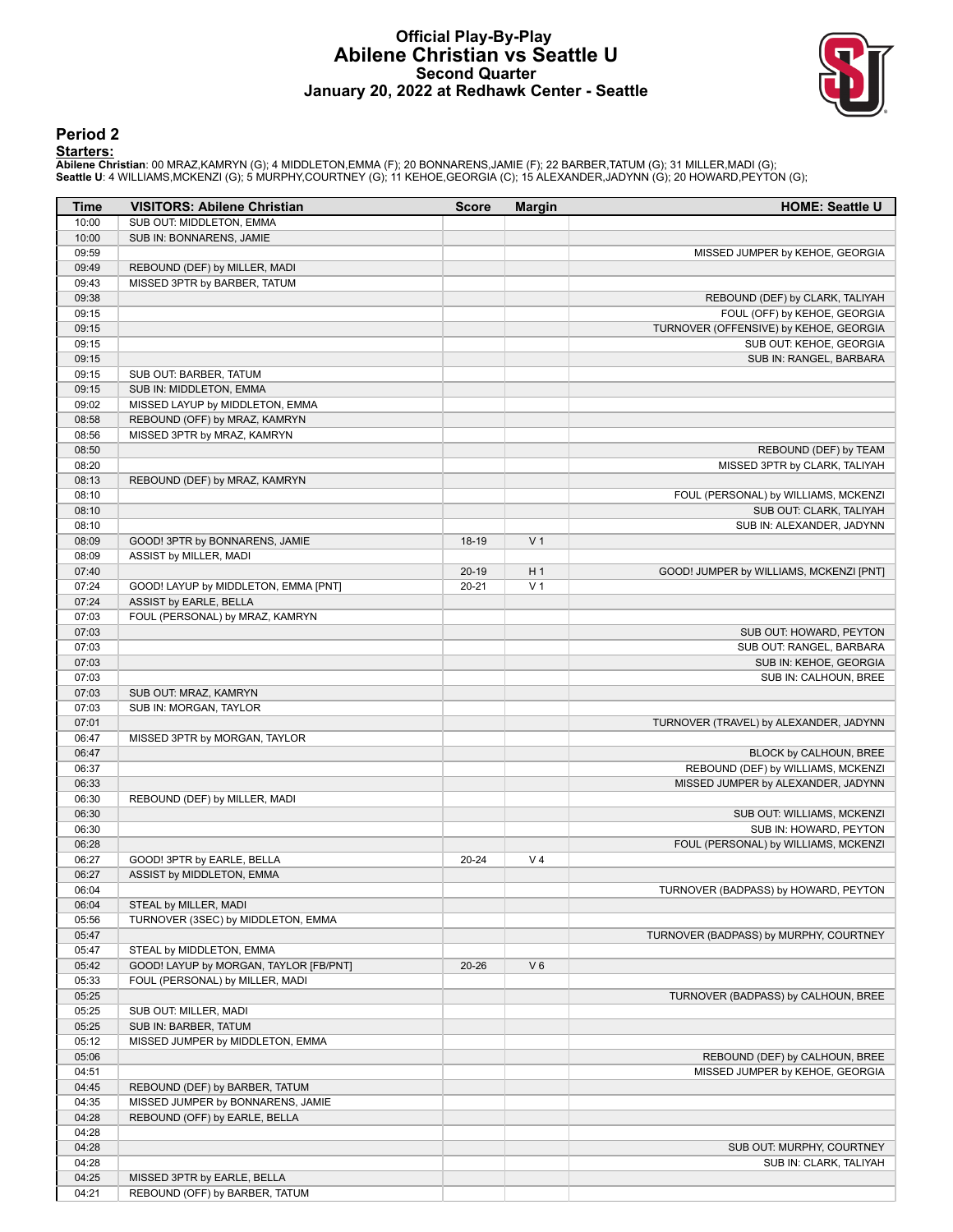| Time  | <b>VISITORS: Abilene Christian</b>    | <b>Score</b> | <b>Margin</b>  | <b>HOME: Seattle U</b>                 |
|-------|---------------------------------------|--------------|----------------|----------------------------------------|
| 04:12 | MISSED 3PTR by BONNARENS, JAMIE       |              |                |                                        |
| 04:08 |                                       |              |                | REBOUND (DEF) by KEHOE, GEORGIA        |
| 03:58 |                                       |              |                | TURNOVER (BADPASS) by HOWARD, PEYTON   |
| 03:58 | STEAL by MORGAN, TAYLOR               |              |                |                                        |
| 03:53 | TURNOVER (BADPASS) by MORGAN, TAYLOR  |              |                |                                        |
| 03:53 |                                       |              |                | STEAL by CALHOUN, BREE                 |
| 03:45 |                                       | $22 - 26$    | V <sub>4</sub> | GOOD! LAYUP by KEHOE, GEORGIA [PNT]    |
| 03:45 |                                       |              |                | ASSIST by CALHOUN, BREE                |
| 03:16 | GOOD! JUMPER by BARBER, TATUM         | $22 - 28$    | V <sub>6</sub> |                                        |
| 03:15 |                                       |              |                | FOUL (PERSONAL) by CLARK, TALIYAH      |
| 03:15 | GOOD! FT by BARBER, TATUM             | 22-29        | V <sub>7</sub> |                                        |
| 03:10 |                                       |              |                | TURNOVER (LOSTBALL) by CALHOUN, BREE   |
| 03:10 | STEAL by EARLE, BELLA                 |              |                |                                        |
| 02:50 | MISSED JUMPER by MORGAN, TAYLOR       |              |                |                                        |
| 02:46 |                                       |              |                | REBOUND (DEF) by KEHOE, GEORGIA        |
| 02:43 |                                       | 24-29        | V <sub>5</sub> | GOOD! LAYUP by KEHOE, GEORGIA [FB/PNT] |
| 02:43 |                                       |              |                | ASSIST by CLARK, TALIYAH               |
| 02:43 | FOUL (PERSONAL) by BONNARENS, JAMIE   |              |                |                                        |
| 02:43 |                                       |              |                | SUB OUT: HOWARD, PEYTON                |
| 02:43 |                                       |              |                | SUB IN: MURPHY, COURTNEY               |
| 02:43 |                                       | 25-29        | V <sub>4</sub> | GOOD! FT by KEHOE, GEORGIA [FB]        |
| 02:21 | MISSED JUMPER by BARBER, TATUM        |              |                |                                        |
| 02:14 |                                       |              |                | REBOUND (DEF) by CLARK, TALIYAH        |
| 02:13 |                                       |              |                | TURNOVER (LOSTBALL) by CLARK, TALIYAH  |
| 02:13 | STEAL by BARBER, TATUM                |              |                |                                        |
| 02:07 | GOOD! LAYUP by BARBER, TATUM          | 25-31        | $V_6$          |                                        |
| 02:01 |                                       |              |                | MISSED JUMPER by MURPHY, COURTNEY      |
| 01:57 | REBOUND (DEF) by BONNARENS, JAMIE     |              |                |                                        |
| 01:50 | MISSED 3PTR by MORGAN, TAYLOR         |              |                |                                        |
| 01:45 | REBOUND (OFF) by EARLE, BELLA         |              |                |                                        |
| 01:37 | GOOD! JUMPER by MIDDLETON, EMMA [PNT] | 25-33        | V8             |                                        |
| 01:24 |                                       |              |                | SUB OUT: CLARK, TALIYAH                |
| 01:24 |                                       |              |                | SUB IN: KOROLENKO, IRENA               |
| 01:14 |                                       |              |                | MISSED 3PTR by KOROLENKO, IRENA        |
| 01:08 | REBOUND (DEF) by BONNARENS, JAMIE     |              |                |                                        |
| 01:03 | MISSED 3PTR by BONNARENS, JAMIE       |              |                |                                        |
| 00:58 | REBOUND (OFF) by EARLE, BELLA         |              |                |                                        |
| 00:49 | TURNOVER (LOSTBALL) by EARLE, BELLA   |              |                |                                        |
| 00:49 |                                       |              |                | TIMEOUT 30SEC                          |
| 00:40 |                                       |              |                | TURNOVER (BADPASS) by CALHOUN, BREE    |
| 00:40 | STEAL by BARBER, TATUM                |              |                |                                        |
| 00:28 | TURNOVER (LOSTBALL) by MORGAN, TAYLOR |              |                |                                        |
| 00:28 |                                       |              |                | STEAL by CALHOUN, BREE                 |
| 00:22 |                                       | 27-33        | $V_6$          | GOOD! LAYUP by CALHOUN, BREE [FB/PNT]  |
| 00:08 | MISSED JUMPER by BONNARENS, JAMIE     |              |                |                                        |
| 00:00 |                                       |              |                | REBOUND (DEF) by KOROLENKO, IRENA      |

# **Abilene Christian 33, Seattle U 27**

| <b>Points (This Period)</b> | <b>ACU</b>    | <b>SEA</b>    |
|-----------------------------|---------------|---------------|
| In the Paint                |               |               |
| Off Turns                   |               |               |
| 2nd Chance                  |               |               |
| <b>Fast Break</b>           |               |               |
| Bench                       |               |               |
| Per Poss                    | 0.895<br>8/19 | 0.474<br>5/19 |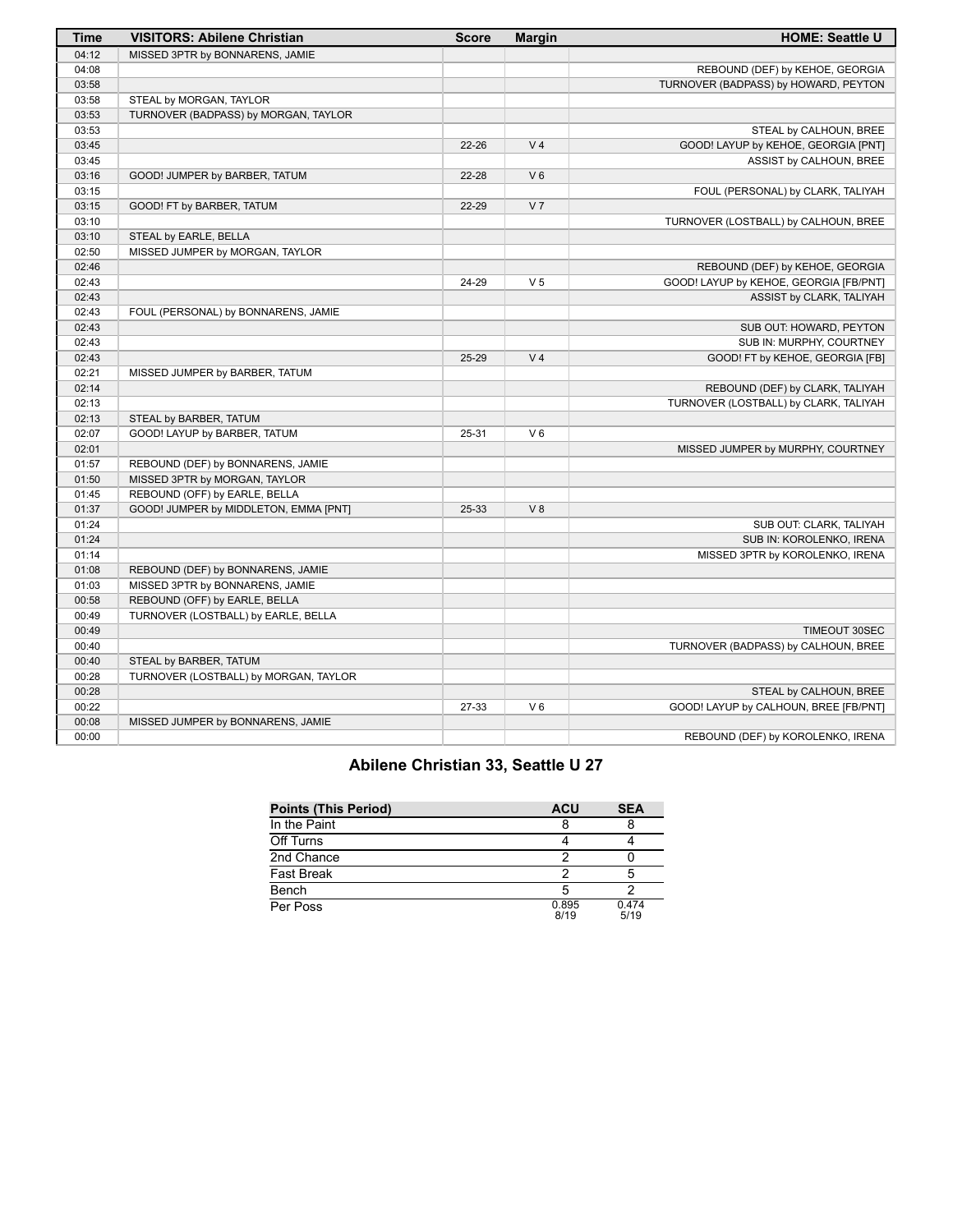# **Official Box Score Abilene Christian vs Seattle U Second Half Statistics Only January 20, 2022 at Redhawk Center - Seattle**



# **Abilene Christian 28**

| No.       | Player                  | S. | <b>Pts</b>    | <b>FG</b> | 3FG      | <b>FT</b> | <b>OR</b> | <b>DR</b> | <b>TR</b>             | PF            | $\mathsf{A}$ | TO           | <b>Blk</b>     | Stl          | <b>Min</b>      | $+/-$          |
|-----------|-------------------------|----|---------------|-----------|----------|-----------|-----------|-----------|-----------------------|---------------|--------------|--------------|----------------|--------------|-----------------|----------------|
| 00        | MRAZ, KAMRYN            | G  | 0             | $0 - 3$   | $0 - 2$  | $0 - 0$   | 0         |           |                       | 0             |              |              | 0              | 0            | 11              | $-11$          |
| 03        | EARLE, BELLA            | G  | 2             | $1 - 3$   | $0 - 2$  | $0 - 0$   | 2         |           | 3                     | 0             | 2            |              | 0              | 0            | 13              | -9             |
| 04        | MIDDLETON, EMMA         | F  | 7             | $2 - 9$   | $0-0$    | $3 - 4$   | 4         | 1         | 5                     | 1             | 2            | $\mathbf 0$  | 2              | 1            | 20              | $-20$          |
| 10        | <b>MORGAN, TAYLOR</b>   | G  |               | $0 - 2$   | $0 - 2$  | $1 - 2$   | 2         | $\Omega$  | $\mathbf{2}^{\prime}$ | $\Omega$      | 3            | $\mathbf{0}$ | $\Omega$       | $\mathbf{0}$ | 9               | -9             |
| <b>20</b> | <b>BONNARENS, JAMIE</b> | F  |               | $3 - 8$   | 1-4      | $0-0$     | 2         | $\Omega$  | $\overline{2}$        | 3             | $\mathbf{0}$ | 2            | $\mathbf 0$    | $\mathbf{0}$ | 15              | $-21$          |
| 22        | <b>BARBER, TATUM</b>    | G  | $\mathcal{P}$ | $0 - 2$   | $0 - 2$  | $2 - 2$   |           | 2         | 3                     | $\mathcal{P}$ | $\Omega$     |              | 0              |              | 12 <sup>°</sup> | $-10$          |
| -31       | MILLER, MADI            | G  | 9             | $3 - 8$   | $3-8$    | $0-0$     |           | 1         | 2                     |               | 0            | $\Omega$     | $\Omega$       | $\Omega$     | 19              | $-21$          |
| <b>32</b> | <b>CRAMER, NYKALE</b>   | G  | $\Omega$      | $0 - 1$   | $0 - 1$  | $0 - 0$   | 0         | $\Omega$  | $\Omega$              | $\Omega$      | $\Omega$     | 0            | 0              | $\Omega$     |                 | $\overline{1}$ |
|           | <b>TEAM</b>             |    | 0             | $0 - 0$   | $0-0$    | $0 - 0$   |           | 1         | 2                     | $\Omega$      | $\mathbf{0}$ | $\Omega$     | $\overline{0}$ | $\Omega$     | 0               |                |
|           | <b>TOTALS</b>           |    | 28            | $9 - 36$  | $4 - 21$ | $6 - 8$   | 13        |           | 20                    | 7             | 8            | 5            | $\mathbf{c}$   |              | <b>2100</b>     |                |

| <b>Shooting By Period</b><br>Period | FG        | FG%   | 3FG      | 3FG%  | FT      | FT%   | Deadball Rebounds: 1,0<br>Last FG Half: ACU 4th-02:46 |
|-------------------------------------|-----------|-------|----------|-------|---------|-------|-------------------------------------------------------|
| 3rd Qtr                             | $5 - 17$  | 29%   | $2 - 10$ | 20%   | $6 - 8$ | 75%   |                                                       |
| 4th Qtr                             | $4 - 19$  | 21%   | $2 - 11$ | 18%   | $0 - 0$ | $0\%$ |                                                       |
| 2nd Half                            | $9 - 36$  | 25%   | 4-21     | 19%   | 6-8     | 75%   |                                                       |
| Game                                | $22 - 70$ | 31.4% | 10-38    | 26.3% | 7-9     | 77.8% |                                                       |

# **Seattle U 48**

|     | <b>TOTALS</b>            |   | 48.        | 18-30   | $6 - 11$ | $6 - 8$   | 6         | 14        | 20 | 7         | 14 | 5  |             | 3        | 100 |                |
|-----|--------------------------|---|------------|---------|----------|-----------|-----------|-----------|----|-----------|----|----|-------------|----------|-----|----------------|
|     | TEAM                     |   | 0          | $0 - 0$ | $0 - 0$  | $0 - 0$   | າ         | 0         | 2  | 0         | 0  | 0  | $\Omega$    | 0        | 0   |                |
| 42  | RANGEL, BARBARA          | С | 0          | $0 - 0$ | $0 - 0$  | $0 - 0$   |           | 2         | 3  |           |    | 0  | 0           | 0        | 5   | -9             |
| 24  | <b>CLARK, TALIYAH</b>    | G | 0          | $0 - 1$ | $0 - 0$  | $0 - 2$   | 0         | 0         | 0  | 2         | 0  |    | 0           | 0        | 5   | $\overline{0}$ |
| 23  | KOROLENKO, IRENA         | F | 8          | $3 - 5$ | $2 - 4$  | $0 - 0$   | 0         |           |    | 0         | 1  | 0  | $\Omega$    |          | 8   | 17             |
| 22  | CALHOUN, BREE            | G | 11         | $4 - 8$ | $1 - 2$  | $2 - 2$   | 0         | 3         | 3  | 0         | 4  | 0  | $\Omega$    | 0        | 15  | 20             |
| 20  | HOWARD, PEYTON           | G | 0          | $0 - 1$ | $0 - 1$  | $0 - 0$   | 0         | 2         | 2  | U         | 1  | 0  | 0           | $\Omega$ | 14  | 20             |
| 15  | ALEXANDER, JADYNN        | G | 4          | $1 - 4$ | 0-1      | $2 - 2$   |           | 2         | 3  | 0         | 2  | 0  | $\Omega$    | 0        | 14  | 9              |
| 11  | KEHOE, GEORGIA           | С | 8          | $4 - 5$ | $0 - 0$  | $0 - 0$   |           | 2         | 3  | 2         | 2  |    |             |          | 14  | 11             |
| 05  | MURPHY, COURTNEY         | G | 13         | $4 - 4$ | $3 - 3$  | $2 - 2$   | 0         |           |    | 2         | 0  |    | 0           | 0        | 10  | 1              |
| 04  | <b>WILLIAMS, MCKENZI</b> | G | 4          | $2 - 2$ | 0-0      | $0-0$     |           |           | 2  | 0         | 3  | 2  |             |          | 14  | 13             |
| No. | Plaver                   | S | <b>Pts</b> | FG      | 3FG      | <b>FT</b> | <b>OR</b> | <b>DR</b> | TR | <b>PF</b> | A  | TO | <b>B</b> lk | Stl      | Min | $+/-$          |

| <b>Shooting By Period</b><br>Period | FG        | FG%   | 3FG   | 3FG%  | FТ      | FT%   |
|-------------------------------------|-----------|-------|-------|-------|---------|-------|
| 3rd Otr                             | $5 - 12$  | 42%   | 3-5   | 60%   | $6 - 8$ | 75%   |
| 4th Qtr                             | $13 - 18$ | 72%   | $3-6$ | 50%   | $0 - 0$ | $0\%$ |
| 2nd Half                            | 18-30     | 60%   | հ-11  | 55%   | 6-8     | 75%   |
| Game                                | $30 - 59$ | 50.8% | 8-22  | 36.4% | 7-11    | 63.6% |

*Deadball Rebounds:* 2,1 *Last FG Half:* SEA 4th-00:25

| Game Notes:                                                           | <b>Score</b> | 1st | 2 <sub>nd</sub> | 3rd | 4th | <b>TOT</b> | <b>Points from (This Period)</b> | <b>ACU SEA</b> |    |
|-----------------------------------------------------------------------|--------------|-----|-----------------|-----|-----|------------|----------------------------------|----------------|----|
| Officials: Marc Merritt, Jen Zylstra, Eddie Zavala<br>Attendance: 236 | ACU          | 16  |                 | 18  | 10  | -61        | In the Paint                     | 10             | 22 |
|                                                                       | <b>SEA</b>   | 18  |                 | 19  | 29  |            | Off Turns                        |                | 10 |
| Start Time: 08:59 PM ET                                               |              |     |                 |     |     |            | 2nd Chance                       | 10             | 10 |
| End Time: 10:47 PM ET<br>Game Duration: 1:47                          |              |     |                 |     |     |            | Fast Break                       |                |    |
| Conference Game;                                                      |              |     |                 |     |     |            | Bench                            |                | 19 |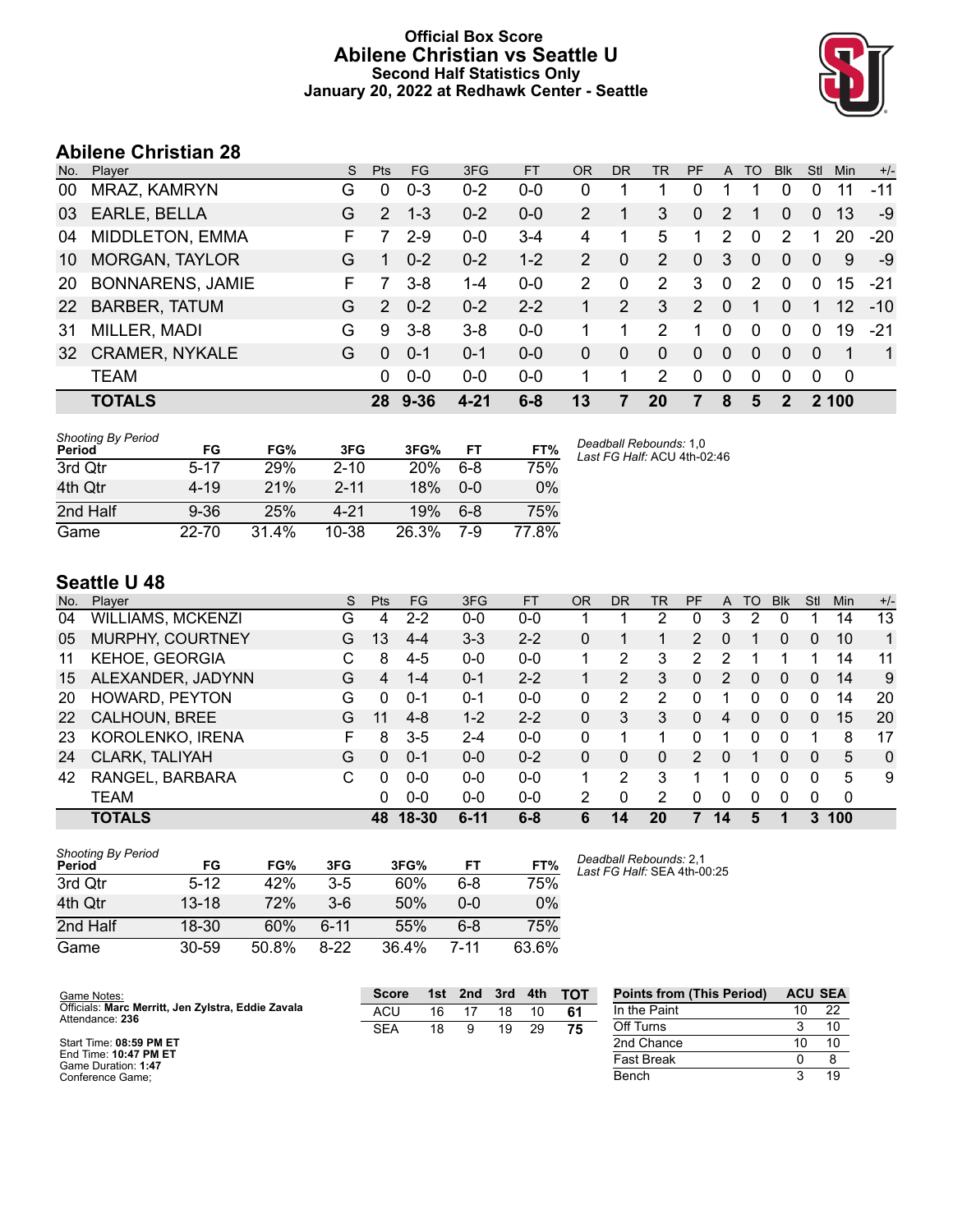## **Official Box Score Abilene Christian vs Seattle U Third Quarter Statistics Only January 20, 2022 at Redhawk Center - Seattle**



# **Abilene Christian 28**

| No.       | Plaver                  | S. | Pts           | FG.     | 3FG      | <b>FT</b> | 0R | <b>DR</b>    | <b>TR</b>     | <b>PF</b>     | A            | TO           | <b>Blk</b> | Stl         | Min | $+/-$          |
|-----------|-------------------------|----|---------------|---------|----------|-----------|----|--------------|---------------|---------------|--------------|--------------|------------|-------------|-----|----------------|
| 00        | MRAZ, KAMRYN            | G  | $\Omega$      | $0 - 3$ | $0 - 2$  | $0 - 0$   | 0  | 1            |               | 0             |              |              | 0          | $\Omega$    | 8   | -1             |
| 04        | <b>MIDDLETON, EMMA</b>  |    | 7             | $2 - 5$ | $0-0$    | $3 - 4$   | 3  |              | 4             | 0             |              | 0            | 2          |             | 10  | -1             |
| 20        | <b>BONNARENS, JAMIE</b> | F. | 3             | $1 - 1$ | 1-1      | $0-0$     | 0  | 0            | $\mathbf{0}$  | 2             | $\mathbf 0$  | 1            | 0          | 0           | 5   | $-2$           |
| <b>22</b> | <b>BARBER, TATUM</b>    | G  | $\mathcal{P}$ | $0 - 0$ | $0 - 0$  | $2 - 2$   |    | 1            | $\mathcal{P}$ | $\mathcal{P}$ | $\mathbf{0}$ | $\Omega$     | 0          |             | 9   | $\overline{0}$ |
| 31        | MILLER, MADI            | G  | 3             | $1 - 4$ | $1 - 4$  | $0-0$     |    | $\Omega$     |               |               | 0            | 0            | 0          | $\Omega$    | 9   | $-2$           |
| 03        | EARLE, BELLA            | G  | $\mathcal{P}$ | $1 - 3$ | $0 - 2$  | $0 - 0$   |    | 1            | 2             | $\Omega$      | 1            | $\Omega$     | $\Omega$   | $\Omega$    | 6   | $\mathbf 0$    |
| 10        | <b>MORGAN, TAYLOR</b>   | G  |               | $0 - 0$ | $0-0$    | $1 - 2$   |    | 0            | 1             | $\Omega$      | 1.           | 0            | $\Omega$   | $\Omega$    | 2   | $\Omega$       |
| 32        | <b>CRAMER, NYKALE</b>   | G  | $\Omega$      | $0 - 1$ | $0 - 1$  | $0 - 0$   | 0  | $\mathbf{0}$ | $\Omega$      | $\Omega$      | $\mathbf{0}$ | $\mathbf{0}$ | $\Omega$   | $\mathbf 0$ |     | $\sim$ 1       |
|           | <b>TEAM</b>             |    |               |         |          |           | 0  | 1            | 1             | $\Omega$      |              | 0            |            |             |     |                |
|           | <b>TOTALS</b>           |    |               | 18 5-17 | $2 - 10$ | $6 - 8$   | 7  | 5            | 12            | 5             | 4            | 2            | 2          | 2           | 50  |                |
|           |                         |    |               |         |          |           |    |              |               |               |              |              |            |             |     |                |

| <b>Shooting By Period</b><br>Period | FG    | FG%   | 3FG   | 3FG%  |         | FT%   | Deadball Rebounds: 1,0 |
|-------------------------------------|-------|-------|-------|-------|---------|-------|------------------------|
| 2nd Half                            | 0-0   | ጋ%    | 0-0   | 0%    | $0 - 0$ | 0%    |                        |
| Game                                | 22-70 | 31.4% | 10-38 | 26.3% | 7-9     | 77.8% |                        |

# **Seattle U 48**

| No. | Plaver                   | S | <b>Pts</b> | FG      | 3FG     | <b>FT</b> | 0R | DR | TR           | PF             | A            | TO       | <b>Blk</b> | Stl | Min | $+/-$        |
|-----|--------------------------|---|------------|---------|---------|-----------|----|----|--------------|----------------|--------------|----------|------------|-----|-----|--------------|
| 04  | <b>WILLIAMS, MCKENZI</b> | G | 0          | $0 - 0$ | $0 - 0$ | $0-0$     | 0  | 0  | 0            | 0              | 0            |          | 0          | 0   | 6   | 0            |
| 05  | <b>MURPHY, COURTNEY</b>  | G | 13         | $4 - 4$ | $3 - 3$ | $2 - 2$   | 0  |    | 1.           | $\overline{2}$ | 0            |          | 0          | 0   | 10  | 1.           |
| 11  | KEHOE, GEORGIA           | C | 0          | $0 - 1$ | $0 - 0$ | $0 - 0$   |    |    | 2            | 2              | 2            | 0        | 0          |     | 7   | $-2$         |
| 15  | ALEXANDER, JADYNN        | G | 2          | $0 - 2$ | $0 - 1$ | $2 - 2$   |    | 0  | 1            | 0              | 2            | $\Omega$ | 0          | 0   | 10  | 1            |
| 20  | HOWARD, PEYTON           | G | $\Omega$   | $0 - 1$ | $0 - 1$ | $0 - 0$   | 0  | 0  | $\mathbf{0}$ | 0              | 0            | 0        | 0          | 0   | 4   | 1            |
| 22  | CALHOUN, BREE            | G | 4          | $1 - 3$ | $0 - 0$ | $2 - 2$   | 0  |    | 1            | 0              | $\Omega$     | 0        | 0          | 0   | 5   | 1            |
| 23  | KOROLENKO, IRENA         | F | O          | $0 - 0$ | $0 - 0$ | $0 - 0$   | 0  | 0  | 0            | 0              | 0            | 0        |            | 0   | 0   | 0            |
| 24  | CLARK, TALIYAH           | G | 0          | $0 - 1$ | $0 - 0$ | $0 - 2$   | 0  | 0  | 0            | $\overline{2}$ | $\mathbf{0}$ |          | 0          | 0   | 5   | $\mathbf{0}$ |
| 42  | RANGEL, BARBARA          | С | 0          | $0 - 0$ | $0 - 0$ | $0 - 0$   | 0  | 2  | 2            | 0              | 0            | 0        | 0          | 0   | 3   | -3           |
|     | TEAM                     |   |            |         |         |           |    | 0  | 1.           | $\mathbf{0}$   |              | 0        |            |     |     |              |
|     | <b>TOTALS</b>            |   | 19         | $5-12$  | $3 - 5$ | $6 - 8$   | 3  | 5  | 8            | 6              | 4            | 4        |            | л   | 50  |              |

| <b>Shooting By Period</b><br>Period | FG    | FG%   | 3FG      | 3FG%  |      | FT%   |
|-------------------------------------|-------|-------|----------|-------|------|-------|
| 2nd Half                            | ი-ი   | 0%    | ი-ი      | 2%    | ი-ი  | 0%    |
| Game                                | 30-59 | 50.8% | $8 - 22$ | 36.4% | 7-11 | 63.6% |

*Deadball Rebounds:* 2,1

| Game Notes:                                                           | <b>Score</b> |    | 1st 2nd | 3rd | 4th | – тот | <b>Points (This Period)</b> | ACU SEA      |              |
|-----------------------------------------------------------------------|--------------|----|---------|-----|-----|-------|-----------------------------|--------------|--------------|
| Officials: Marc Merritt, Jen Zylstra, Eddie Zavala<br>Attendance: 236 | ACU          | 16 |         | 18  | 10  | 61    | In the Paint                |              |              |
|                                                                       | <b>SEA</b>   | 18 |         | 19  | 29  | 75    | Off Turns                   |              |              |
| Start Time: 08:59 PM ET                                               |              |    |         |     |     |       | 2nd Chance                  |              |              |
| End Time: 10:47 PM ET<br>Game Duration: 1:47                          |              |    |         |     |     |       | <b>Fast Break</b>           |              |              |
| Conference Game:                                                      |              |    |         |     |     |       | Bench                       |              |              |
|                                                                       |              |    |         |     |     |       | Per Poss                    | .200<br>8/15 | .188<br>8/16 |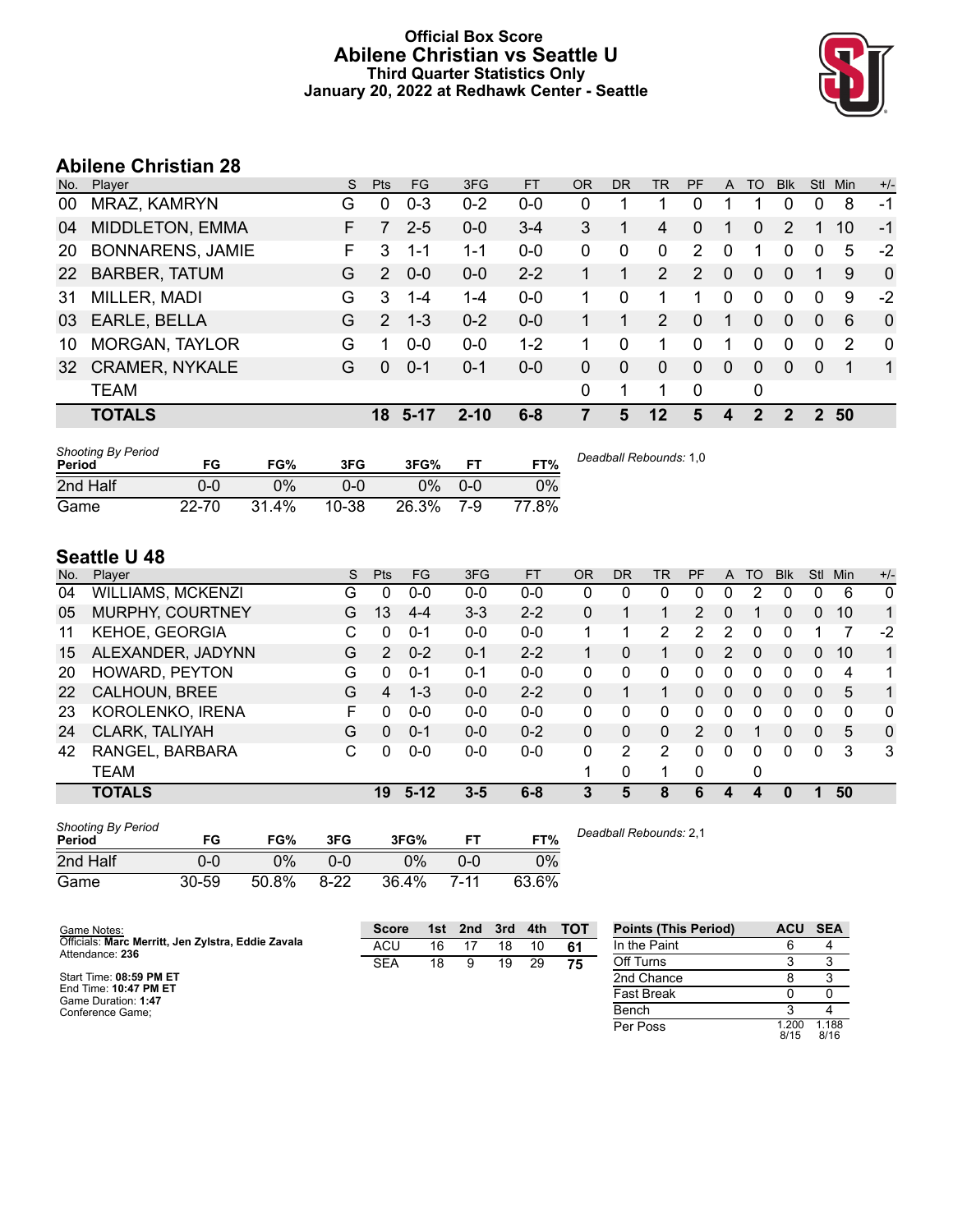## **Official Play-By-Play Abilene Christian vs Seattle U Third Quarter January 20, 2022 at Redhawk Center - Seattle**



#### **Period 3**

#### **Starters:**

Abilene Christian: 00 MRAZ,KAMRYN (G); 4 MIDDLETON,EMMA (F); 20 BONNARENS,JAMIE (F); 22 BARBER,TATUM (G); 31 MILLER,MADI (G);<br>Seattle U: 4 WILLIAMS,MCKENZI (G); 5 MURPHY,COURTNEY (G); 11 KEHOE,GEORGIA (C); 15 ALEXANDER,JAD

| Time           | <b>VISITORS: Abilene Christian</b>                                | <b>Score</b> | <b>Margin</b>  | <b>HOME: Seattle U</b>                      |
|----------------|-------------------------------------------------------------------|--------------|----------------|---------------------------------------------|
| 10:00          |                                                                   |              |                | SUB OUT: CALHOUN, BREE                      |
| 10:00          |                                                                   |              |                | SUB OUT: KOROLENKO, IRENA                   |
| 10:00          |                                                                   |              |                | SUB IN: HOWARD, PEYTON                      |
| 10:00          |                                                                   |              |                | SUB IN: CLARK, TALIYAH                      |
| 10:00          | SUB OUT: EARLE, BELLA                                             |              |                |                                             |
| 10:00          | SUB OUT: MORGAN, TAYLOR                                           |              |                |                                             |
| 10:00<br>10:00 | SUB IN: MRAZ, KAMRYN                                              |              |                |                                             |
| 09:49          | SUB IN: MILLER, MADI                                              |              |                | MISSED JUMPER by CLARK, TALIYAH             |
| 09:49          | BLOCK by MIDDLETON, EMMA                                          |              |                |                                             |
| 09:38          |                                                                   |              |                | REBOUND (OFF) by TEAM                       |
| 09:28          |                                                                   | 30-33        | V <sub>3</sub> | GOOD! 3PTR by MURPHY, COURTNEY              |
| 09:28          |                                                                   |              |                | ASSIST by ALEXANDER, JADYNN                 |
| 09:03          |                                                                   |              |                | FOUL (PERSONAL) by KEHOE, GEORGIA           |
| 09:03          | GOOD! FT by MIDDLETON, EMMA                                       | 30-34        | V <sub>4</sub> |                                             |
| 09:03          | GOOD! FT by MIDDLETON, EMMA                                       | 30-35        | V <sub>5</sub> |                                             |
| 08:44          |                                                                   |              |                | MISSED 3PTR by HOWARD, PEYTON               |
| 08:40          | REBOUND (DEF) by MRAZ, KAMRYN                                     |              |                |                                             |
| 08:30          | TURNOVER (LOSTBALL) by BONNARENS, JAMIE                           |              |                |                                             |
| 08:30          |                                                                   |              |                | STEAL by KEHOE, GEORGIA                     |
| 08:25          | FOUL (PERSONAL) by BONNARENS, JAMIE                               |              |                |                                             |
| 08:25          |                                                                   |              |                | MISSED FT by CLARK, TALIYAH                 |
| 08:25          |                                                                   |              |                | REBOUND (OFF) by TEAM                       |
| 08:25          |                                                                   |              |                | MISSED FT by CLARK, TALIYAH                 |
| 08:24          | REBOUND (DEF) by BARBER, TATUM                                    |              |                |                                             |
| 08:12          | MISSED 3PTR by MRAZ, KAMRYN                                       |              |                |                                             |
| 08:08          | REBOUND (OFF) by MILLER, MADI                                     |              |                |                                             |
| 08:00          | MISSED 3PTR by MILLER, MADI                                       |              |                |                                             |
| 07:56          |                                                                   |              |                | REBOUND (DEF) by TEAM                       |
| 07:56          | FOUL (PERSONAL) by BARBER, TATUM                                  |              |                |                                             |
| 07:56          |                                                                   |              |                | SUB OUT: HOWARD, PEYTON                     |
| 07:56          |                                                                   |              |                | SUB IN: WILLIAMS, MCKENZI                   |
| 07:40          |                                                                   |              |                | TURNOVER (OUTOFBOUNDS) by WILLIAMS, MCKENZI |
| 07:19          |                                                                   |              | $V_6$          | FOUL (PERSONAL) by CLARK, TALIYAH           |
| 07:18<br>07:18 | GOOD! FT by MIDDLETON, EMMA                                       | 30-36        |                |                                             |
| 07:18          | MISSED FT by MIDDLETON, EMMA                                      |              |                | REBOUND (DEF) by MURPHY, COURTNEY           |
| 07:13          |                                                                   |              |                | TURNOVER (BADPASS) by WILLIAMS, MCKENZI     |
| 07:13          | STEAL by BARBER, TATUM                                            |              |                |                                             |
| 07:13          |                                                                   |              |                | FOUL (PERSONAL) by CLARK, TALIYAH           |
| 07:13          |                                                                   |              |                | SUB OUT: CLARK, TALIYAH                     |
| 07:13          |                                                                   |              |                | SUB IN: CALHOUN, BREE                       |
| 07:02          |                                                                   |              |                | FOUL (PERSONAL) by KEHOE, GEORGIA           |
| 07:02          | GOOD! FT by BARBER, TATUM                                         | 30-37        | V <sub>7</sub> |                                             |
| 07:02          | GOOD! FT by BARBER, TATUM                                         | 30-38        | V8             |                                             |
| 07:02          |                                                                   |              |                | SUB OUT: KEHOE, GEORGIA                     |
| 07:02          |                                                                   |              |                | SUB IN: RANGEL, BARBARA                     |
| 06:52          |                                                                   | 33-38        | V <sub>5</sub> | GOOD! 3PTR by MURPHY, COURTNEY              |
| 06:52          |                                                                   |              |                | ASSIST by ALEXANDER, JADYNN                 |
| 06:23          | MISSED JUMPER by MIDDLETON, EMMA                                  |              |                |                                             |
| 06:19          |                                                                   |              |                | REBOUND (DEF) by CALHOUN, BREE              |
| 06:03          | FOUL (PERSONAL) by BARBER, TATUM                                  |              |                |                                             |
| 05:58          | SUB OUT: BARBER, TATUM                                            |              |                |                                             |
| 05:58          | SUB IN: EARLE, BELLA                                              |              |                |                                             |
| 05:58          |                                                                   | 34-38        | V <sub>4</sub> | GOOD! FT by MURPHY, COURTNEY                |
| 05:58          |                                                                   | 35-38        | $V_3$          | GOOD! FT by MURPHY, COURTNEY                |
| 05:39          | GOOD! 3PTR by BONNARENS, JAMIE                                    | 35-41        | V6             |                                             |
| 05:39          | ASSIST by EARLE, BELLA                                            |              |                |                                             |
| 05:30          | FOUL (PERSONAL) by BONNARENS, JAMIE                               |              |                |                                             |
| 05:29          |                                                                   | 36-41        | V <sub>5</sub> | GOOD! FT by CALHOUN, BREE                   |
| 05:29          |                                                                   | $37 - 41$    | V <sub>4</sub> | GOOD! FT by CALHOUN, BREE                   |
| 05:08<br>05:04 | MISSED JUMPER by MIDDLETON, EMMA                                  |              |                |                                             |
| 05:02          | REBOUND (OFF) by MIDDLETON, EMMA<br>MISSED JUMPER by MRAZ, KAMRYN |              |                |                                             |
| 04:56          |                                                                   |              |                | FOUL (OFF) by MURPHY, COURTNEY              |
|                |                                                                   |              |                |                                             |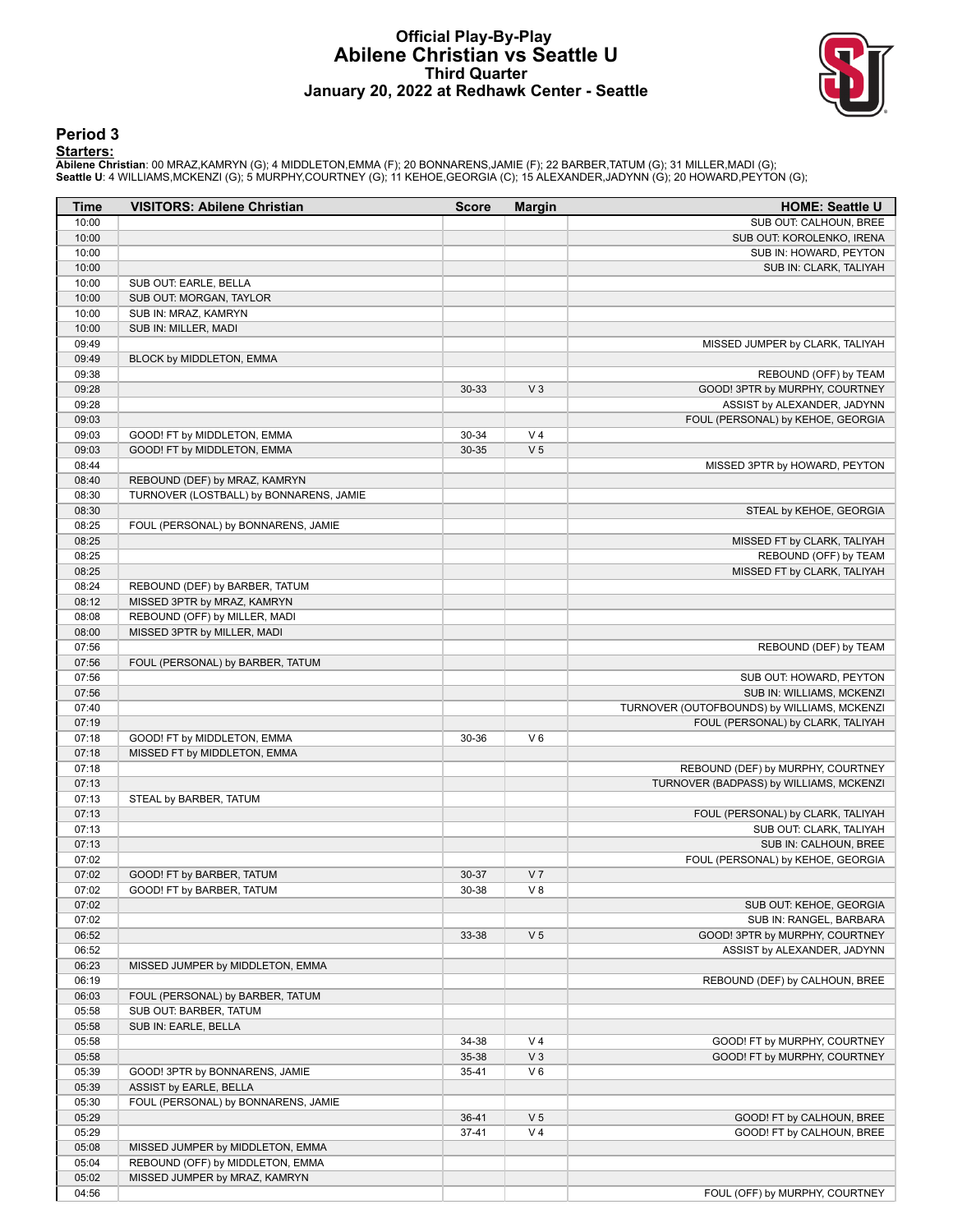| Time  | <b>VISITORS: Abilene Christian</b>   | <b>Score</b> | <b>Margin</b>  | <b>HOME: Seattle U</b>                   |
|-------|--------------------------------------|--------------|----------------|------------------------------------------|
| 04:56 |                                      |              |                | TURNOVER (OFFENSIVE) by MURPHY, COURTNEY |
| 04:56 |                                      |              |                |                                          |
| 04:56 | SUB OUT: BONNARENS, JAMIE            |              |                |                                          |
| 04:56 | SUB IN: BARBER, TATUM                |              |                |                                          |
| 04:55 |                                      |              |                | REBOUND (DEF) by RANGEL, BARBARA         |
| 04:44 | MISSED JUMPER by MIDDLETON, EMMA     |              |                |                                          |
| 04:39 |                                      |              |                | REBOUND (DEF) by RANGEL, BARBARA         |
| 04:35 |                                      | 39-41        | V <sub>2</sub> | GOOD! LAYUP by CALHOUN, BREE [PNT]       |
| 04:08 | MISSED 3PTR by MILLER, MADI          |              |                |                                          |
| 04:05 | REBOUND (OFF) by BARBER, TATUM       |              |                |                                          |
| 03:51 | GOOD! 3PTR by MILLER, MADI           | 39-44        | V <sub>5</sub> |                                          |
| 03:51 | ASSIST by MIDDLETON, EMMA            |              |                |                                          |
| 03:35 | FOUL (PERSONAL) by MILLER, MADI      |              |                |                                          |
| 03:35 |                                      |              |                | SUB OUT: WILLIAMS, MCKENZI               |
| 03:35 |                                      |              |                | SUB OUT: RANGEL, BARBARA                 |
| 03:35 |                                      |              |                | SUB IN: KEHOE, GEORGIA                   |
| 03:35 |                                      |              |                | SUB IN: HOWARD, PEYTON                   |
| 03:35 |                                      | 40-44        | V <sub>4</sub> | GOOD! FT by ALEXANDER, JADYNN            |
| 03:35 |                                      | 41-44        | V <sub>3</sub> | GOOD! FT by ALEXANDER, JADYNN            |
| 03:16 | GOOD! LAYUP by MIDDLETON, EMMA       | 41-46        | V <sub>5</sub> |                                          |
| 03:16 | ASSIST by MRAZ, KAMRYN               |              |                |                                          |
| 03:03 |                                      |              |                | MISSED JUMPER by CALHOUN, BREE           |
| 02:58 | REBOUND (DEF) by MIDDLETON, EMMA     |              |                |                                          |
| 02:56 | MISSED 3PTR by EARLE, BELLA          |              |                |                                          |
| 02:52 |                                      |              |                | REBOUND (DEF) by KEHOE, GEORGIA          |
| 02:47 |                                      |              |                | MISSED LAYUP by CALHOUN, BREE            |
| 02:43 |                                      |              |                | REBOUND (OFF) by KEHOE, GEORGIA          |
| 02:42 |                                      |              |                | MISSED LAYUP by KEHOE, GEORGIA           |
| 02:39 |                                      |              |                | REBOUND (OFF) by ALEXANDER, JADYNN       |
| 02:25 |                                      |              |                | MISSED LAYUP by ALEXANDER, JADYNN        |
| 02:25 | BLOCK by MIDDLETON, EMMA             |              |                |                                          |
| 02:19 | REBOUND (DEF) by EARLE, BELLA        |              |                |                                          |
| 02:12 |                                      | 43-46        | V <sub>3</sub> | GOOD! LAYUP by MURPHY, COURTNEY [PNT]    |
| 02:12 | MISSED 3PTR by MRAZ, KAMRYN          |              |                |                                          |
| 02:12 | REBOUND (OFF) by EARLE, BELLA        |              |                |                                          |
| 02:12 | GOOD! LAYUP by EARLE, BELLA          | 43-48        | V <sub>5</sub> |                                          |
| 02:12 |                                      |              |                | ASSIST by KEHOE, GEORGIA                 |
| 02:00 |                                      |              |                | SUB OUT: HOWARD, PEYTON                  |
| 02:00 |                                      |              |                | SUB OUT: CALHOUN, BREE                   |
| 02:00 |                                      |              |                | SUB IN: WILLIAMS, MCKENZI                |
| 02:00 |                                      |              |                | SUB IN: CLARK, TALIYAH                   |
| 02:00 | SUB OUT: MRAZ, KAMRYN                |              |                |                                          |
| 02:00 | SUB IN: MORGAN, TAYLOR               |              |                |                                          |
| 02:00 | TURNOVER (BADPASS) by MRAZ, KAMRYN   |              |                |                                          |
| 01:49 |                                      | 46-48        | V <sub>2</sub> | GOOD! 3PTR by MURPHY, COURTNEY           |
| 01:49 |                                      |              |                | ASSIST by KEHOE, GEORGIA                 |
| 01:25 | MISSED 3PTR by MILLER, MADI          |              |                |                                          |
| 01:17 | REBOUND (OFF) by MIDDLETON, EMMA     |              |                |                                          |
| 01:15 | MISSED 3PTR by EARLE, BELLA          |              |                |                                          |
| 01:09 | REBOUND (OFF) by MIDDLETON, EMMA     |              |                |                                          |
| 01:09 | TIMEOUT 30SEC                        |              |                |                                          |
| 00:57 | GOOD! LAYUP by MIDDLETON, EMMA [PNT] | 46-50        | V <sub>4</sub> |                                          |
| 00:57 | ASSIST by MORGAN, TAYLOR             |              |                |                                          |
| 00:39 |                                      |              |                | MISSED 3PTR by ALEXANDER, JADYNN         |
| 00:37 | REBOUND (DEF) by TEAM                |              |                |                                          |
| 00:37 | SUB OUT: MILLER, MADI                |              |                |                                          |
| 00:37 | SUB IN: CRAMER, NYKALE               |              |                |                                          |
| 00:24 | MISSED 3PTR by CRAMER, NYKALE        |              |                |                                          |
| 00:21 | REBOUND (OFF) by MORGAN, TAYLOR      |              |                |                                          |
| 00:21 |                                      |              |                | FOUL (PERSONAL) by MURPHY, COURTNEY      |
| 00:21 | MISSED FT by MORGAN, TAYLOR          |              |                |                                          |
| 00:21 | REBOUND (OFF) by TEAM                |              |                |                                          |
| 00:21 | GOOD! FT by MORGAN, TAYLOR           | 46-51        | V <sub>5</sub> |                                          |
| 00:00 |                                      |              |                | TURNOVER (LOSTBALL) by CLARK, TALIYAH    |
| 00:00 | STEAL by MIDDLETON, EMMA             |              |                |                                          |

**Abilene Christian 51, Seattle U 46**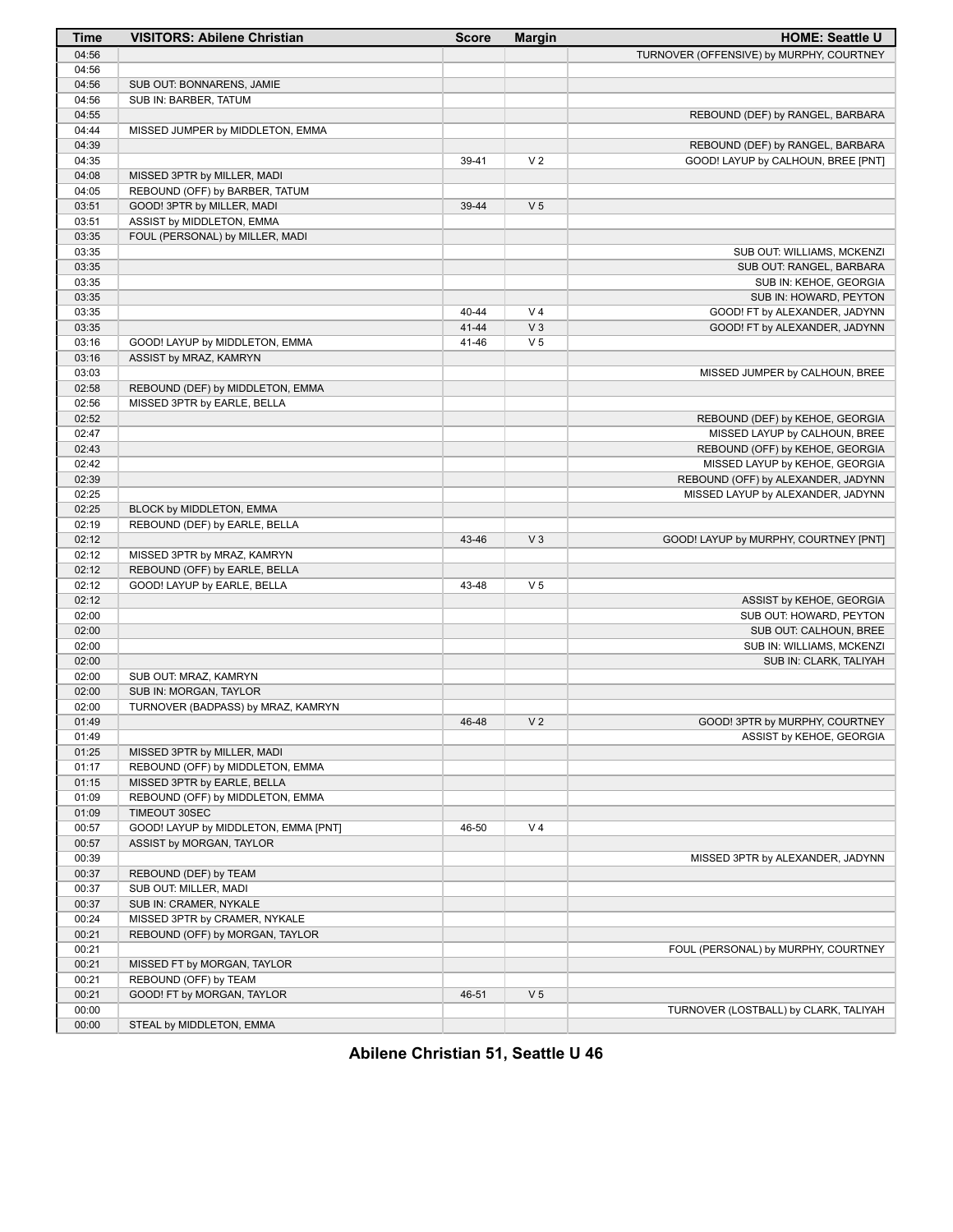| <b>Points (This Period)</b> | <b>ACU</b>    | <b>SEA</b>    |
|-----------------------------|---------------|---------------|
| In the Paint                | 6             |               |
| Off Turns                   |               |               |
| 2nd Chance                  |               |               |
| Fast Break                  |               |               |
| Bench                       |               |               |
| Per Poss                    | 1.200<br>8/15 | 1.188<br>8/16 |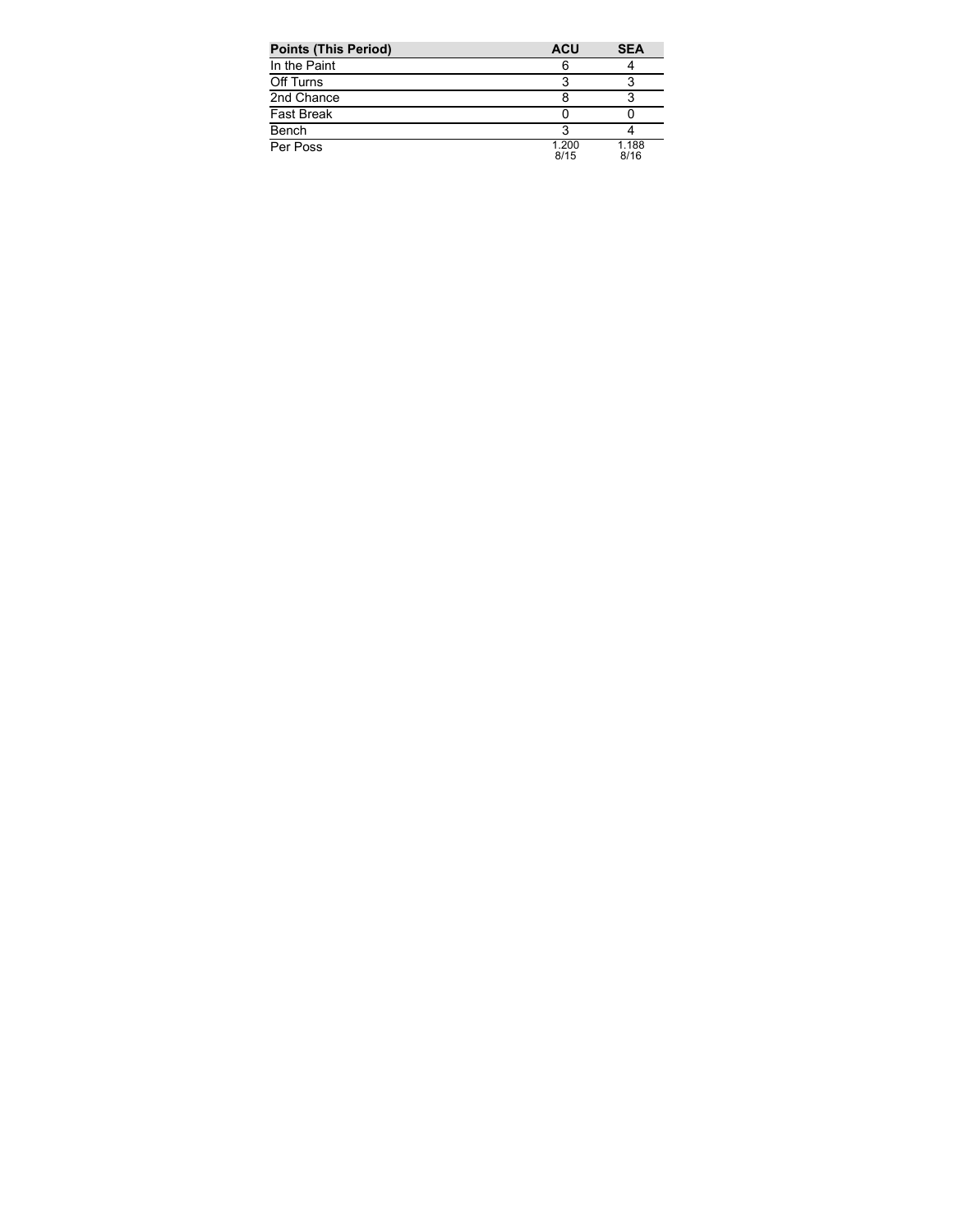## **Official Box Score Abilene Christian vs Seattle U Fourth Quarter Statistics Only January 20, 2022 at Redhawk Center - Seattle**



# **Abilene Christian 10**

| No.       | Plaver                  | S. | <b>Pts</b> | FG      | 3FG      | <b>FT</b> | OR       | <b>DR</b>   | <b>TR</b> | PF            | A             | TO       | <b>Blk</b> | Stl            | Min      | $+/-$        |
|-----------|-------------------------|----|------------|---------|----------|-----------|----------|-------------|-----------|---------------|---------------|----------|------------|----------------|----------|--------------|
| 00        | MRAZ, KAMRYN            | G  | 0          | $0 - 0$ | $0-0$    | $0-0$     | 0        | 0           | 0         | 0             | 0             | 0        | 0          | 0              | 3        | $-10$        |
| 04        | <b>MIDDLETON, EMMA</b>  | F. | 0          | $0 - 4$ | $0-0$    | $0-0$     | 1        | 0           |           |               |               | 0        | 0          | $\Omega$       | 10       | $-19$        |
| 20        | <b>BONNARENS, JAMIE</b> | F. | 4          | $2 - 7$ | $0 - 3$  | $0 - 0$   | 2        | 0           | 2         |               | 0             |          | $\Omega$   | $\Omega$       | 10       | $-19$        |
| 22        | <b>BARBER, TATUM</b>    | G  | $\Omega$   | $0 - 2$ | $0 - 2$  | $0 - 0$   | $\Omega$ |             | 1         | $\Omega$      | $\mathbf{0}$  | 1        | $\Omega$   | $\overline{0}$ | 3        | $-10$        |
| 31        | MILLER, MADI            | G  | 6          | $2 - 4$ | $2 - 4$  | $0 - 0$   | $\Omega$ |             |           | 0             | 0             | $\Omega$ | $\Omega$   | $\Omega$       | 10       | $-19$        |
| 03        | EARLE, BELLA            | G  | $\Omega$   | $0 - 0$ | $0-0$    | $0 - 0$   |          | $\Omega$    | 1.        | $\Omega$      |               |          | 0          | $\Omega$       | 7        | -9           |
| 10        | MORGAN, TAYLOR          | G  | $\Omega$   | $0 - 2$ | $0 - 2$  | $0 - 0$   | 1.       | 0           |           | 0             | $\mathcal{P}$ | $\Omega$ | $\Omega$   | $\Omega$       | 7        | -9           |
| <b>32</b> | <b>CRAMER, NYKALE</b>   | G  | $\Omega$   | $0 - 0$ | $0 - 0$  | $0-0$     | 0        | $\Omega$    | $\Omega$  | 0             | $\Omega$      | $\Omega$ | $\Omega$   | $\Omega$       | $\Omega$ | $\mathbf{0}$ |
|           | <b>TEAM</b>             |    |            |         |          |           | 1        | 0           |           | $\mathbf{0}$  |               | 0        |            |                |          |              |
|           | <b>TOTALS</b>           |    | 10         | -4-19   | $2 - 11$ | $0 - 0$   | 6        | $\mathbf 2$ | 8         | $\mathcal{P}$ | 4             | 3        | $\bf{0}$   | $\mathbf{0}$   | 50       |              |
|           |                         |    |            |         |          |           |          |             |           |               |               |          |            |                |          |              |

| <b>SHOOTING</b> Dy Feriou<br>Period |       | FG%   | 3FG       | 3FG%  |     | FT%   | Deadball Rebounds: 1,0 |
|-------------------------------------|-------|-------|-----------|-------|-----|-------|------------------------|
| Game                                | 22 70 | 31.4% | $10 - 38$ | 26.3% | 7-9 | 77.8% |                        |

# **Seattle U 29**

*Shooting By Period*

| No.   | Player                                                                                                                                      | S | Pts | <b>FG</b> | 3FG     | <b>FT</b> | 0R       | <b>DR</b> | TR             | PF | A            | TO       | <b>Blk</b> | Stl           | Min            | $+/-$    |
|-------|---------------------------------------------------------------------------------------------------------------------------------------------|---|-----|-----------|---------|-----------|----------|-----------|----------------|----|--------------|----------|------------|---------------|----------------|----------|
| 04    | <b>WILLIAMS, MCKENZI</b>                                                                                                                    | G | 4   | $2 - 2$   | $0 - 0$ | $0 - 0$   |          |           | 2              | 0  | 3            | 0        |            |               | 8              | 13       |
| 05    | MURPHY, COURTNEY                                                                                                                            | G | 0   | $0 - 0$   | $0 - 0$ | $0 - 0$   | 0        | 0         | $\Omega$       | 0  | $\mathbf{0}$ | 0        | 0          | 0             | $\mathbf{0}$   | $\Omega$ |
| 11    | KEHOE, GEORGIA                                                                                                                              | С | 8   | $4 - 4$   | $0 - 0$ | $0-0$     | 0        | 1         | 1              | 0  | 0            |          |            | 0             | 7              | 13       |
| 15    | ALEXANDER, JADYNN                                                                                                                           | G | 2   | $1 - 2$   | $0 - 0$ | $0 - 0$   | 0        | 2         | 2              | 0  | $\Omega$     | $\Omega$ | 0          | 0             | $\overline{4}$ | 8        |
| 20    | HOWARD, PEYTON                                                                                                                              | G | 0   | $0-0$     | $0 - 0$ | $0-0$     | 0        | 2         | 2              | 0  |              | 0        | 0          | 0             | 10             | 19       |
| 22    | CALHOUN, BREE                                                                                                                               | G |     | $3 - 5$   | $1 - 2$ | $0 - 0$   | $\Omega$ | 2         | $\overline{2}$ | 0  | 4            | $\Omega$ | 0          | $\Omega$      | 10             | 19       |
| 23    | KOROLENKO, IRENA                                                                                                                            | F | 8   | $3 - 5$   | $2 - 4$ | $0 - 0$   | 0        |           | 1              | 0  |              | $\Omega$ | 0          |               | 8              | 17       |
| 24    | <b>CLARK, TALIYAH</b>                                                                                                                       | G | 0   | $0 - 0$   | $0 - 0$ | $0 - 0$   | $\Omega$ | 0         | 0              | 0  | $\mathbf{0}$ | 0        | 0          | 0             | $\mathbf{0}$   | $\Omega$ |
| 42    | RANGEL, BARBARA                                                                                                                             | С | 0   | $0-0$     | $0-0$   | $0-0$     |          | 0         | 1              |    |              | $\Omega$ | 0          | 0             | 2              | 6        |
|       | TEAM                                                                                                                                        |   |     |           |         |           | 1        | 0         | 1              | 0  |              | 0        |            |               |                |          |
|       | <b>TOTALS</b>                                                                                                                               |   | 29  | $13 - 18$ | $3 - 6$ | $0 - 0$   | 3        | 9         | 12             | 1  | 10           | 1        | 1          | $\mathcal{P}$ | 50             |          |
| - - - | <b>Shooting By Period</b><br>Deadball Rebounds: 2.1<br>$- - \alpha$<br>--<br><b>-00'</b><br>$- - -$<br>$\mathbf{a} = \mathbf{a} \mathbf{a}$ |   |     |           |         |           |          |           |                |    |              |          |            |               |                |          |

**Score 1st 2nd 3rd 4th TOT** ACU 16 17 18 10 **61** SEA 18 9 19 29 **75**

**Period FG FG% 3FG 3FG% FT FT%**

*Deadball Rebounds:* 2,1

| Game |  | 30-59 50.8% 8-22 36.4% 7-11 63.6% |  |
|------|--|-----------------------------------|--|
|      |  |                                   |  |

**Points (This Period) ACU SEA** In the Paint 4 18 Off Turns 0 7 2nd Chance 2 7 Fast Break 0 8 Bench 0 15 Per Poss  $0.625$ <br> $4/16$ 1.813

13/16

Start Time: **08:59 PM ET** End Time: **10:47 PM ET** Game Duration: **1:47** Conference Game;

Attendance: **236**

Game Notes: Officials: **Marc Merritt, Jen Zylstra, Eddie Zavala**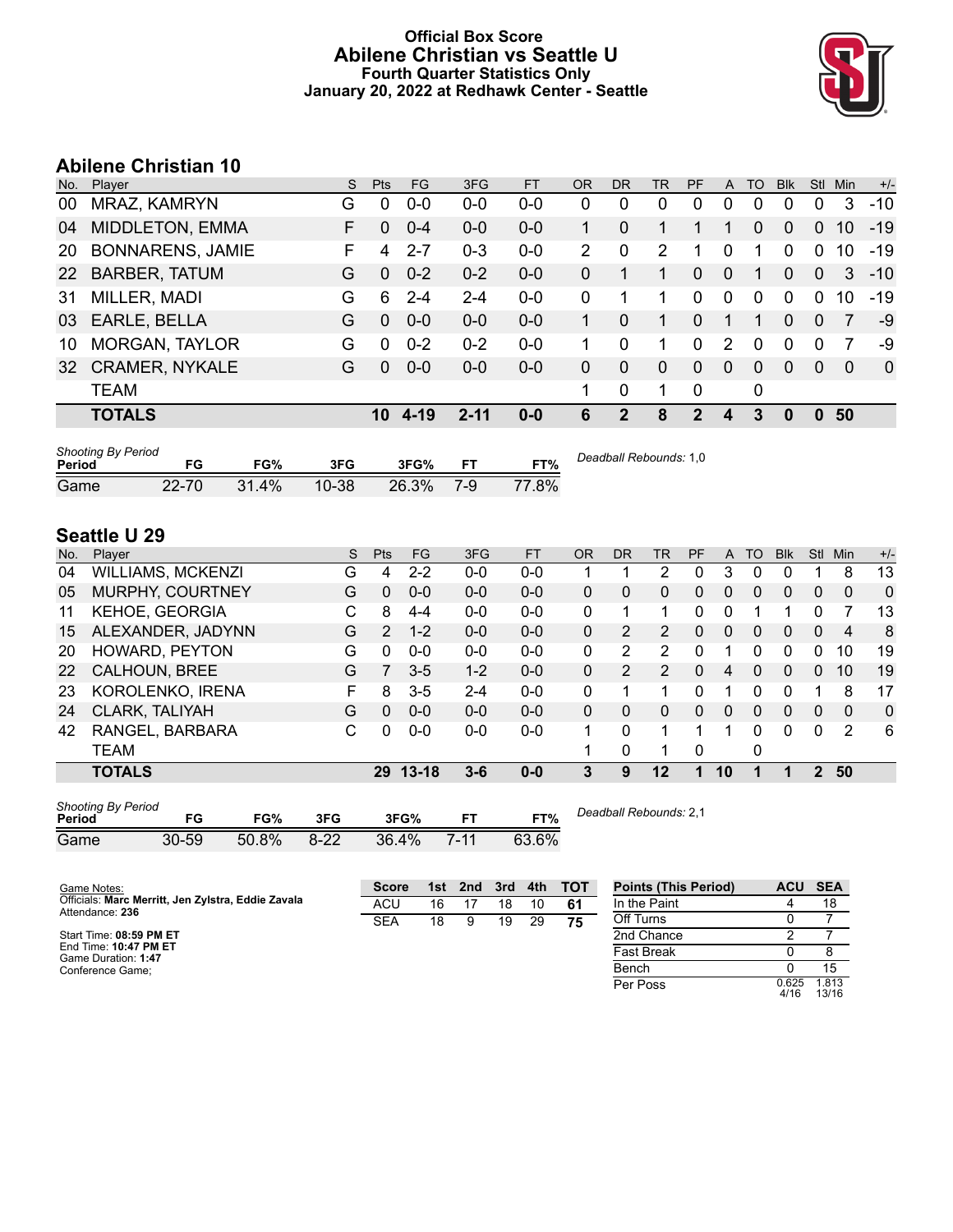## **Official Play-By-Play Abilene Christian vs Seattle U Fourth Quarter January 20, 2022 at Redhawk Center - Seattle**



#### **Period 4**

#### **Starters:**

Abilene Christian: 00 MRAZ,KAMRYN (G); 4 MIDDLETON,EMMA (F); 20 BONNARENS,JAMIE (F); 22 BARBER,TATUM (G); 31 MILLER,MADI (G);<br>Seattle U: 4 WILLIAMS,MCKENZI (G); 5 MURPHY,COURTNEY (G); 11 KEHOE,GEORGIA (C); 15 ALEXANDER,JAD

| Time  | <b>VISITORS: Abilene Christian</b>     | <b>Score</b> | <b>Margin</b>  | <b>HOME: Seattle U</b>                    |
|-------|----------------------------------------|--------------|----------------|-------------------------------------------|
| 10:00 |                                        |              |                | SUB OUT: WILLIAMS, MCKENZI                |
| 10:00 |                                        |              |                | SUB OUT: MURPHY, COURTNEY                 |
| 10:00 |                                        |              |                | SUB OUT: KEHOE, GEORGIA                   |
| 10:00 |                                        |              |                | SUB OUT: CLARK, TALIYAH                   |
| 10:00 |                                        |              |                | SUB IN: HOWARD, PEYTON                    |
| 10:00 |                                        |              |                | SUB IN: CALHOUN, BREE                     |
| 10:00 |                                        |              |                | SUB IN: KOROLENKO, IRENA                  |
| 10:00 |                                        |              |                | SUB IN: RANGEL, BARBARA                   |
| 10:00 | SUB OUT: EARLE, BELLA                  |              |                |                                           |
| 10:00 | SUB OUT: MORGAN, TAYLOR                |              |                |                                           |
| 10:00 | SUB OUT: CRAMER, NYKALE                |              |                |                                           |
| 10:00 | SUB IN: MRAZ, KAMRYN                   |              |                |                                           |
| 10:00 | SUB IN: MILLER, MADI                   |              |                |                                           |
| 10:00 | SUB IN: BONNARENS, JAMIE               |              |                |                                           |
| 09:51 |                                        |              |                | MISSED LAYUP by ALEXANDER, JADYNN         |
| 09:48 |                                        |              |                | REBOUND (OFF) by RANGEL, BARBARA          |
| 09:45 |                                        | 49-51        | V <sub>2</sub> | GOOD! 3PTR by KOROLENKO, IRENA            |
| 09:45 |                                        |              |                | ASSIST by RANGEL, BARBARA                 |
| 09:29 | MISSED JUMPER by MIDDLETON, EMMA       |              |                |                                           |
| 09:24 |                                        |              |                | REBOUND (DEF) by KOROLENKO, IRENA         |
| 09:19 |                                        | 51-51        | T              | GOOD! LAYUP by ALEXANDER, JADYNN [PNT]    |
| 09:19 |                                        |              |                | ASSIST by CALHOUN, BREE                   |
| 09:10 | TURNOVER (BADPASS) by BONNARENS, JAMIE |              |                |                                           |
| 09:08 |                                        | 54-51        | $H_3$          | GOOD! 3PTR by KOROLENKO, IRENA            |
| 08:48 | GOOD! LAYUP by BONNARENS, JAMIE [PNT]  | 54-53        | H <sub>1</sub> |                                           |
| 08:48 | ASSIST by MIDDLETON, EMMA              |              |                |                                           |
| 08:00 |                                        |              |                | MISSED 3PTR by KOROLENKO, IRENA           |
| 07:56 | REBOUND (DEF) by BARBER, TATUM         |              |                |                                           |
| 07:56 |                                        |              |                | FOUL (PERSONAL) by RANGEL, BARBARA        |
| 07:56 |                                        |              |                | SUB OUT: ALEXANDER, JADYNN                |
| 07:56 |                                        |              |                | SUB IN: WILLIAMS, MCKENZI                 |
| 07:46 | MISSED 3PTR by BONNARENS, JAMIE        |              |                |                                           |
| 07:43 | REBOUND (OFF) by TEAM                  |              |                |                                           |
| 07:43 |                                        |              |                | SUB OUT: RANGEL, BARBARA                  |
| 07:43 |                                        |              |                | SUB IN: KEHOE, GEORGIA                    |
| 07:39 | MISSED 3PTR by BARBER, TATUM           |              |                |                                           |
| 07:33 | REBOUND (OFF) by BONNARENS, JAMIE      |              |                |                                           |
| 07:22 | TURNOVER (LOSTBALL) by BARBER, TATUM   |              |                |                                           |
| 07:22 |                                        |              |                | STEAL by WILLIAMS, MCKENZI                |
| 07:13 |                                        | 56-53        | $H_3$          | GOOD! LAYUP by KEHOE, GEORGIA [PNT]       |
| 07:13 |                                        |              |                | ASSIST by KOROLENKO, IRENA                |
| 07:00 |                                        |              |                |                                           |
| 06:56 | MISSED 3PTR by BARBER, TATUM           |              |                | REBOUND (DEF) by CALHOUN, BREE            |
|       |                                        |              |                |                                           |
| 06:51 |                                        | 58-53        | H <sub>5</sub> | GOOD! LAYUP by WILLIAMS, MCKENZI [FB/PNT] |
| 06:51 |                                        |              |                | ASSIST by CALHOUN, BREE                   |
| 06:50 | TIMEOUT 30SEC                          |              |                |                                           |
| 06:50 | SUB OUT: MRAZ, KAMRYN                  |              |                |                                           |
| 06:50 | SUB OUT: BARBER, TATUM                 |              |                |                                           |
| 06:50 | SUB IN: EARLE, BELLA                   |              |                |                                           |
| 06:50 | SUB IN: MORGAN, TAYLOR                 |              |                |                                           |
| 06:35 | TURNOVER (BADPASS) by EARLE, BELLA     |              |                |                                           |
| 06:35 |                                        |              |                | STEAL by KOROLENKO, IRENA                 |
| 06:27 |                                        | 60-53        | H 7            | GOOD! LAYUP by KOROLENKO, IRENA [FB]      |
| 06:27 |                                        |              |                | ASSIST by CALHOUN, BREE                   |
| 06:08 | MISSED LAYUP by BONNARENS, JAMIE       |              |                |                                           |
| 06:04 | REBOUND (OFF) by BONNARENS, JAMIE      |              |                |                                           |
| 06:03 | MISSED LAYUP by MIDDLETON, EMMA        |              |                |                                           |
| 05:59 |                                        |              |                | REBOUND (DEF) by KEHOE, GEORGIA           |
| 05:54 |                                        | 62-53        | H 9            | GOOD! LAYUP by KEHOE, GEORGIA [PNT]       |
| 05:54 |                                        |              |                | ASSIST by HOWARD, PEYTON                  |
| 05:52 | TIMEOUT 30SEC                          |              |                |                                           |
| 05:39 | MISSED LAYUP by MIDDLETON, EMMA        |              |                |                                           |
| 05:39 |                                        |              |                | BLOCK by KEHOE, GEORGIA                   |
| 05:32 |                                        |              |                | REBOUND (DEF) by HOWARD, PEYTON           |
| 05:29 |                                        | 64-53        | H 11           | GOOD! LAYUP by KEHOE, GEORGIA [FB/PNT]    |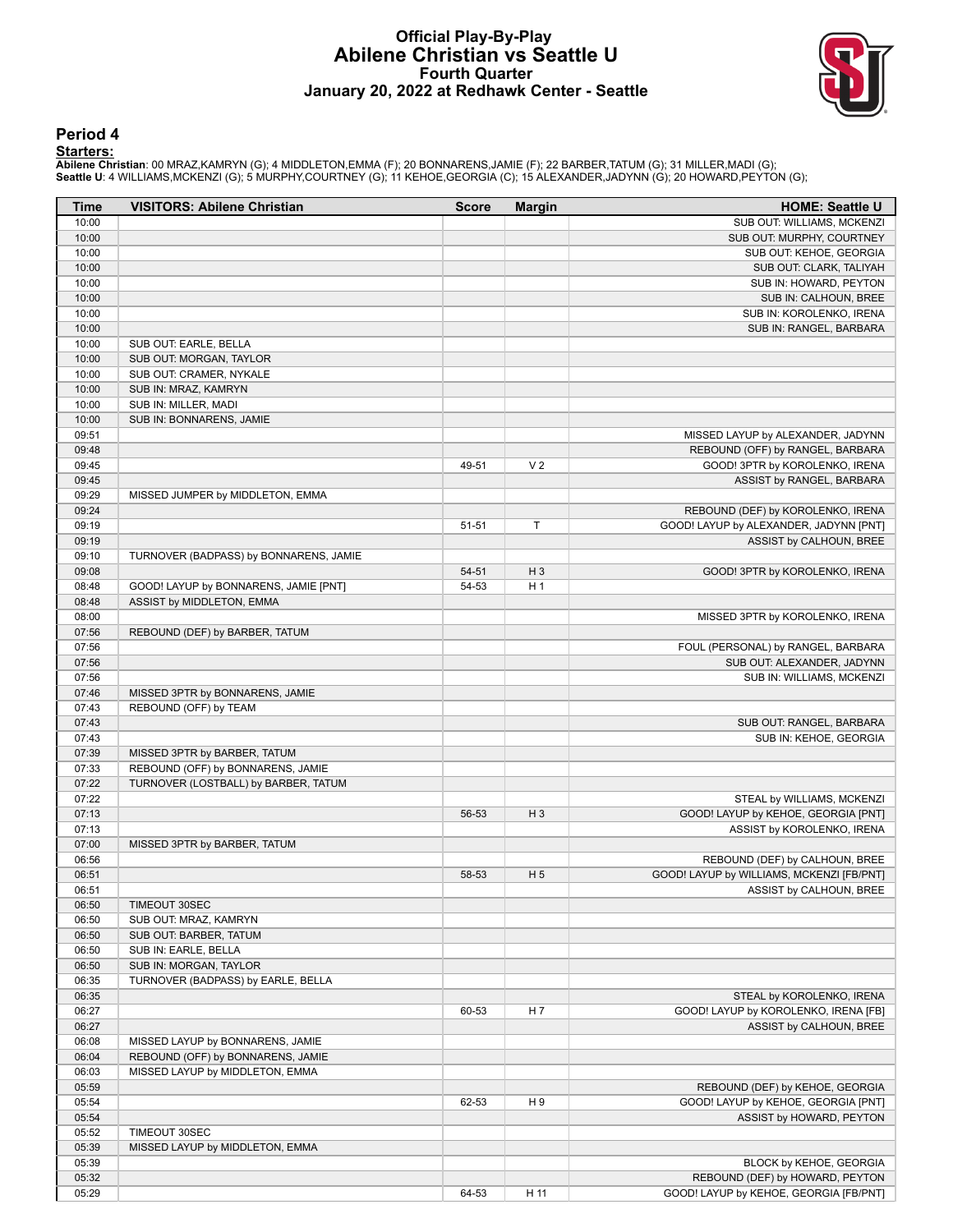| 05:29<br>ASSIST by WILLIAMS, MCKENZI<br>05:20<br>MISSED 3PTR by MORGAN, TAYLOR<br>05:15<br>REBOUND (OFF) by MORGAN, TAYLOR<br>05:13<br>GOOD! LAYUP by BONNARENS, JAMIE [PNT]<br>H <sub>9</sub><br>64-55<br>05:13<br>ASSIST by EARLE, BELLA<br>04:52<br>MISSED 3PTR by KOROLENKO, IRENA<br>04:48<br>REBOUND (DEF) by MILLER, MADI<br>04:35<br>GOOD! 3PTR by MILLER, MADI<br>64-58<br>H <sub>6</sub><br>04:35<br>ASSIST by MORGAN, TAYLOR<br>04:22<br>TIMEOUT 30SEC<br>04:07<br>H9<br>67-58<br>GOOD! 3PTR by CALHOUN, BREE<br>04:07<br>ASSIST by WILLIAMS, MCKENZI<br>03:51<br>MISSED JUMPER by BONNARENS, JAMIE<br>03:48<br>REBOUND (OFF) by MIDDLETON, EMMA<br>03:47<br>MISSED LAYUP by MIDDLETON, EMMA<br>03:43<br>REBOUND (DEF) by CALHOUN, BREE<br>03:16<br>MISSED LAYUP by CALHOUN, BREE<br>03:15<br>REBOUND (OFF) by TEAM<br>03:02<br>69-58<br>H 11<br>GOOD! JUMPER by CALHOUN, BREE<br>02:46<br>H 8<br>GOOD! 3PTR by MILLER, MADI<br>69-61<br>02:46<br>ASSIST by MORGAN, TAYLOR<br>02:09<br>MISSED 3PTR by CALHOUN, BREE<br>02:06<br>REBOUND (OFF) by WILLIAMS, MCKENZI<br>02:03<br>GOOD! LAYUP by CALHOUN, BREE [PNT]<br>71-61<br>H 10<br>02:03<br>ASSIST by WILLIAMS, MCKENZI<br>01:52<br>MISSED 3PTR by MILLER, MADI<br>01:48<br>REBOUND (OFF) by EARLE, BELLA<br>01:44<br>MISSED 3PTR by BONNARENS, JAMIE<br>01:38<br>73-61<br>H 12<br>GOOD! LAYUP by WILLIAMS, MCKENZI [FB/PNT]<br>01:38<br>TIMEOUT 30SEC<br>01:38<br>SUB OUT: KOROLENKO, IRENA<br>01:38<br>SUB IN: ALEXANDER, JADYNN<br>01:37<br>REBOUND (DEF) by WILLIAMS, MCKENZI<br>01:22<br>MISSED 3PTR by MORGAN, TAYLOR<br>01:18<br>REBOUND (DEF) by ALEXANDER, JADYNN<br>00:53<br>TURNOVER (TRAVEL) by KEHOE, GEORGIA<br>00:36<br>MISSED 3PTR by MILLER, MADI<br>00:32<br>REBOUND (DEF) by ALEXANDER, JADYNN<br>00:31<br>FOUL (PERSONAL) by BONNARENS, JAMIE<br>00:25<br>75-61<br>H 14<br>GOOD! LAYUP by KEHOE, GEORGIA [PNT]<br>00:25<br>ASSIST by CALHOUN, BREE<br>00:16<br>MISSED 3PTR by BONNARENS, JAMIE<br>00:13<br>REBOUND (DEF) by HOWARD, PEYTON<br>00:13<br>FOUL (PERSONAL) by MIDDLETON, EMMA<br>00:13<br><b>TIMEOUT TEAM</b><br>00:13<br>SUB OUT: KEHOE, GEORGIA<br>00:13<br>SUB IN: MURPHY, COURTNEY | Time | <b>VISITORS: Abilene Christian</b> | <b>Score</b> | <b>Margin</b> | <b>HOME: Seattle U</b> |
|--------------------------------------------------------------------------------------------------------------------------------------------------------------------------------------------------------------------------------------------------------------------------------------------------------------------------------------------------------------------------------------------------------------------------------------------------------------------------------------------------------------------------------------------------------------------------------------------------------------------------------------------------------------------------------------------------------------------------------------------------------------------------------------------------------------------------------------------------------------------------------------------------------------------------------------------------------------------------------------------------------------------------------------------------------------------------------------------------------------------------------------------------------------------------------------------------------------------------------------------------------------------------------------------------------------------------------------------------------------------------------------------------------------------------------------------------------------------------------------------------------------------------------------------------------------------------------------------------------------------------------------------------------------------------------------------------------------------------------------------------------------------------------------------------------------------------------------------------------------------------------------------------------------------------------------------------------------------------------------------------------------------------------------------------------------------------------------------------------------------------------------------------------------------------------------|------|------------------------------------|--------------|---------------|------------------------|
|                                                                                                                                                                                                                                                                                                                                                                                                                                                                                                                                                                                                                                                                                                                                                                                                                                                                                                                                                                                                                                                                                                                                                                                                                                                                                                                                                                                                                                                                                                                                                                                                                                                                                                                                                                                                                                                                                                                                                                                                                                                                                                                                                                                      |      |                                    |              |               |                        |
|                                                                                                                                                                                                                                                                                                                                                                                                                                                                                                                                                                                                                                                                                                                                                                                                                                                                                                                                                                                                                                                                                                                                                                                                                                                                                                                                                                                                                                                                                                                                                                                                                                                                                                                                                                                                                                                                                                                                                                                                                                                                                                                                                                                      |      |                                    |              |               |                        |
|                                                                                                                                                                                                                                                                                                                                                                                                                                                                                                                                                                                                                                                                                                                                                                                                                                                                                                                                                                                                                                                                                                                                                                                                                                                                                                                                                                                                                                                                                                                                                                                                                                                                                                                                                                                                                                                                                                                                                                                                                                                                                                                                                                                      |      |                                    |              |               |                        |
|                                                                                                                                                                                                                                                                                                                                                                                                                                                                                                                                                                                                                                                                                                                                                                                                                                                                                                                                                                                                                                                                                                                                                                                                                                                                                                                                                                                                                                                                                                                                                                                                                                                                                                                                                                                                                                                                                                                                                                                                                                                                                                                                                                                      |      |                                    |              |               |                        |
|                                                                                                                                                                                                                                                                                                                                                                                                                                                                                                                                                                                                                                                                                                                                                                                                                                                                                                                                                                                                                                                                                                                                                                                                                                                                                                                                                                                                                                                                                                                                                                                                                                                                                                                                                                                                                                                                                                                                                                                                                                                                                                                                                                                      |      |                                    |              |               |                        |
|                                                                                                                                                                                                                                                                                                                                                                                                                                                                                                                                                                                                                                                                                                                                                                                                                                                                                                                                                                                                                                                                                                                                                                                                                                                                                                                                                                                                                                                                                                                                                                                                                                                                                                                                                                                                                                                                                                                                                                                                                                                                                                                                                                                      |      |                                    |              |               |                        |
|                                                                                                                                                                                                                                                                                                                                                                                                                                                                                                                                                                                                                                                                                                                                                                                                                                                                                                                                                                                                                                                                                                                                                                                                                                                                                                                                                                                                                                                                                                                                                                                                                                                                                                                                                                                                                                                                                                                                                                                                                                                                                                                                                                                      |      |                                    |              |               |                        |
|                                                                                                                                                                                                                                                                                                                                                                                                                                                                                                                                                                                                                                                                                                                                                                                                                                                                                                                                                                                                                                                                                                                                                                                                                                                                                                                                                                                                                                                                                                                                                                                                                                                                                                                                                                                                                                                                                                                                                                                                                                                                                                                                                                                      |      |                                    |              |               |                        |
|                                                                                                                                                                                                                                                                                                                                                                                                                                                                                                                                                                                                                                                                                                                                                                                                                                                                                                                                                                                                                                                                                                                                                                                                                                                                                                                                                                                                                                                                                                                                                                                                                                                                                                                                                                                                                                                                                                                                                                                                                                                                                                                                                                                      |      |                                    |              |               |                        |
|                                                                                                                                                                                                                                                                                                                                                                                                                                                                                                                                                                                                                                                                                                                                                                                                                                                                                                                                                                                                                                                                                                                                                                                                                                                                                                                                                                                                                                                                                                                                                                                                                                                                                                                                                                                                                                                                                                                                                                                                                                                                                                                                                                                      |      |                                    |              |               |                        |
|                                                                                                                                                                                                                                                                                                                                                                                                                                                                                                                                                                                                                                                                                                                                                                                                                                                                                                                                                                                                                                                                                                                                                                                                                                                                                                                                                                                                                                                                                                                                                                                                                                                                                                                                                                                                                                                                                                                                                                                                                                                                                                                                                                                      |      |                                    |              |               |                        |
|                                                                                                                                                                                                                                                                                                                                                                                                                                                                                                                                                                                                                                                                                                                                                                                                                                                                                                                                                                                                                                                                                                                                                                                                                                                                                                                                                                                                                                                                                                                                                                                                                                                                                                                                                                                                                                                                                                                                                                                                                                                                                                                                                                                      |      |                                    |              |               |                        |
|                                                                                                                                                                                                                                                                                                                                                                                                                                                                                                                                                                                                                                                                                                                                                                                                                                                                                                                                                                                                                                                                                                                                                                                                                                                                                                                                                                                                                                                                                                                                                                                                                                                                                                                                                                                                                                                                                                                                                                                                                                                                                                                                                                                      |      |                                    |              |               |                        |
|                                                                                                                                                                                                                                                                                                                                                                                                                                                                                                                                                                                                                                                                                                                                                                                                                                                                                                                                                                                                                                                                                                                                                                                                                                                                                                                                                                                                                                                                                                                                                                                                                                                                                                                                                                                                                                                                                                                                                                                                                                                                                                                                                                                      |      |                                    |              |               |                        |
|                                                                                                                                                                                                                                                                                                                                                                                                                                                                                                                                                                                                                                                                                                                                                                                                                                                                                                                                                                                                                                                                                                                                                                                                                                                                                                                                                                                                                                                                                                                                                                                                                                                                                                                                                                                                                                                                                                                                                                                                                                                                                                                                                                                      |      |                                    |              |               |                        |
|                                                                                                                                                                                                                                                                                                                                                                                                                                                                                                                                                                                                                                                                                                                                                                                                                                                                                                                                                                                                                                                                                                                                                                                                                                                                                                                                                                                                                                                                                                                                                                                                                                                                                                                                                                                                                                                                                                                                                                                                                                                                                                                                                                                      |      |                                    |              |               |                        |
|                                                                                                                                                                                                                                                                                                                                                                                                                                                                                                                                                                                                                                                                                                                                                                                                                                                                                                                                                                                                                                                                                                                                                                                                                                                                                                                                                                                                                                                                                                                                                                                                                                                                                                                                                                                                                                                                                                                                                                                                                                                                                                                                                                                      |      |                                    |              |               |                        |
|                                                                                                                                                                                                                                                                                                                                                                                                                                                                                                                                                                                                                                                                                                                                                                                                                                                                                                                                                                                                                                                                                                                                                                                                                                                                                                                                                                                                                                                                                                                                                                                                                                                                                                                                                                                                                                                                                                                                                                                                                                                                                                                                                                                      |      |                                    |              |               |                        |
|                                                                                                                                                                                                                                                                                                                                                                                                                                                                                                                                                                                                                                                                                                                                                                                                                                                                                                                                                                                                                                                                                                                                                                                                                                                                                                                                                                                                                                                                                                                                                                                                                                                                                                                                                                                                                                                                                                                                                                                                                                                                                                                                                                                      |      |                                    |              |               |                        |
|                                                                                                                                                                                                                                                                                                                                                                                                                                                                                                                                                                                                                                                                                                                                                                                                                                                                                                                                                                                                                                                                                                                                                                                                                                                                                                                                                                                                                                                                                                                                                                                                                                                                                                                                                                                                                                                                                                                                                                                                                                                                                                                                                                                      |      |                                    |              |               |                        |
|                                                                                                                                                                                                                                                                                                                                                                                                                                                                                                                                                                                                                                                                                                                                                                                                                                                                                                                                                                                                                                                                                                                                                                                                                                                                                                                                                                                                                                                                                                                                                                                                                                                                                                                                                                                                                                                                                                                                                                                                                                                                                                                                                                                      |      |                                    |              |               |                        |
|                                                                                                                                                                                                                                                                                                                                                                                                                                                                                                                                                                                                                                                                                                                                                                                                                                                                                                                                                                                                                                                                                                                                                                                                                                                                                                                                                                                                                                                                                                                                                                                                                                                                                                                                                                                                                                                                                                                                                                                                                                                                                                                                                                                      |      |                                    |              |               |                        |
|                                                                                                                                                                                                                                                                                                                                                                                                                                                                                                                                                                                                                                                                                                                                                                                                                                                                                                                                                                                                                                                                                                                                                                                                                                                                                                                                                                                                                                                                                                                                                                                                                                                                                                                                                                                                                                                                                                                                                                                                                                                                                                                                                                                      |      |                                    |              |               |                        |
|                                                                                                                                                                                                                                                                                                                                                                                                                                                                                                                                                                                                                                                                                                                                                                                                                                                                                                                                                                                                                                                                                                                                                                                                                                                                                                                                                                                                                                                                                                                                                                                                                                                                                                                                                                                                                                                                                                                                                                                                                                                                                                                                                                                      |      |                                    |              |               |                        |
|                                                                                                                                                                                                                                                                                                                                                                                                                                                                                                                                                                                                                                                                                                                                                                                                                                                                                                                                                                                                                                                                                                                                                                                                                                                                                                                                                                                                                                                                                                                                                                                                                                                                                                                                                                                                                                                                                                                                                                                                                                                                                                                                                                                      |      |                                    |              |               |                        |
|                                                                                                                                                                                                                                                                                                                                                                                                                                                                                                                                                                                                                                                                                                                                                                                                                                                                                                                                                                                                                                                                                                                                                                                                                                                                                                                                                                                                                                                                                                                                                                                                                                                                                                                                                                                                                                                                                                                                                                                                                                                                                                                                                                                      |      |                                    |              |               |                        |
|                                                                                                                                                                                                                                                                                                                                                                                                                                                                                                                                                                                                                                                                                                                                                                                                                                                                                                                                                                                                                                                                                                                                                                                                                                                                                                                                                                                                                                                                                                                                                                                                                                                                                                                                                                                                                                                                                                                                                                                                                                                                                                                                                                                      |      |                                    |              |               |                        |
|                                                                                                                                                                                                                                                                                                                                                                                                                                                                                                                                                                                                                                                                                                                                                                                                                                                                                                                                                                                                                                                                                                                                                                                                                                                                                                                                                                                                                                                                                                                                                                                                                                                                                                                                                                                                                                                                                                                                                                                                                                                                                                                                                                                      |      |                                    |              |               |                        |
|                                                                                                                                                                                                                                                                                                                                                                                                                                                                                                                                                                                                                                                                                                                                                                                                                                                                                                                                                                                                                                                                                                                                                                                                                                                                                                                                                                                                                                                                                                                                                                                                                                                                                                                                                                                                                                                                                                                                                                                                                                                                                                                                                                                      |      |                                    |              |               |                        |
|                                                                                                                                                                                                                                                                                                                                                                                                                                                                                                                                                                                                                                                                                                                                                                                                                                                                                                                                                                                                                                                                                                                                                                                                                                                                                                                                                                                                                                                                                                                                                                                                                                                                                                                                                                                                                                                                                                                                                                                                                                                                                                                                                                                      |      |                                    |              |               |                        |
|                                                                                                                                                                                                                                                                                                                                                                                                                                                                                                                                                                                                                                                                                                                                                                                                                                                                                                                                                                                                                                                                                                                                                                                                                                                                                                                                                                                                                                                                                                                                                                                                                                                                                                                                                                                                                                                                                                                                                                                                                                                                                                                                                                                      |      |                                    |              |               |                        |
|                                                                                                                                                                                                                                                                                                                                                                                                                                                                                                                                                                                                                                                                                                                                                                                                                                                                                                                                                                                                                                                                                                                                                                                                                                                                                                                                                                                                                                                                                                                                                                                                                                                                                                                                                                                                                                                                                                                                                                                                                                                                                                                                                                                      |      |                                    |              |               |                        |
|                                                                                                                                                                                                                                                                                                                                                                                                                                                                                                                                                                                                                                                                                                                                                                                                                                                                                                                                                                                                                                                                                                                                                                                                                                                                                                                                                                                                                                                                                                                                                                                                                                                                                                                                                                                                                                                                                                                                                                                                                                                                                                                                                                                      |      |                                    |              |               |                        |
|                                                                                                                                                                                                                                                                                                                                                                                                                                                                                                                                                                                                                                                                                                                                                                                                                                                                                                                                                                                                                                                                                                                                                                                                                                                                                                                                                                                                                                                                                                                                                                                                                                                                                                                                                                                                                                                                                                                                                                                                                                                                                                                                                                                      |      |                                    |              |               |                        |
|                                                                                                                                                                                                                                                                                                                                                                                                                                                                                                                                                                                                                                                                                                                                                                                                                                                                                                                                                                                                                                                                                                                                                                                                                                                                                                                                                                                                                                                                                                                                                                                                                                                                                                                                                                                                                                                                                                                                                                                                                                                                                                                                                                                      |      |                                    |              |               |                        |
|                                                                                                                                                                                                                                                                                                                                                                                                                                                                                                                                                                                                                                                                                                                                                                                                                                                                                                                                                                                                                                                                                                                                                                                                                                                                                                                                                                                                                                                                                                                                                                                                                                                                                                                                                                                                                                                                                                                                                                                                                                                                                                                                                                                      |      |                                    |              |               |                        |
|                                                                                                                                                                                                                                                                                                                                                                                                                                                                                                                                                                                                                                                                                                                                                                                                                                                                                                                                                                                                                                                                                                                                                                                                                                                                                                                                                                                                                                                                                                                                                                                                                                                                                                                                                                                                                                                                                                                                                                                                                                                                                                                                                                                      |      |                                    |              |               |                        |
|                                                                                                                                                                                                                                                                                                                                                                                                                                                                                                                                                                                                                                                                                                                                                                                                                                                                                                                                                                                                                                                                                                                                                                                                                                                                                                                                                                                                                                                                                                                                                                                                                                                                                                                                                                                                                                                                                                                                                                                                                                                                                                                                                                                      |      |                                    |              |               |                        |
|                                                                                                                                                                                                                                                                                                                                                                                                                                                                                                                                                                                                                                                                                                                                                                                                                                                                                                                                                                                                                                                                                                                                                                                                                                                                                                                                                                                                                                                                                                                                                                                                                                                                                                                                                                                                                                                                                                                                                                                                                                                                                                                                                                                      |      |                                    |              |               |                        |
|                                                                                                                                                                                                                                                                                                                                                                                                                                                                                                                                                                                                                                                                                                                                                                                                                                                                                                                                                                                                                                                                                                                                                                                                                                                                                                                                                                                                                                                                                                                                                                                                                                                                                                                                                                                                                                                                                                                                                                                                                                                                                                                                                                                      |      |                                    |              |               |                        |
|                                                                                                                                                                                                                                                                                                                                                                                                                                                                                                                                                                                                                                                                                                                                                                                                                                                                                                                                                                                                                                                                                                                                                                                                                                                                                                                                                                                                                                                                                                                                                                                                                                                                                                                                                                                                                                                                                                                                                                                                                                                                                                                                                                                      |      |                                    |              |               |                        |
|                                                                                                                                                                                                                                                                                                                                                                                                                                                                                                                                                                                                                                                                                                                                                                                                                                                                                                                                                                                                                                                                                                                                                                                                                                                                                                                                                                                                                                                                                                                                                                                                                                                                                                                                                                                                                                                                                                                                                                                                                                                                                                                                                                                      |      |                                    |              |               |                        |
|                                                                                                                                                                                                                                                                                                                                                                                                                                                                                                                                                                                                                                                                                                                                                                                                                                                                                                                                                                                                                                                                                                                                                                                                                                                                                                                                                                                                                                                                                                                                                                                                                                                                                                                                                                                                                                                                                                                                                                                                                                                                                                                                                                                      |      |                                    |              |               |                        |
|                                                                                                                                                                                                                                                                                                                                                                                                                                                                                                                                                                                                                                                                                                                                                                                                                                                                                                                                                                                                                                                                                                                                                                                                                                                                                                                                                                                                                                                                                                                                                                                                                                                                                                                                                                                                                                                                                                                                                                                                                                                                                                                                                                                      |      |                                    |              |               |                        |
|                                                                                                                                                                                                                                                                                                                                                                                                                                                                                                                                                                                                                                                                                                                                                                                                                                                                                                                                                                                                                                                                                                                                                                                                                                                                                                                                                                                                                                                                                                                                                                                                                                                                                                                                                                                                                                                                                                                                                                                                                                                                                                                                                                                      |      |                                    |              |               |                        |
|                                                                                                                                                                                                                                                                                                                                                                                                                                                                                                                                                                                                                                                                                                                                                                                                                                                                                                                                                                                                                                                                                                                                                                                                                                                                                                                                                                                                                                                                                                                                                                                                                                                                                                                                                                                                                                                                                                                                                                                                                                                                                                                                                                                      |      |                                    |              |               |                        |
|                                                                                                                                                                                                                                                                                                                                                                                                                                                                                                                                                                                                                                                                                                                                                                                                                                                                                                                                                                                                                                                                                                                                                                                                                                                                                                                                                                                                                                                                                                                                                                                                                                                                                                                                                                                                                                                                                                                                                                                                                                                                                                                                                                                      |      |                                    |              |               |                        |

# **Abilene Christian 61, Seattle U 75**

| <b>Points (This Period)</b> | <b>ACU</b>    | <b>SEA</b>     |
|-----------------------------|---------------|----------------|
| In the Paint                |               | 18             |
| Off Turns                   |               |                |
| 2nd Chance                  |               |                |
| <b>Fast Break</b>           |               |                |
| Bench                       |               | 15             |
| Per Poss                    | 0.625<br>4/16 | 1.813<br>13/16 |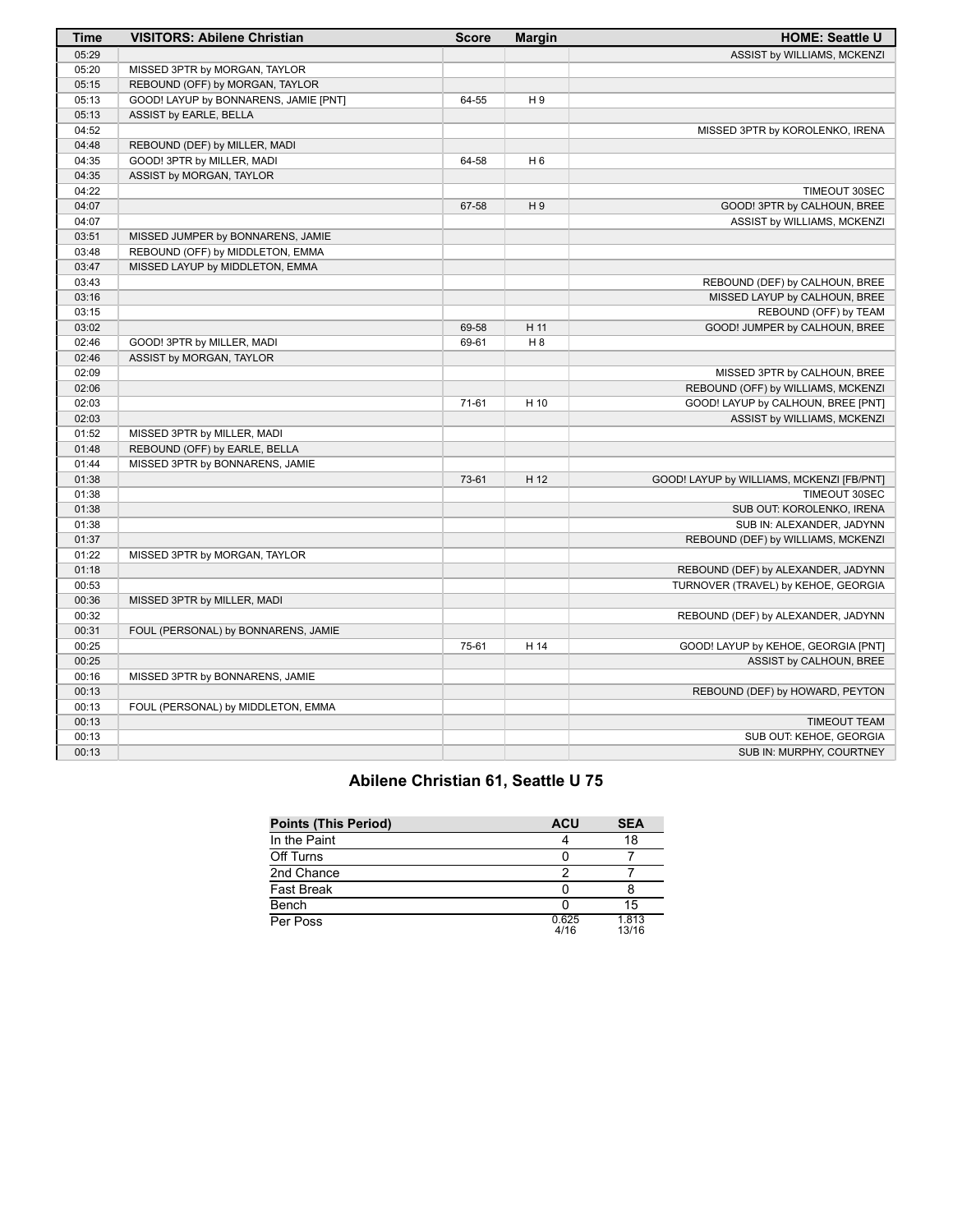#### **Official Scoring/Possession Reference Chart Abilene Christian vs Seattle U Period 1 January 20, 2022 at Redhawk Center - Seattle**



**Period 1**

#### **Starters:**

Abilene Christian: 00 MRAZ,KAMRYN (G); 4 MIDDLETON,EMMA (F); 20 BONNARENS,JAMIE (F); 22 BARBER,TATUM (G); 31 MILLER,MADI (G);<br>Seattle U: 4 WILLIAMS,MCKENZI (G); 5 MURPHY,COURTNEY (G); 11 KEHOE,GEORGIA (C); 15 ALEXANDER,JAD

| <b>Time</b> | <b>VISITORS: Abilene Christian</b>   | <b>Score</b> | <b>Margin</b>  | <b>HOME: Seattle U</b>                 |
|-------------|--------------------------------------|--------------|----------------|----------------------------------------|
| 09:34       | GOOD! 3PTR by BONNARENS, JAMIE       | $0 - 3$      | $V_3$          |                                        |
| 08:55       | GOOD! 3PTR by MILLER, MADI           | $0 - 6$      | $V_6$          |                                        |
| 07:44       | GOOD! LAYUP by MIDDLETON, EMMA [PNT] | $0 - 8$      | V8             |                                        |
| 07:28       |                                      | $2 - 8$      | $V_6$          | GOOD! LAYUP by ALEXANDER, JADYNN [PNT] |
| 07:00       |                                      | $4 - 8$      | V <sub>4</sub> | GOOD! LAYUP by KEHOE, GEORGIA [PNT]    |
| 06:48       | GOOD! 3PTR by BONNARENS, JAMIE       | $4 - 11$     | V <sub>7</sub> |                                        |
| 05:46       |                                      | $7 - 11$     | V <sub>4</sub> | GOOD! 3PTR by CLARK, TALIYAH           |
| 04:21       |                                      | $9 - 11$     | V <sub>2</sub> | GOOD! LAYUP by RANGEL, BARBARA [PNT]   |
| 04:05       |                                      | $11 - 11$    | т              | GOOD! JUMPER by CLARK, TALIYAH [FB]    |
| 03:38       | GOOD! 3PTR by MORGAN, TAYLOR         | $11 - 14$    | $V_3$          |                                        |
| 03:06       |                                      | $14 - 14$    | т              | GOOD! 3PTR by CALHOUN, BREE            |
| 02:40       |                                      | $16 - 14$    | H <sub>2</sub> | GOOD! JUMPER by ALEXANDER, JADYNN [FB] |
| 01:20       | GOOD! LAYUP by MIDDLETON, EMMA [PNT] | $16 - 16$    | т              |                                        |
| 00:38       |                                      | $18 - 16$    | H <sub>2</sub> | GOOD! JUMPER by KEHOE, GEORGIA         |

**Abilene Christian 16, Seattle U 18**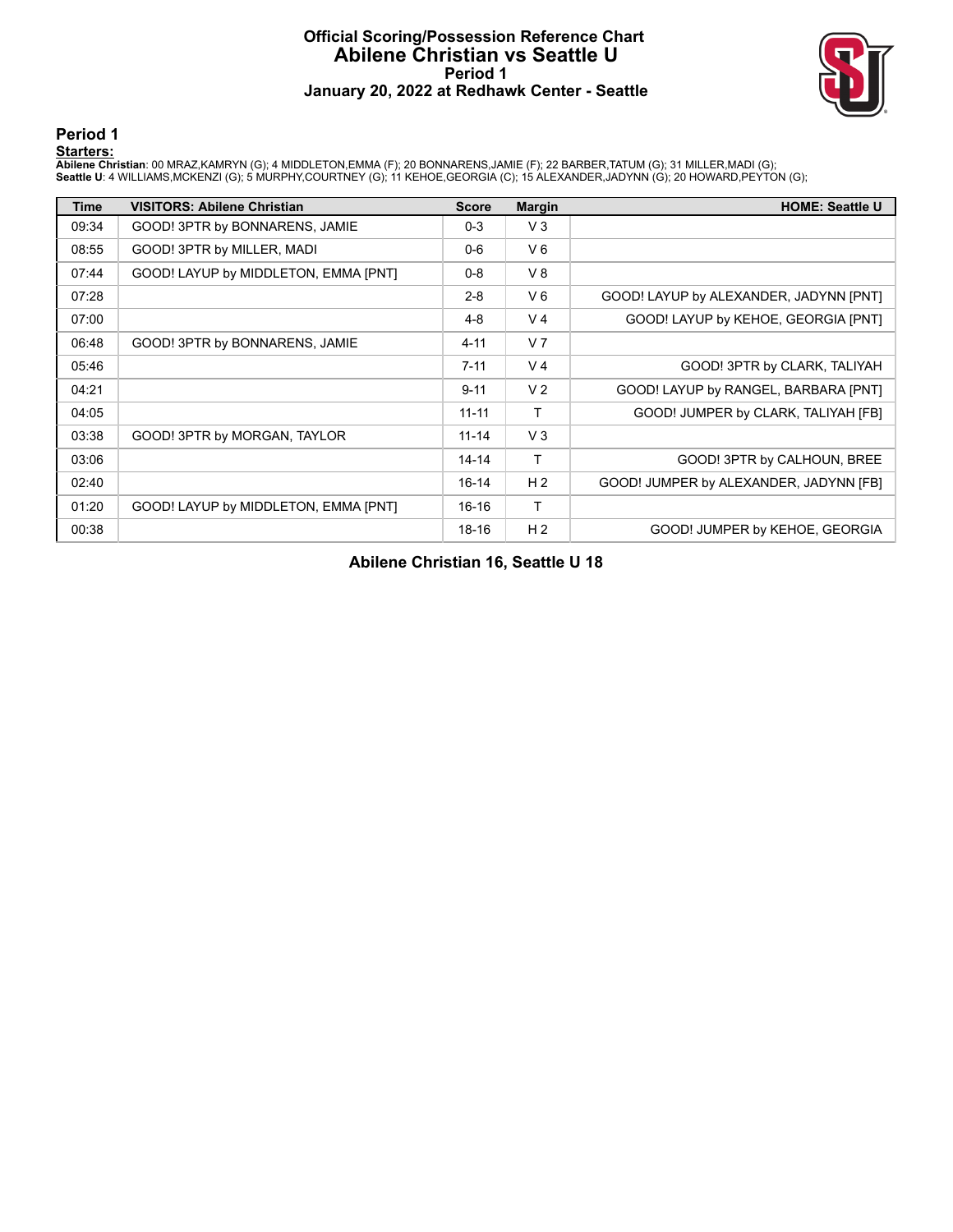# **Official Scoring/Possession Reference Chart Abilene Christian vs Seattle U Period 2 January 20, 2022 at Redhawk Center - Seattle**



**Period 2**

#### **Starters:**

Abilene Christian: 00 MRAZ,KAMRYN (G); 4 MIDDLETON,EMMA (F); 20 BONNARENS,JAMIE (F); 22 BARBER,TATUM (G); 31 MILLER,MADI (G);<br>Seattle U: 4 WILLIAMS,MCKENZI (G); 5 MURPHY,COURTNEY (G); 11 KEHOE,GEORGIA (C); 15 ALEXANDER,JAD

| <b>Time</b> | <b>VISITORS: Abilene Christian</b>     | <b>Score</b> | <b>Margin</b>  | <b>HOME: Seattle U</b>                  |
|-------------|----------------------------------------|--------------|----------------|-----------------------------------------|
| 08:09       | GOOD! 3PTR by BONNARENS, JAMIE         | 18-19        | V <sub>1</sub> |                                         |
| 07:40       |                                        | $20-19$      | H <sub>1</sub> | GOOD! JUMPER by WILLIAMS, MCKENZI [PNT] |
| 07:24       | GOOD! LAYUP by MIDDLETON, EMMA [PNT]   | $20 - 21$    | V <sub>1</sub> |                                         |
| 06:27       | GOOD! 3PTR by EARLE, BELLA             | $20 - 24$    | V <sub>4</sub> |                                         |
| 05:42       | GOOD! LAYUP by MORGAN, TAYLOR [FB/PNT] | $20 - 26$    | $V_6$          |                                         |
| 03:45       |                                        | $22 - 26$    | V <sub>4</sub> | GOOD! LAYUP by KEHOE, GEORGIA [PNT]     |
| 03:16       | GOOD! JUMPER by BARBER, TATUM          | $22 - 28$    | $V_6$          |                                         |
| 03:15       | GOOD! FT by BARBER, TATUM              | $22 - 29$    | V <sub>7</sub> |                                         |
| 02:43       |                                        | 24-29        | V <sub>5</sub> | GOOD! LAYUP by KEHOE, GEORGIA [FB/PNT]  |
| 02:43       |                                        | $25 - 29$    | V <sub>4</sub> | GOOD! FT by KEHOE, GEORGIA [FB]         |
| 02:07       | GOOD! LAYUP by BARBER, TATUM           | 25-31        | $V_6$          |                                         |
| 01:37       | GOOD! JUMPER by MIDDLETON, EMMA [PNT]  | 25-33        | V8             |                                         |
| 00:22       |                                        | 27-33        | $V_6$          | GOOD! LAYUP by CALHOUN, BREE [FB/PNT]   |

**Abilene Christian 33, Seattle U 27**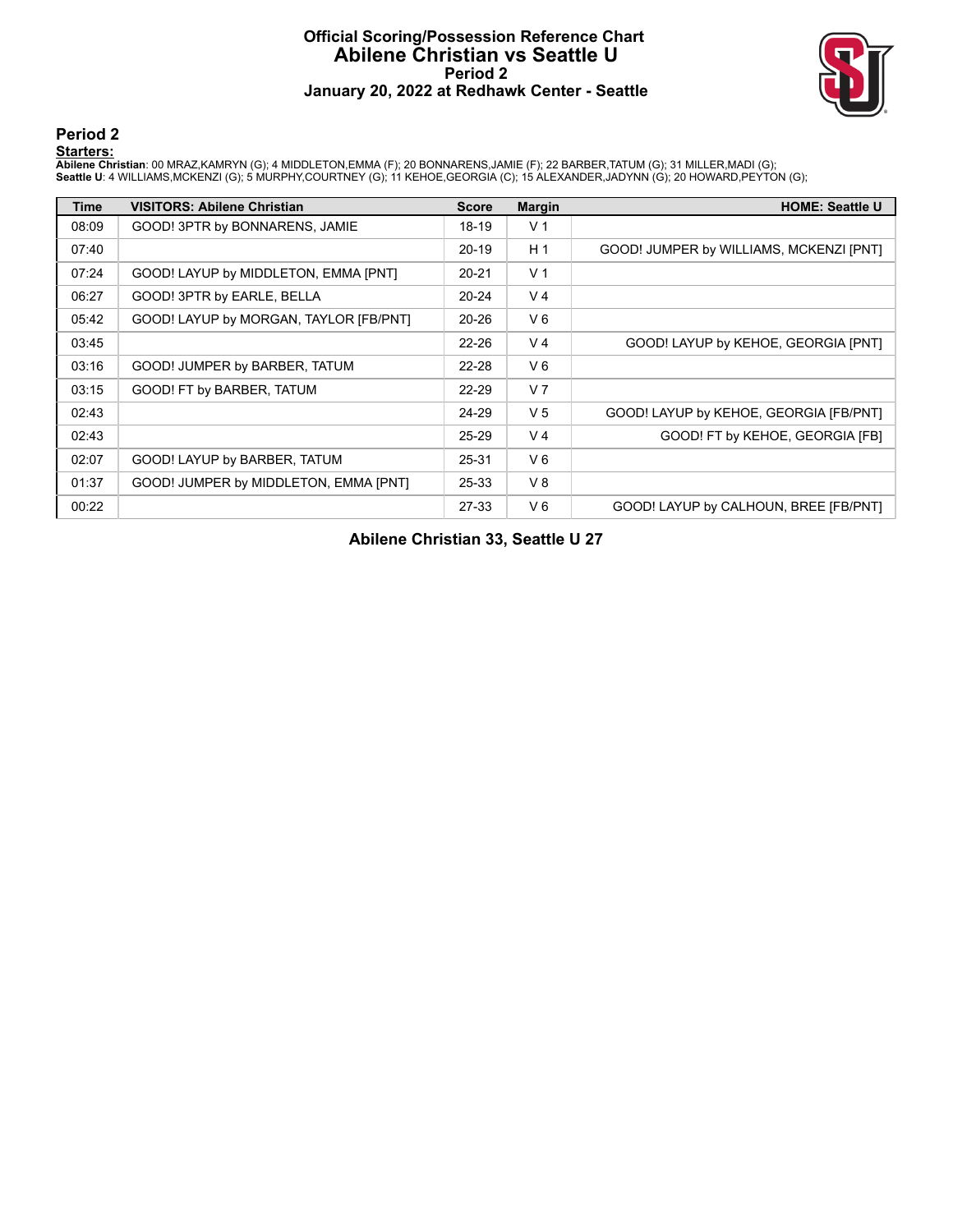# **Official Scoring/Possession Reference Chart Abilene Christian vs Seattle U Period 3 January 20, 2022 at Redhawk Center - Seattle**



**Period 3**

#### **Starters:**

Abilene Christian: 00 MRAZ,KAMRYN (G); 4 MIDDLETON,EMMA (F); 20 BONNARENS,JAMIE (F); 22 BARBER,TATUM (G); 31 MILLER,MADI (G);<br>Seattle U: 4 WILLIAMS,MCKENZI (G); 5 MURPHY,COURTNEY (G); 11 KEHOE,GEORGIA (C); 15 ALEXANDER,JAD

| <b>Time</b> | <b>VISITORS: Abilene Christian</b>   | <b>Score</b> | <b>Margin</b>  | <b>HOME: Seattle U</b>                |
|-------------|--------------------------------------|--------------|----------------|---------------------------------------|
| 09:28       |                                      | 30-33        | V <sub>3</sub> | GOOD! 3PTR by MURPHY, COURTNEY        |
| 09:03       | GOOD! FT by MIDDLETON, EMMA          | 30-34        | V <sub>4</sub> |                                       |
| 09:03       | GOOD! FT by MIDDLETON, EMMA          | 30-35        | V <sub>5</sub> |                                       |
| 07:18       | GOOD! FT by MIDDLETON, EMMA          | 30-36        | $V_6$          |                                       |
| 07:02       | GOOD! FT by BARBER, TATUM            | 30-37        | V <sub>7</sub> |                                       |
| 07:02       | GOOD! FT by BARBER, TATUM            | 30-38        | V8             |                                       |
| 06:52       |                                      | 33-38        | V <sub>5</sub> | GOOD! 3PTR by MURPHY, COURTNEY        |
| 05:58       |                                      | 34-38        | V <sub>4</sub> | GOOD! FT by MURPHY, COURTNEY          |
| 05:58       |                                      | 35-38        | V <sub>3</sub> | GOOD! FT by MURPHY, COURTNEY          |
| 05:39       | GOOD! 3PTR by BONNARENS, JAMIE       | $35 - 41$    | $V_6$          |                                       |
| 05:29       |                                      | 36-41        | V <sub>5</sub> | GOOD! FT by CALHOUN, BREE             |
| 05:29       |                                      | $37 - 41$    | V <sub>4</sub> | GOOD! FT by CALHOUN, BREE             |
| 04:35       |                                      | 39-41        | V <sub>2</sub> | GOOD! LAYUP by CALHOUN, BREE [PNT]    |
| 03:51       | GOOD! 3PTR by MILLER, MADI           | 39-44        | V <sub>5</sub> |                                       |
| 03:35       |                                      | 40-44        | V <sub>4</sub> | GOOD! FT by ALEXANDER, JADYNN         |
| 03:35       |                                      | $41 - 44$    | V <sub>3</sub> | GOOD! FT by ALEXANDER, JADYNN         |
| 03:16       | GOOD! LAYUP by MIDDLETON, EMMA       | 41-46        | V <sub>5</sub> |                                       |
| 02:12       |                                      | 43-46        | V <sub>3</sub> | GOOD! LAYUP by MURPHY, COURTNEY [PNT] |
| 02:12       | GOOD! LAYUP by EARLE, BELLA          | 43-48        | V <sub>5</sub> |                                       |
| 01:49       |                                      | 46-48        | V <sub>2</sub> | GOOD! 3PTR by MURPHY, COURTNEY        |
| 00:57       | GOOD! LAYUP by MIDDLETON, EMMA [PNT] | 46-50        | V <sub>4</sub> |                                       |
| 00:21       | GOOD! FT by MORGAN, TAYLOR           | 46-51        | V <sub>5</sub> |                                       |

**Abilene Christian 51, Seattle U 46**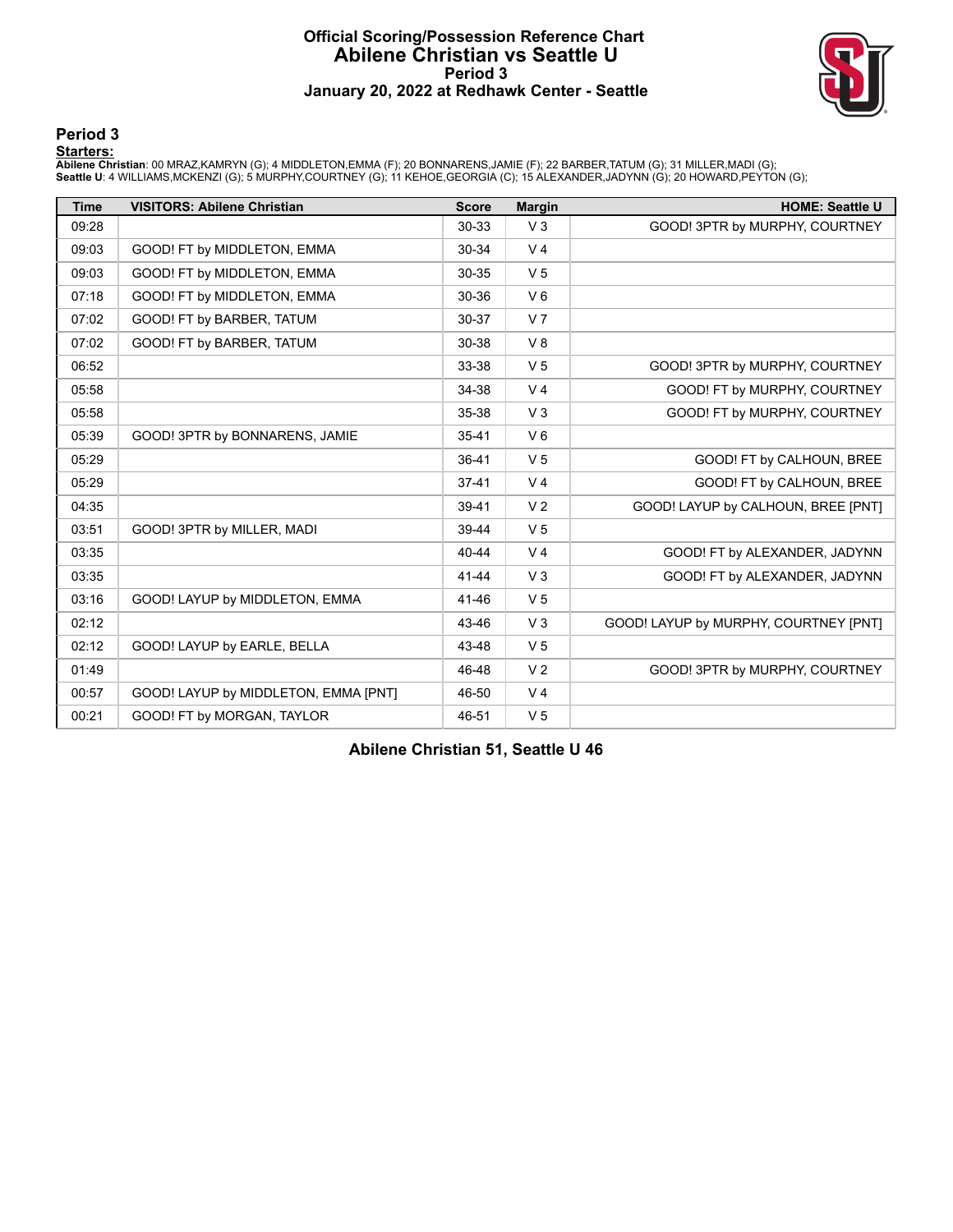# **Official Scoring/Possession Reference Chart Abilene Christian vs Seattle U Period 4 January 20, 2022 at Redhawk Center - Seattle**



**Period 4**

#### **Starters:**

Abilene Christian: 00 MRAZ,KAMRYN (G); 4 MIDDLETON,EMMA (F); 20 BONNARENS,JAMIE (F); 22 BARBER,TATUM (G); 31 MILLER,MADI (G);<br>Seattle U: 4 WILLIAMS,MCKENZI (G); 5 MURPHY,COURTNEY (G); 11 KEHOE,GEORGIA (C); 15 ALEXANDER,JAD

| <b>Time</b> | <b>VISITORS: Abilene Christian</b>    | <b>Score</b> | <b>Margin</b>  | <b>HOME: Seattle U</b>                    |
|-------------|---------------------------------------|--------------|----------------|-------------------------------------------|
| 09:45       |                                       | 49-51        | V <sub>2</sub> | GOOD! 3PTR by KOROLENKO, IRENA            |
| 09:19       |                                       | 51-51        | Τ              | GOOD! LAYUP by ALEXANDER, JADYNN [PNT]    |
| 09:08       |                                       | 54-51        | $H_3$          | GOOD! 3PTR by KOROLENKO, IRENA            |
| 08:48       | GOOD! LAYUP by BONNARENS, JAMIE [PNT] | 54-53        | H <sub>1</sub> |                                           |
| 07:13       |                                       | 56-53        | $H_3$          | GOOD! LAYUP by KEHOE, GEORGIA [PNT]       |
| 06:51       |                                       | 58-53        | H <sub>5</sub> | GOOD! LAYUP by WILLIAMS, MCKENZI [FB/PNT] |
| 06:27       |                                       | 60-53        | H <sub>7</sub> | GOOD! LAYUP by KOROLENKO, IRENA [FB]      |
| 05:54       |                                       | 62-53        | H9             | GOOD! LAYUP by KEHOE, GEORGIA [PNT]       |
| 05:29       |                                       | 64-53        | H 11           | GOOD! LAYUP by KEHOE, GEORGIA [FB/PNT]    |
| 05:13       | GOOD! LAYUP by BONNARENS, JAMIE [PNT] | 64-55        | H 9            |                                           |
| 04:35       | GOOD! 3PTR by MILLER, MADI            | 64-58        | H 6            |                                           |
| 04:07       |                                       | 67-58        | H9             | GOOD! 3PTR by CALHOUN, BREE               |
| 03:02       |                                       | 69-58        | H 11           | GOOD! JUMPER by CALHOUN, BREE             |
| 02:46       | GOOD! 3PTR by MILLER, MADI            | 69-61        | H 8            |                                           |
| 02:03       |                                       | $71-61$      | H 10           | GOOD! LAYUP by CALHOUN, BREE [PNT]        |
| 01:38       |                                       | 73-61        | H 12           | GOOD! LAYUP by WILLIAMS, MCKENZI [FB/PNT] |
| 00:25       |                                       | 75-61        | H 14           | GOOD! LAYUP by KEHOE, GEORGIA [PNT]       |

**Abilene Christian 61, Seattle U 75**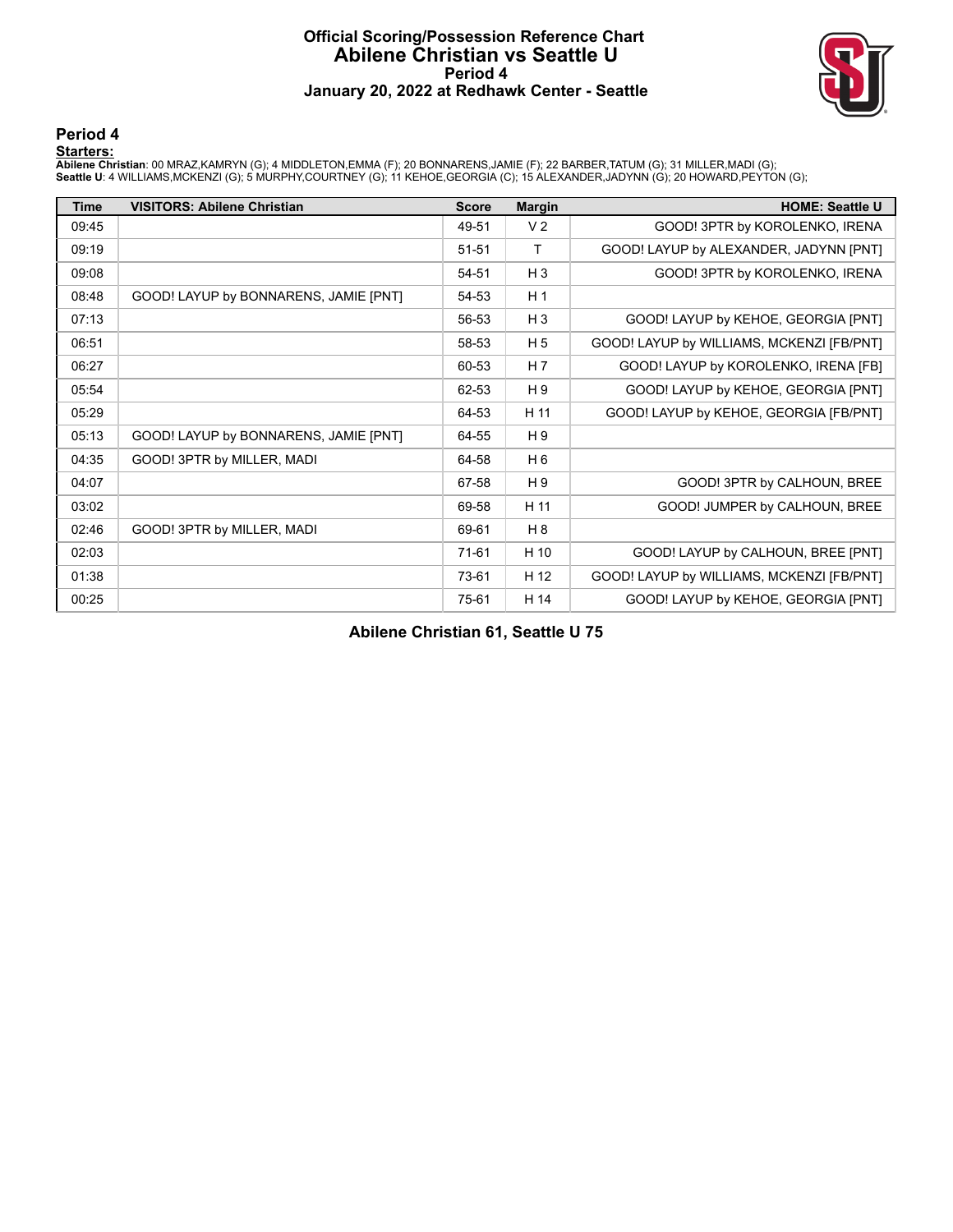#### **Official Substitutions Log Abilene Christian vs Seattle U Period 1 January 20, 2022 at Redhawk Center - Seattle**



| <b>VISITORS: Abilene Christian</b> | <b>Time</b> | <b>Score</b> | <b>HOME: Seattle U</b>     |
|------------------------------------|-------------|--------------|----------------------------|
| 00 MRAZ, KAMRYN                    |             |              | 4 WILLIAMS, MCKENZI        |
| 4 MIDDLETON, EMMA                  |             |              | 5 MURPHY, COURTNEY         |
| 20 BONNARENS, JAMIE                |             |              | 11 KEHOE, GEORGIA          |
| 22 BARBER, TATUM                   |             |              | 15 ALEXANDER, JADYNN       |
| 31 MILLER, MADI                    |             |              | 20 HOWARD, PEYTON          |
|                                    | 05:55       | $11 - 4$     | SUB OUT: WILLIAMS, MCKENZI |
|                                    | 05:55       |              | SUB OUT: MURPHY, COURTNEY  |
|                                    | 05:55       |              | SUB OUT: KEHOE, GEORGIA    |
|                                    | 05:55       |              | SUB IN: CALHOUN, BREE      |
|                                    | 05:55       |              | SUB IN: CLARK, TALIYAH     |
|                                    | 05:55       |              | SUB IN: RANGEL, BARBARA    |
| SUB OUT: 00 MRAZ.KAMRYN            | 04:51       | $11 - 7$     |                            |
| SUB IN: 10 MORGAN, TAYLOR          | 04:51       |              |                            |
|                                    | 03:20       | $14 - 11$    | SUB OUT: HOWARD.PEYTON     |
|                                    | 03:20       |              | SUB IN: WILLIAMS.MCKENZI   |
|                                    | 02:24       | $14 - 16$    | SUB OUT: ALEXANDER.JADYNN  |
|                                    | 02:24       |              | SUB OUT: CALHOUN.BREE      |
|                                    | 02:24       |              | SUB OUT: RANGEL, BARBARA   |
|                                    | 02:24       |              | SUB IN: MURPHY, COURTNEY   |
|                                    | 02:24       |              | SUB IN: KEHOE, GEORGIA     |
|                                    | 02:24       |              | SUB IN: HOWARD, PEYTON     |
| SUB OUT: 20 BONNARENS, JAMIE       | 02:24       |              |                            |
| SUB IN: 3 EARLE, BELLA             | 02:24       |              |                            |
| SUB OUT: 10 MORGAN, TAYLOR         | 01:37       | $14 - 16$    |                            |
| SUB IN: 00 MRAZ, KAMRYN            | 01:37       |              |                            |

**Abilene Christian 16, Seattle U 18**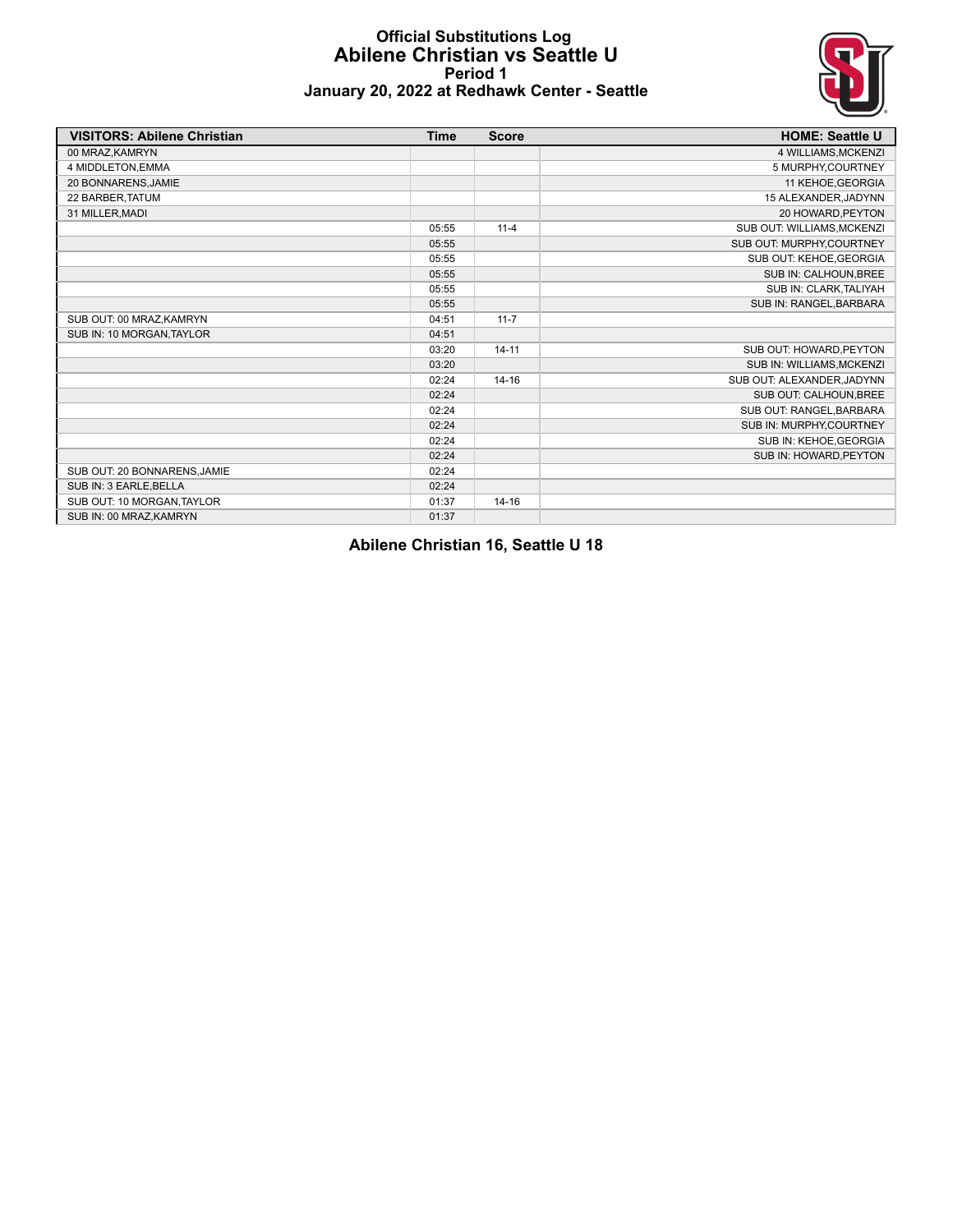

#### **Official Substitutions Log Abilene Christian vs Seattle U Period 2 January 20, 2022 at Redhawk Center - Seattle**

| <b>VISITORS: Abilene Christian</b> | <b>Time</b> | <b>Score</b>             | <b>HOME: Seattle U</b>     |
|------------------------------------|-------------|--------------------------|----------------------------|
| 00 MRAZ.KAMRYN                     |             |                          | <b>4 WILLIAMS.MCKENZI</b>  |
| 4 MIDDLETON, EMMA                  |             |                          | 5 MURPHY, COURTNEY         |
| 20 BONNARENS, JAMIE                |             |                          | 11 KEHOE, GEORGIA          |
| 22 BARBER, TATUM                   |             |                          | 15 ALEXANDER, JADYNN       |
| 31 MILLER, MADI                    |             |                          | 20 HOWARD, PEYTON          |
| SUB OUT: 4 MIDDLETON, EMMA         | 10:00       | $\overline{\phantom{a}}$ |                            |
| SUB IN: 20 BONNARENS, JAMIE        | 10:00       |                          |                            |
|                                    | 09:15       | $\overline{\phantom{a}}$ | SUB OUT: KEHOE, GEORGIA    |
|                                    | 09:15       |                          | SUB IN: RANGEL, BARBARA    |
| SUB OUT: 22 BARBER, TATUM          | 09:15       |                          |                            |
| SUB IN: 4 MIDDLETON.EMMA           | 09:15       |                          |                            |
|                                    | 08:10       | $\overline{a}$           | SUB OUT: CLARK, TALIYAH    |
|                                    | 08:10       |                          | SUB IN: ALEXANDER, JADYNN  |
|                                    | 07:03       | $21 - 20$                | SUB OUT: HOWARD, PEYTON    |
|                                    | 07:03       |                          | SUB OUT: RANGEL, BARBARA   |
|                                    | 07:03       |                          | SUB IN: KEHOE, GEORGIA     |
|                                    | 07:03       |                          | SUB IN: CALHOUN, BREE      |
| SUB OUT: 00 MRAZ, KAMRYN           | 07:03       |                          |                            |
| SUB IN: 10 MORGAN, TAYLOR          | 07:03       |                          |                            |
|                                    | 06:30       | $21 - 20$                | SUB OUT: WILLIAMS, MCKENZI |
|                                    | 06:30       |                          | SUB IN: HOWARD.PEYTON      |
| SUB OUT: 31 MILLER, MADI           | 05:25       | 26-20                    |                            |
| SUB IN: 22 BARBER, TATUM           | 05:25       |                          |                            |
|                                    | 04:28       | 26-20                    | SUB OUT: MURPHY, COURTNEY  |
|                                    | 04:28       |                          | SUB IN: CLARK, TALIYAH     |
|                                    | 02:43       | 29-24                    | SUB OUT: HOWARD, PEYTON    |
|                                    | 02:43       |                          | SUB IN: MURPHY, COURTNEY   |
|                                    | 01:24       | 33-25                    | SUB OUT: CLARK, TALIYAH    |
|                                    | 01:24       |                          | SUB IN: KOROLENKO, IRENA   |

**Abilene Christian 33, Seattle U 27**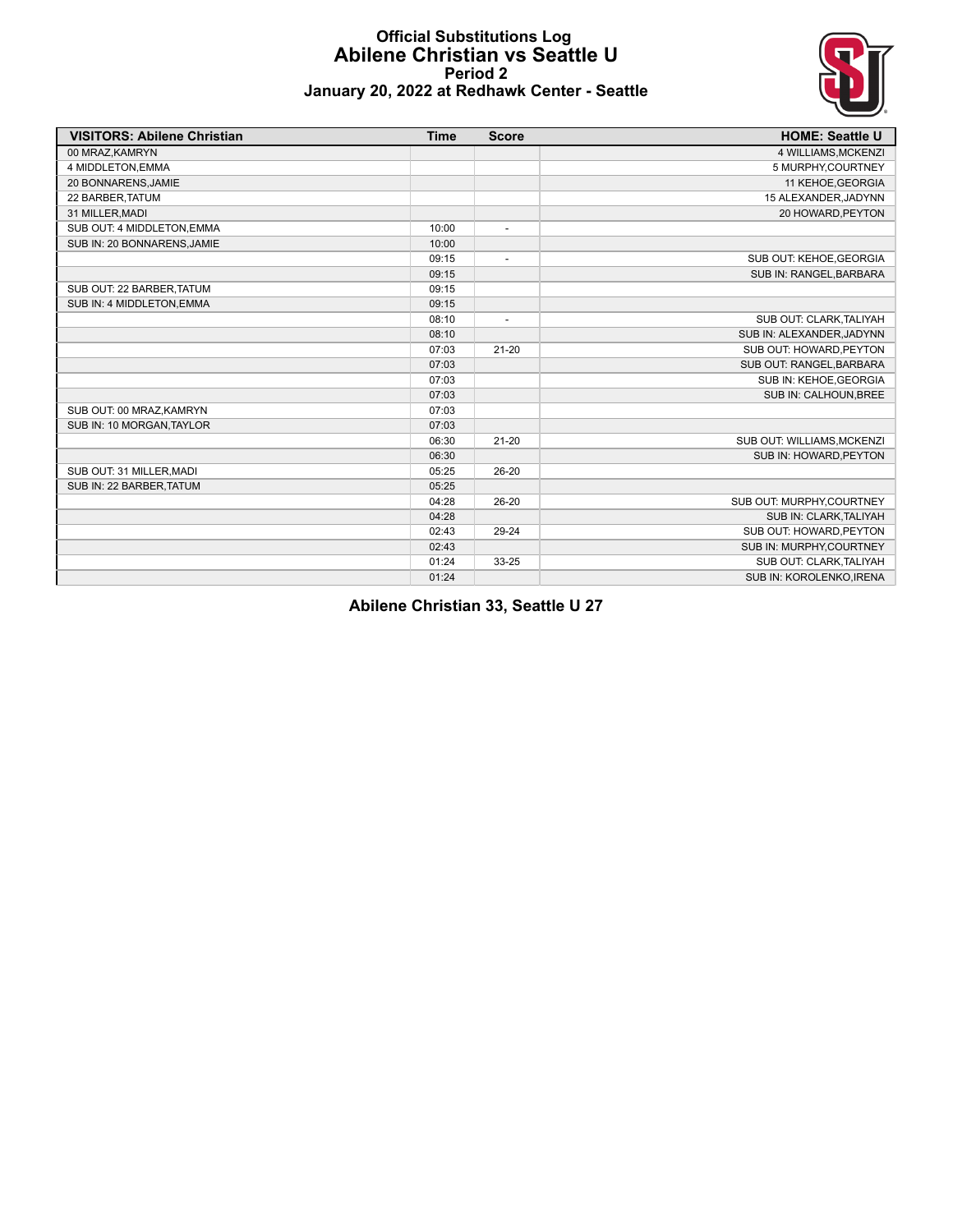

#### **Official Substitutions Log Abilene Christian vs Seattle U Period 3 January 20, 2022 at Redhawk Center - Seattle**

| <b>VISITORS: Abilene Christian</b> | <b>Time</b> | <b>Score</b> | <b>HOME: Seattle U</b>     |
|------------------------------------|-------------|--------------|----------------------------|
| 00 MRAZ, KAMRYN                    |             |              | 4 WILLIAMS, MCKENZI        |
| 4 MIDDLETON, EMMA                  |             |              | 5 MURPHY, COURTNEY         |
| 20 BONNARENS, JAMIE                |             |              | 11 KEHOE, GEORGIA          |
| 22 BARBER, TATUM                   |             |              | 15 ALEXANDER, JADYNN       |
| 31 MILLER, MADI                    |             |              | 20 HOWARD, PEYTON          |
|                                    | 10:00       |              | SUB OUT: CALHOUN, BREE     |
|                                    | 10:00       |              | SUB OUT: KOROLENKO, IRENA  |
|                                    | 10:00       |              | SUB IN: HOWARD, PEYTON     |
|                                    | 10:00       |              | SUB IN: CLARK, TALIYAH     |
| SUB OUT: 3 EARLE, BELLA            | 10:00       |              |                            |
| SUB OUT: 10 MORGAN, TAYLOR         | 10:00       |              |                            |
| SUB IN: 00 MRAZ, KAMRYN            | 10:00       |              |                            |
| SUB IN: 31 MILLER, MADI            | 10:00       |              |                            |
|                                    | 07:56       | 35-30        | SUB OUT: HOWARD.PEYTON     |
|                                    | 07:56       |              | SUB IN: WILLIAMS, MCKENZI  |
|                                    | 07:13       | 36-30        | SUB OUT: CLARK, TALIYAH    |
|                                    | 07:13       |              | SUB IN: CALHOUN, BREE      |
|                                    | 07:02       | 38-30        | SUB OUT: KEHOE, GEORGIA    |
|                                    | 07:02       |              | SUB IN: RANGEL, BARBARA    |
| SUB OUT: 22 BARBER, TATUM          | 05:58       | 38-33        |                            |
| SUB IN: 3 EARLE, BELLA             | 05:58       |              |                            |
| SUB OUT: 20 BONNARENS, JAMIE       | 04:56       | 41-37        |                            |
| SUB IN: 22 BARBER, TATUM           | 04:56       |              |                            |
|                                    | 03:35       | 44-39        | SUB OUT: WILLIAMS, MCKENZI |
|                                    | 03:35       |              | SUB OUT: RANGEL, BARBARA   |
|                                    | 03:35       |              | SUB IN: KEHOE, GEORGIA     |
|                                    | 03:35       |              | SUB IN: HOWARD, PEYTON     |
|                                    | 02:00       | 48-43        | SUB OUT: HOWARD.PEYTON     |
|                                    | 02:00       |              | SUB OUT: CALHOUN, BREE     |
|                                    | 02:00       |              | SUB IN: WILLIAMS, MCKENZI  |
|                                    | 02:00       |              | SUB IN: CLARK, TALIYAH     |
| SUB OUT: 00 MRAZ, KAMRYN           | 02:00       |              |                            |
| SUB IN: 10 MORGAN, TAYLOR          | 02:00       |              |                            |
| SUB OUT: 31 MILLER, MADI           | 00:37       | $50 - 46$    |                            |
| SUB IN: 32 CRAMER, NYKALE          | 00:37       |              |                            |

**Abilene Christian 51, Seattle U 46**